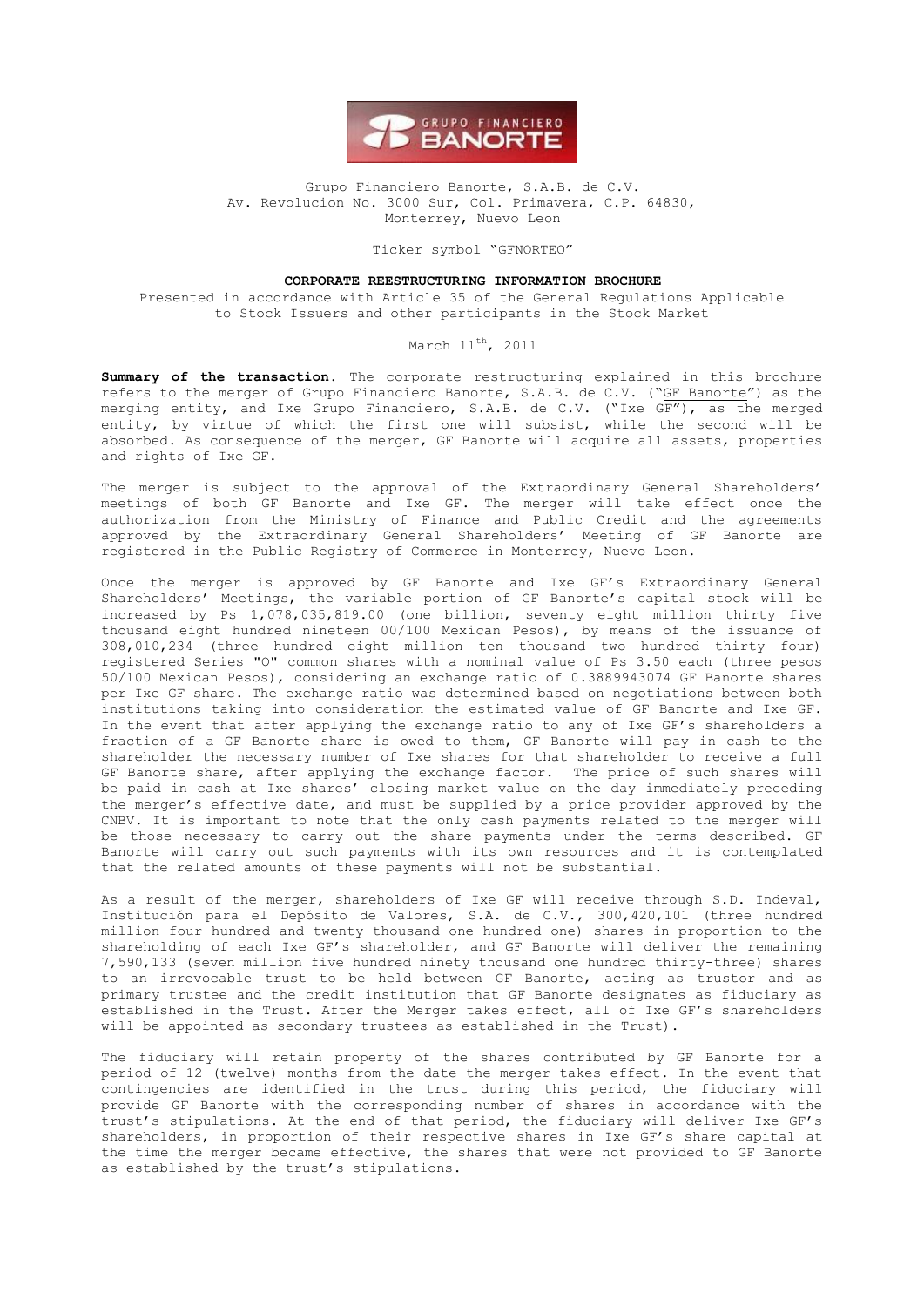Section 3.1 - "Detailed Description of the Transaction" of the Corporate Restructuring Information Brochure that contains the transaction's procedure as well as a detailed description of the phases and documents signed in connection with the transaction.

The CNBV's Board ruled that the transaction to which this Corporate Restructuring Information Brochure refers is exempt from making a public offering of acquisition.

**Shares' characteristics before and after the transaction**. The features of GF Banorte's issued shares will not change as a result of the merger.

**The shares representing GF Banorte's share capital are registered in the Mexican Securities Registry and are traded in the Mexican Stock Exchange, (Bolsa Mexicana de Valores, S.A.B. de C.V., BMV).**

**Registration in the Mexican Securities Registry does not imply a certification of the integrity of the securities, solvency of the issuer or of the accuracy or completeness of the information contained in this declaration nor does it authenticate acts that, if the case, might have been carried out in breach of the law.**

Shareholders that require copies of this Corporate Restructuring Information Brochure may request them at the Investor Relations Department of GF Banorte with offices located at Ave. Prolongacion Reforma 1230,  $4^{t\hbar}$  Floor, Col. Cruz Manca Santa Fe, Delegación Cuajimalpa, México, D. F., 05300. Telephone:(5255) 5268 1680, e-mail: david.suarez@banorte.com or at Ave. Revolucion 3000, 8th Floor Col. Primavera, Monterrey, Nuevo Leon, 64830; telephone:(5281) 8318-5002, e-mail: investor@banorte.com. The electronic version of this Corporate Restructuring Information Brochure will be available online at the following websites: www.banorte.com and [www.bmv.com.mx.](http://www.bmv.com.mx/)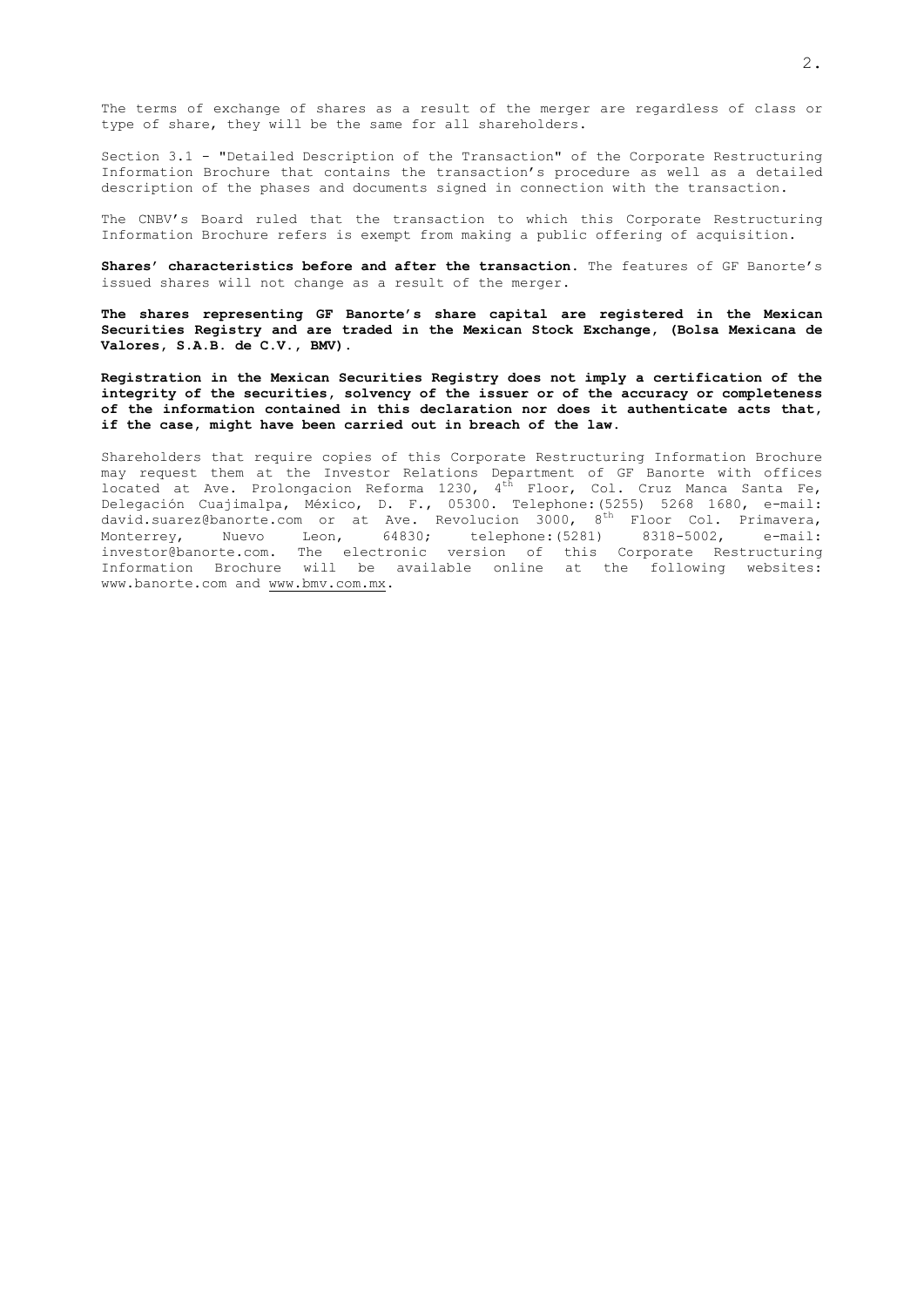## **INDEX**

| 2.1 Brief description of GF Banorte  6<br>2.3 Brief description of the Transaction's highlights  7                                                                                                                                                                                                                                                                                                                           |  |
|------------------------------------------------------------------------------------------------------------------------------------------------------------------------------------------------------------------------------------------------------------------------------------------------------------------------------------------------------------------------------------------------------------------------------|--|
| 3. DETAILED INFORMATION ABOUT THE TRANSACTION $\ldots \ldots \ldots \ldots \ldots \ldots$<br>3.1 Detailed description of the transaction  8<br>3.2 Objective of the transaction  19<br>3.3 Date of Shareholders' Meeting for the Transaction's approval.<br>3.4 Date of the exchange of Ixe GF shares for GF Banorte shares<br>3.5 Accounting criteria for the transaction<br>3.6 Fiscal consequences of the transaction  22 |  |
| 4. INFORMATION REGARDING EACH OF THE PARTIES INVOLVED IN THE<br>4.1 Information regarding GF Banorte  22<br>4.2 Information regarding Ixe GF  38                                                                                                                                                                                                                                                                             |  |
| 5. INHERENT RISK FACTORS OF THE MERGER  44                                                                                                                                                                                                                                                                                                                                                                                   |  |
| 6. SELECTED FINANCIAL INFORMATION  47                                                                                                                                                                                                                                                                                                                                                                                        |  |
| 7. MANAGEMENT ANALYSIS AND COMMENTS ABOUT GF BANORTE'S OPERATING<br>RESULTS AND FINANCIAL INFORMATION $\ldots \ldots \ldots \ldots \ldots \ldots \ldots \ldots \ldots \ldots \ldots$                                                                                                                                                                                                                                         |  |
|                                                                                                                                                                                                                                                                                                                                                                                                                              |  |
|                                                                                                                                                                                                                                                                                                                                                                                                                              |  |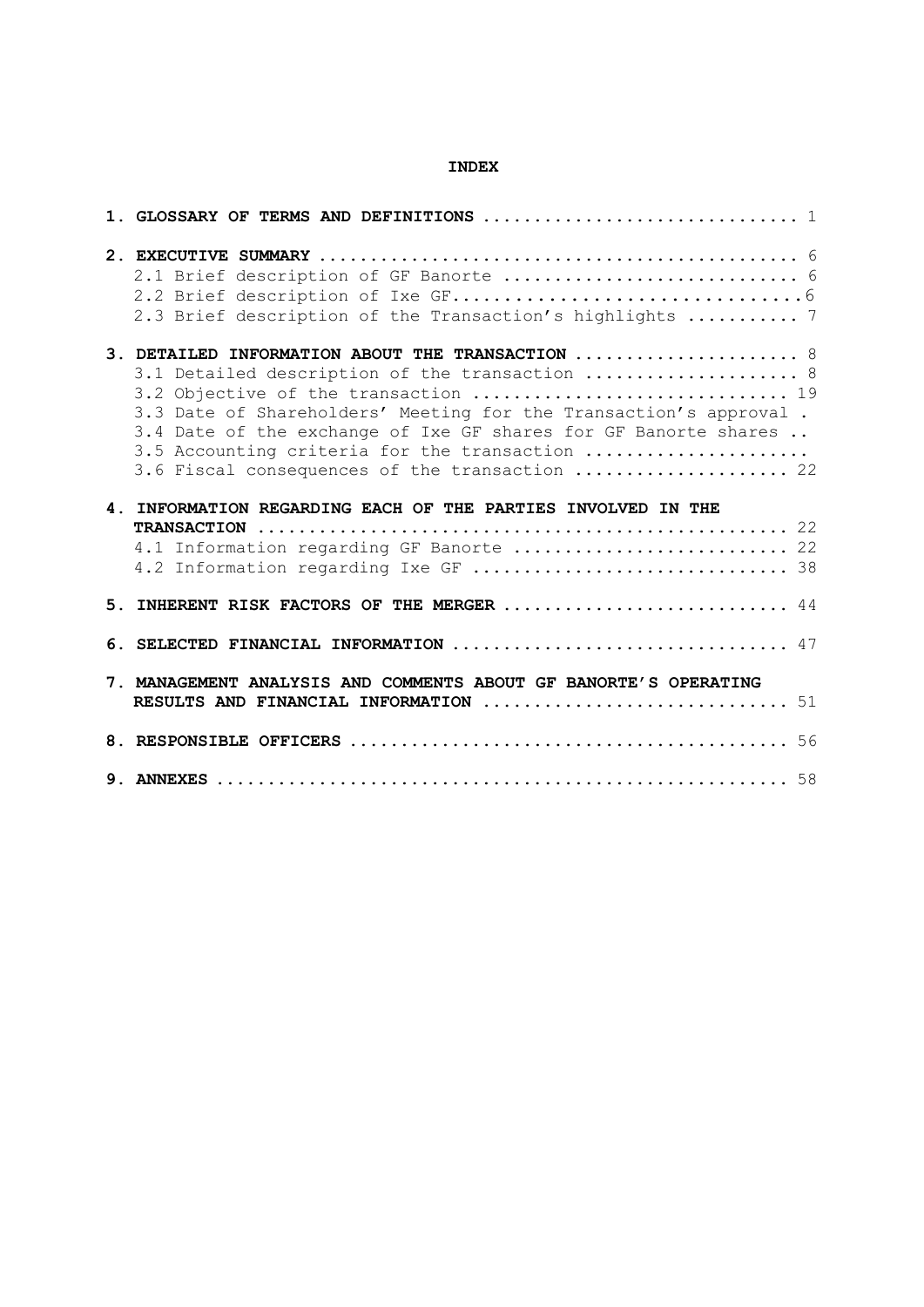#### <span id="page-3-0"></span>**1. GLOSSARY OF TERMS AND DEFINITIONS.**

For the purposes of this Corporate Restructuring Information Brochure, the following defined terms can be used indistinctly in uppercase or lowercase, and in singular or plural form.

"ADR's" *American Depositary Receipts*

"Afore Banorte" *Banorte Generali, S.A. de C.V. AFORE*

"Afore XXI" *Afore XXI, S.A. de C.V.*

- "Almacenadora Banorte" *Almacenadora Banorte, S.A. de C.V. Organización Auxiliar de Crédito, Grupo Financiero Banorte (Warehouse)*
- "Arrendadora y Factor Banorte" *Arrendadora and Factor Banorte, S.A. de C.V., SOFOM E.R., Grupo Financiero Banorte (Leasing and Factoring)*
- "Auditor's Firm" *has the meaning given to that term in section 3.1 "Detailed Description of the Transaction" of this brochure.*
- "Bancen" *Banco del Centro, S.A. Institución de Banca Múltiple*
- "Banco Deuno" *Banco Deuno, S.A., Institución de Banca Múltiple, Ixe Grupo Financiero*
- "Bancrecer" *Bancrecer,S.A., Institución de Banca Múltiple*
- "Banorte" *Banco Mercantil del Norte, S.A., Institución de Banca Múltiple, Grupo Financiero Banorte*

"Banpaís" *Banpaís, S.A., Institución de Banca Múltiple*

"Binding Agreement" has the meaning given to that term in section 3.1 of this brochure.

"BMV" *Bolsa Mexicana de Valores, S.A.B. de C.V. (Mexican Stock Exchange)*

"Brochure" refers to the Corporate Reestructuring Information Brochure.

"Brysam" *Brysam Global Partners*

<u>"Casa de</u><br><u>Bolsa Banorte</u>" Bolsa Banorte" *Casa de Bolsa Banorte, S.A. de C.V., Grupo Financiero Banorte (Broker Dealer)*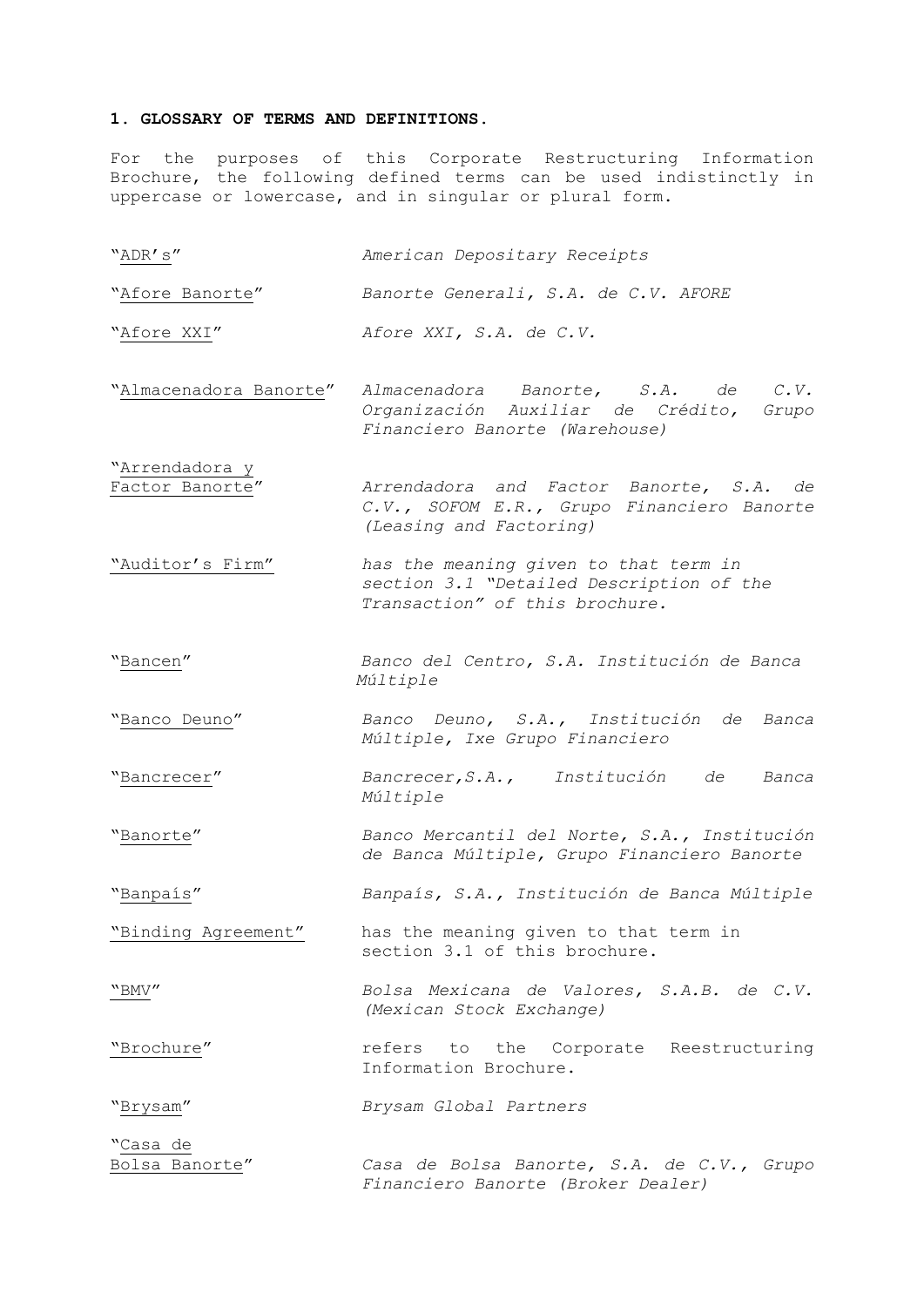- "Casa Servicios" *Casa Servicios Administrativos, S.A. de C.V.*
- "CMA" *Compañía Mexicana de Aviación, S.A. de C.V.*
- "CNBV" *Comisión Nacional Bancaria y de Valores. (National Banking & Securities Commission)*
- "CISA" *Consultoría Internacional, S.A. de C.V.*
- *"*Claim*" has the meaning given to that term in section 3.1 "Detailed Description of the Transaction" of this brochure.*
- "Contingency" Contingencies identified in the Trust's Annex "D"
- "Corporación Financiera Internacional" *International Finance Corporation*
- "Damages" has the meaning given to that term in section 3.1 "Detailed Description of the Transaction" of this brochure.
- the "\$" symbol *currency of the United States of America*
- "Fiduciary" refers to The Bank of New York Mellon, S.A., Institución de Banca Múltiple.
- "Fincasa" *Fincasa Hipotecaria, S. A. de C.V. SOFOM E.R., Ixe Grupo Financiero*
- "GF Banorte" *Grupo Financiero Banorte, S.A.B. de C.V.*

"GF Banorte's Controlling

"Dollars" and

Shareholders" *refers to the persons and entities identified in the document attached to the Trust's Annex "E"*

"IMSS" *Instituto Mexicano del Seguro Social (Mexican Institute of Social Security)*

"INB" *INB Financial Corporation*

"Indeval" *S.D. Indeval, Institución para el Depósito de Valores S.A. de C.V. (Securities Depository)*

"Ixe GF" *Ixe Grupo Financiero, S.A.B. de C.V.*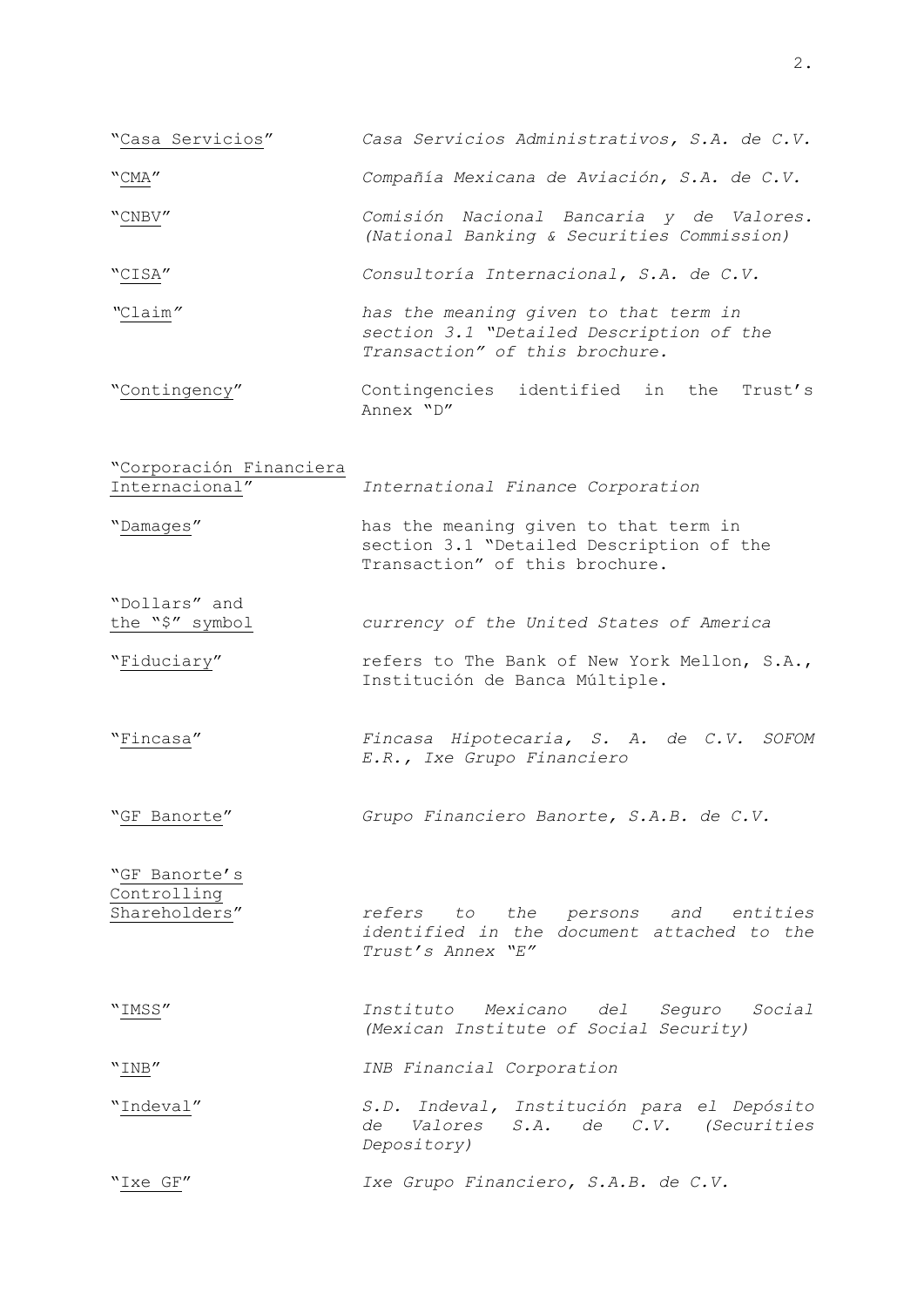"<u>Ixe GF's</u><br>Shareholders" refers to the persons identified in the document attached to the Trust's Annex "C" "Ixe GF's Controlling<br>Shareholders" refers to the persons and entities *identified in the document attached to the Trust's Annex "A"* "Ixe GF's Shareholders'<br>Broker Dealer" refers to each of the Broker Dealers (or if the case, financial institutions providing direct or indirect custody services) *identified in the Trust's Annex "C"* "Ixe Afore" *Ixe Afore, S.A. de C.V.* "Ixe Automotriz" *Ixe Automotriz, S. A. de C.V. SOFOM, E.R., Ixe Grupo Financiero* "Ixe Arrendadora" *Ixe Arrendadora, S.A. de C.V. (Warehouse)* "Ixe Banco" *Ixe Banco, S.A. Institución de Banca Múltiple, Ixe Grupo Financiero* "Ixe Casa de Bolsa" *Ixe Casa de Bolsa, S.A. de C.V., Ixe Grupo Financiero. (Broker Dealer)* "Ixe Equipamiento" *Ixe Equipamiento, S.A. de C.V.* "Ixe Factor" *Ixe Factor, S.A. de C.V.* "Ixe Fondos" *Ixe Fondos, S.A. de C.V., Mutual Funds Operator, Ixe Grupo Financiero* "Ixe Securities" *Ixe Securities, Inc.* "Ixe Servicios" *Ixe Servicios, S.A. de C.V., Ixe Grupo Financiero* "Ixe Sofol" *Ixe Sofol, S.A. de C.V.* "Ixe Soluciones" *Ixe Soluciones, SOFOM E.R. Ixe Grupo Financiero*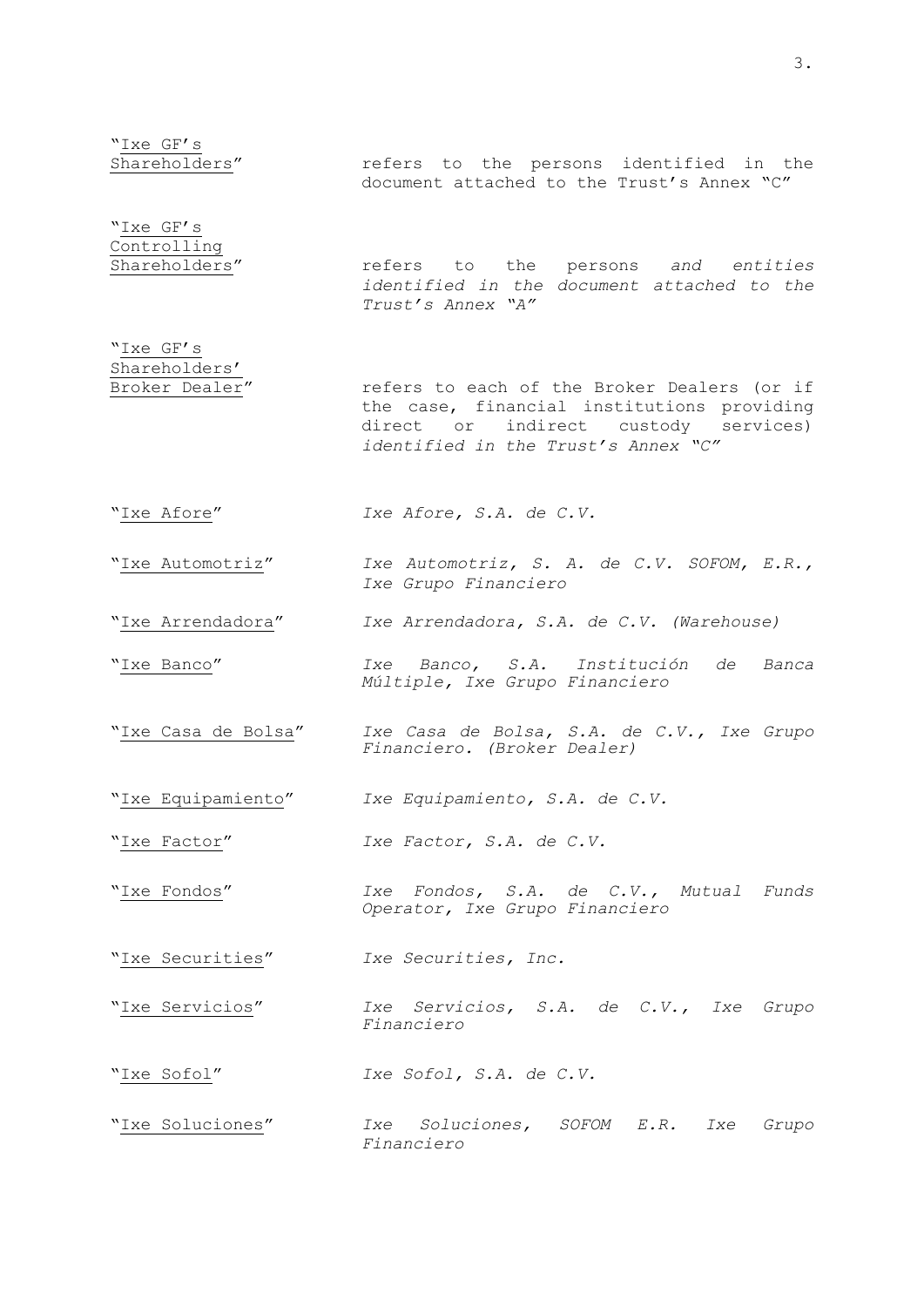| "JPM payment"                                      | is the contingency described in paragraph 21<br>of the Trust's Annex "D"                                                                              |
|----------------------------------------------------|-------------------------------------------------------------------------------------------------------------------------------------------------------|
| "Law to Regulate<br>Financial Groups"              | the Law to regulate financial groups. Ley de<br>Agrupaciones Financieras.                                                                             |
| "Majority of Ixe's<br>Controlling<br>Shareholders" | in regard to all of Ixe GF's controlling<br>shareholders, the group of shareholders that<br>together are entitled to the majority of<br>Ixe's shares. |
| "Mexico"                                           | the country of Mexico                                                                                                                                 |
| "RNV"                                              | Mexican Securities Registry                                                                                                                           |
| "Pensiones Banorte"                                | Pensiones Banorte Generali, S.A. de C.V.,<br>Grupo Financiero Banorte                                                                                 |
| "Pesos" and the<br>Symbol "Ps"                     | means Pesos, currency of Mexico                                                                                                                       |
| "Reasonable Claim"                                 | has the meaning given to that term in<br>section 3.1 "Detailed Description of the<br>Transaction" of this brochure.                                   |
| "RSA"                                              | Royal & Sun Alliance Seguros (México), S.A.<br>de C.V.                                                                                                |
| "Seguros Banorte"                                  | Seguros Banorte Generali, S.A. de C.V.,<br>Grupo Financiero Banorte                                                                                   |
| "SHCP"                                             | Secretaría de Hacienda y Crédito Público.<br>(Ministry of Finance & Public Credit)                                                                    |
| "SOFOM"                                            | Multiple Purpose Financial Institution<br>which stand for Sociedad<br><i>(initials</i><br>Financiera de Objetivo Múltiple)                            |
| "Trust"                                            | has the meaning given to that term in<br>section 3.1 "Detailed Description of the<br>Transaction" of this brochure.                                   |
| "Trust Account"                                    | has the meaning given to that term in<br>section 3.1 "Detailed Description of the<br>Transaction" of this brochure.                                   |
| "Trust's Broker<br>Dealer"                         | has the meaning given to that term in<br>section 3.1 "Detailed Description of the<br>Transaction" of this brochure.                                   |

4.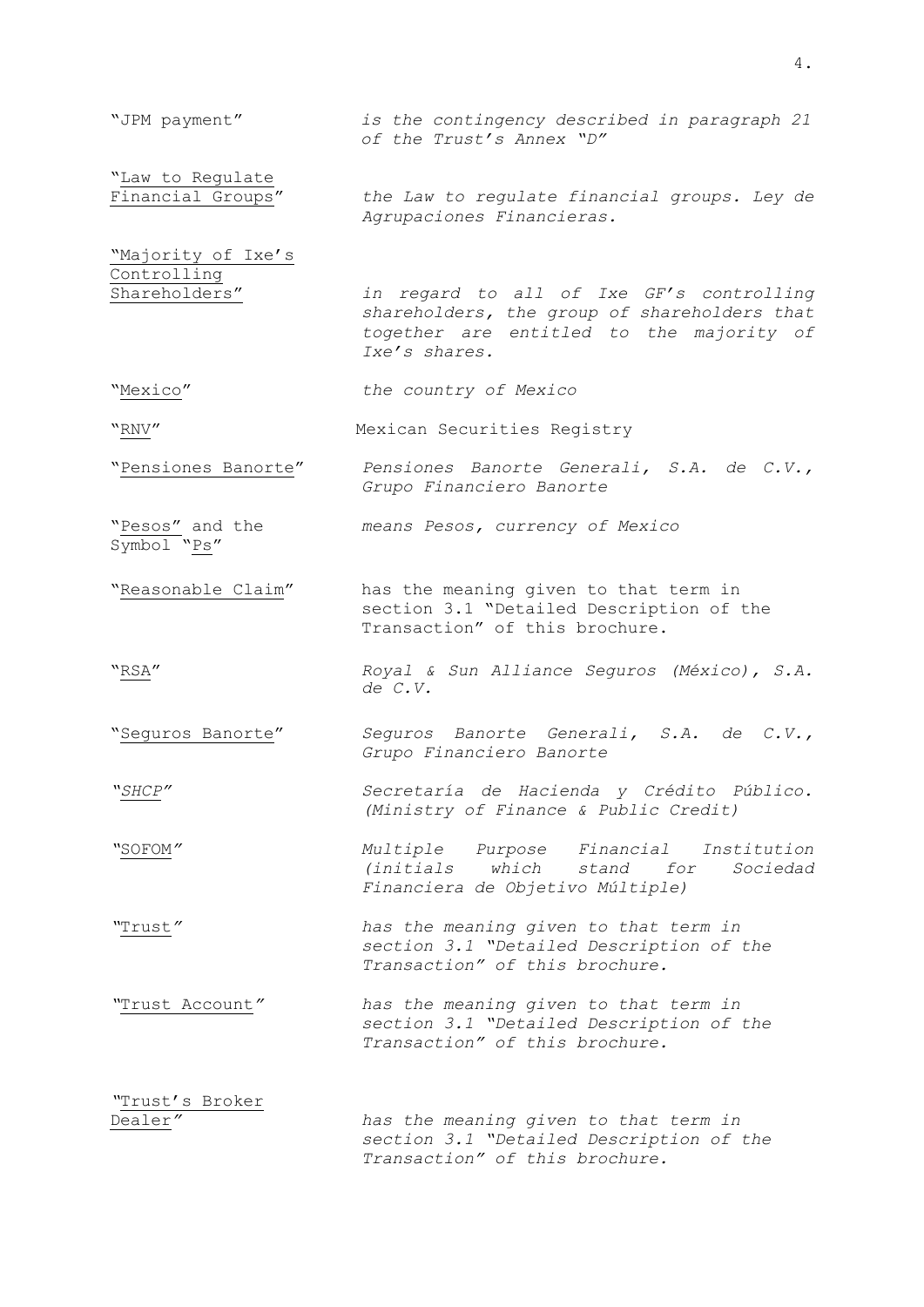"Uniteller" *UniTeller Holdings Inc.* "USA" *United States of America*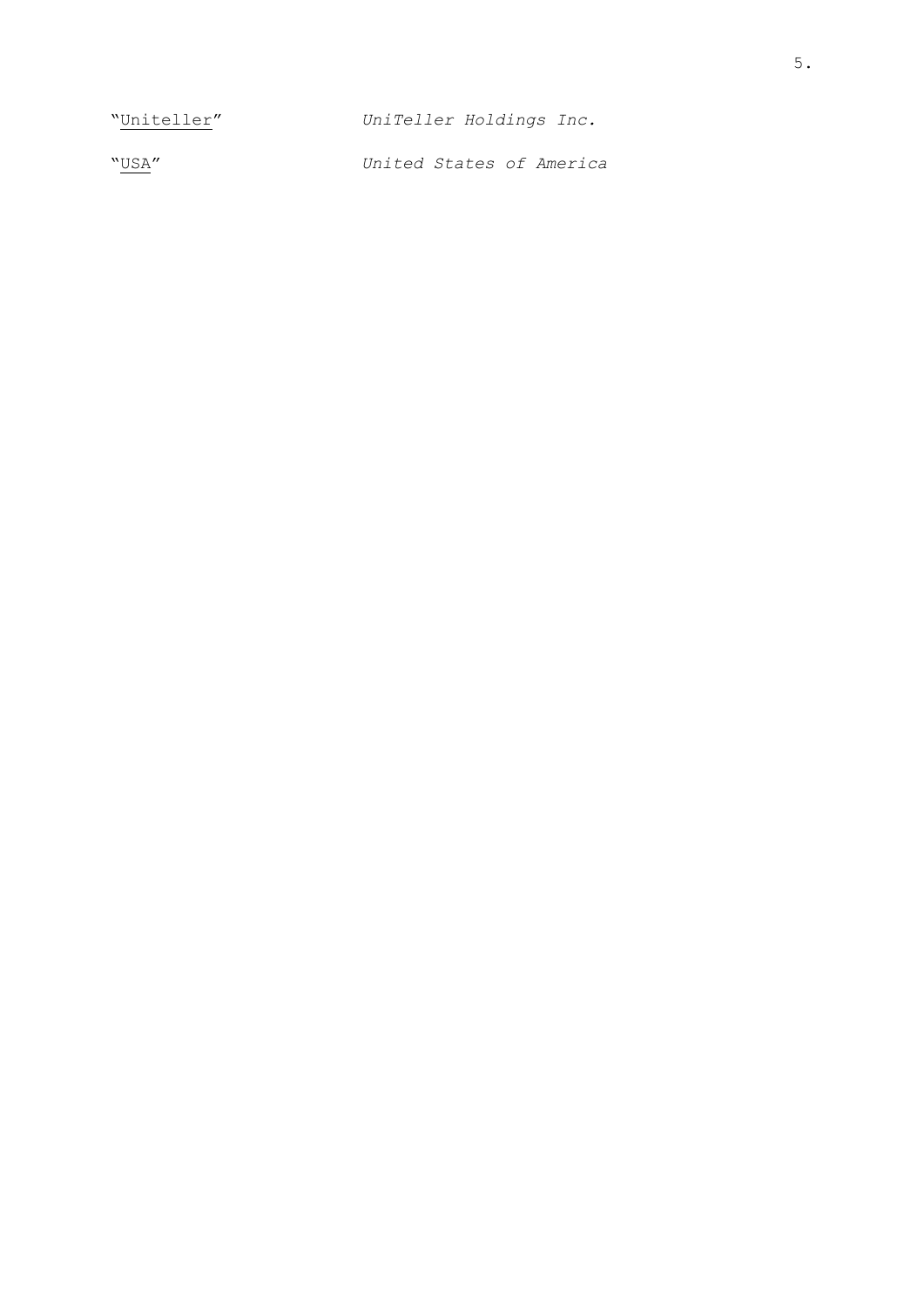#### <span id="page-8-0"></span>**2. EXECUTIVE SUMMARY**

### **2.1 Brief description of GF Banorte.**

GF Banorte is a financial service holding company authorized to act as a controlling corporation in accordance with the stipulations of the Law to Regulate Financial Groups. GF Banorte was incorporated through the Registered Title Deed No. 61,903 dated July  $21^{st}$ , 1992, certified by Gerardo Correa Etchegaray, Public Notary No. 89 of the Distrito Federal. This Registered Title Deed was recorded in the Public Registry of Commerce in the Distrito Federal, on September 30th, 1992, under Folio No. 163,485.

GF Banorte's shares began trading in the BMV on October  $7<sup>th</sup>$  1992, and GF Banorte publishes its corporate, financial and operating information periodically, which can be viewed in the BMV's website, www.bmv.com.mx. Corporate, financial and operating information for GF Banorte and its subsidiaries can be viewed in GF Banorte's website: www.banorte.com

Grupo Financiero Banorte is comprised of the following financial entities:

- a) Banco Mercantil del Norte, S.A., *Institución de Banca Múltiple*, Grupo Financiero Banorte.
- b) Casa de Bolsa Banorte, S.A. de C.V., Grupo Financiero Banorte.
- c) Arrendadora y Factor Banorte, S.A. de C.V., Sociedad Financiera de Objeto Múltiple, Entidad Regulada, Grupo Financiero Banorte.
- d) Almacenadora Banorte, S.A. de C.V., Organización Auxiliar Del Crédito, Grupo Financiero Banorte.
- e) Pensiones Banorte Generali, S.A. de C.V., Grupo Financiero Banorte.
- <span id="page-8-1"></span>f) Seguros Banorte Generali, S.A. de C.V., Grupo Financiero Banorte.

GF Banorte's corporate domicile is Monterrey, Nuevo Leon and its headquarters is located at Avenida Revolucion No. 3000 South, Col. Primavera, C.P. 64830, Monterrey, Nuevo Leon, Mexico. The telephone number is 83-19-7200 and its website is [www.banorte.com](http://www.banorte.com/)

### **2.2. Brief description of Ixe GF.**

Ixe GF is a financial service holding company authorized to act as a controlling corporation in accordance with the stipulations of the Law to Regulate Financial Groups. Ixe GF was incorporated under the name of Comer Intra, S.A. de C.V. through Registered Title Deed No. 58,135 dated June  $8^{th}$ , 1990, certified by Francisco Daniel Sanchez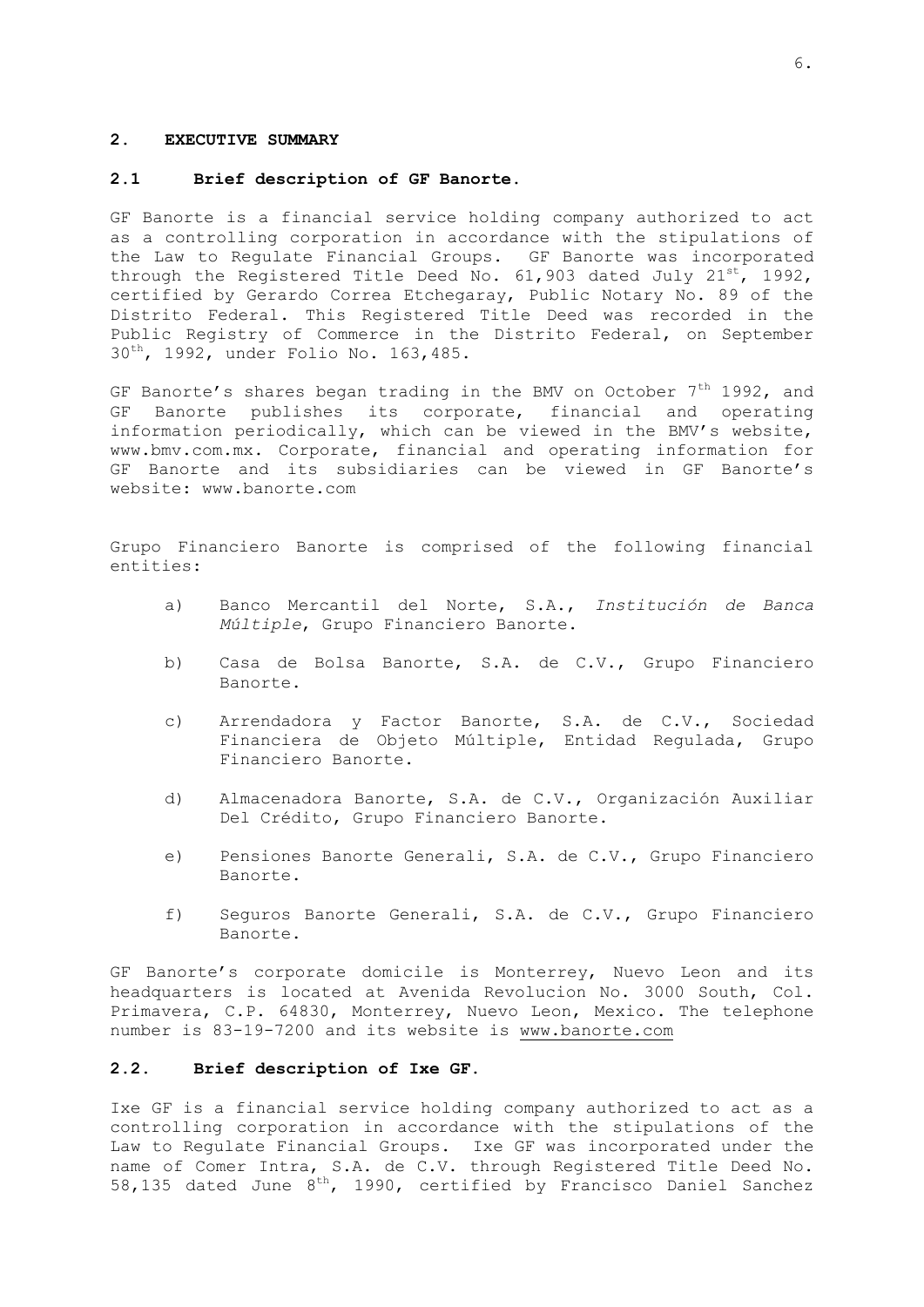Dominguez, Public Notary No. 117 of the Distrito Federal. This Registered Title Deed was recorded in the Public Registry of Commerce in the Distrito Federal on October 24<sup>th</sup>, 1990 under Folio No. 135,804.

Ixe GF's shares began trading in the BMV on December 23rd, 1994. Ixe GF publishes its corporate, financial and operating information periodically, which can be viewed in the BMV's website at: www.bmv.com.mx. The corporate, financial and operating information of Ixe GF and its subsidiaries can be viewed in Ixe GF's website: www.ixe.com.mx

Grupo Financiero Ixe is comprised of the following financial entities:

- a) Ixe Banco, S. A., Institución de Banca Múltiple.
- b) Fincasa Hipotecaria, S. A. de C.V., Sociedad Financiera de Objeto Múltiple, Entidad Regulada, Ixe Grupo Financiero.
- c) Ixe Automotriz, S. A. de C.V., Sociedad Financiera de Objeto Múltiple, Entidad Regulada, Ixe Grupo Financiero.
- d) Ixe Casa de Bolsa, S. A. de C.V., Ixe Grupo Financiero.
- e) Ixe Fondos, S. A. de C.V., Sociedad Operadora de Sociedades de Inversión, Ixe Grupo Financiero.
- f) Ixe Soluciones, Sociedad Financiera de Objeto Múltiple, Entidad Regulada, Ixe Grupo Financiero.
- <span id="page-9-0"></span>g) Ixe Servicios, S.A. de C.V., Ixe Grupo Financiero.

Ixe GF's corporate domicile is Mexico City, and its headquarters are located at Paseo de la Reforma No. 505,  $45^{th}$  Floor, Col. Cuauhtemoc, C.P. 06500, Mexico, D.F. Its website is: www.ixe.com.mx.

#### **2.3. Brief description of the Transaction's most relevant aspects.**

The corporate restructuring referenced in this brochure consists of the merger of GF Banorte as the merging entity and Ixe GF as the merged entity, by virtue of which the first one will continue to exist, while the second one will be absorbed. As a consequence of the merger, GF Banorte will acquire all of Ixe GF's assets, properties and rights.

The merger is subject to approval by the Extraordinary General Shareholders' meetings of both GF Banorte and Ixe GF. This merger will be effective once the authorization from the Ministry of Finance and Public Credit and the agreements approved by the Extraordinary General Shareholders' Meeting of GF Banorte are registered in the Public Registry of Commerce in Monterrey, Nuevo Leon.

As a consequence of this merger, the variable portion of GF Banorte's capital stock will increase by Ps 1,078,035,819.00 (One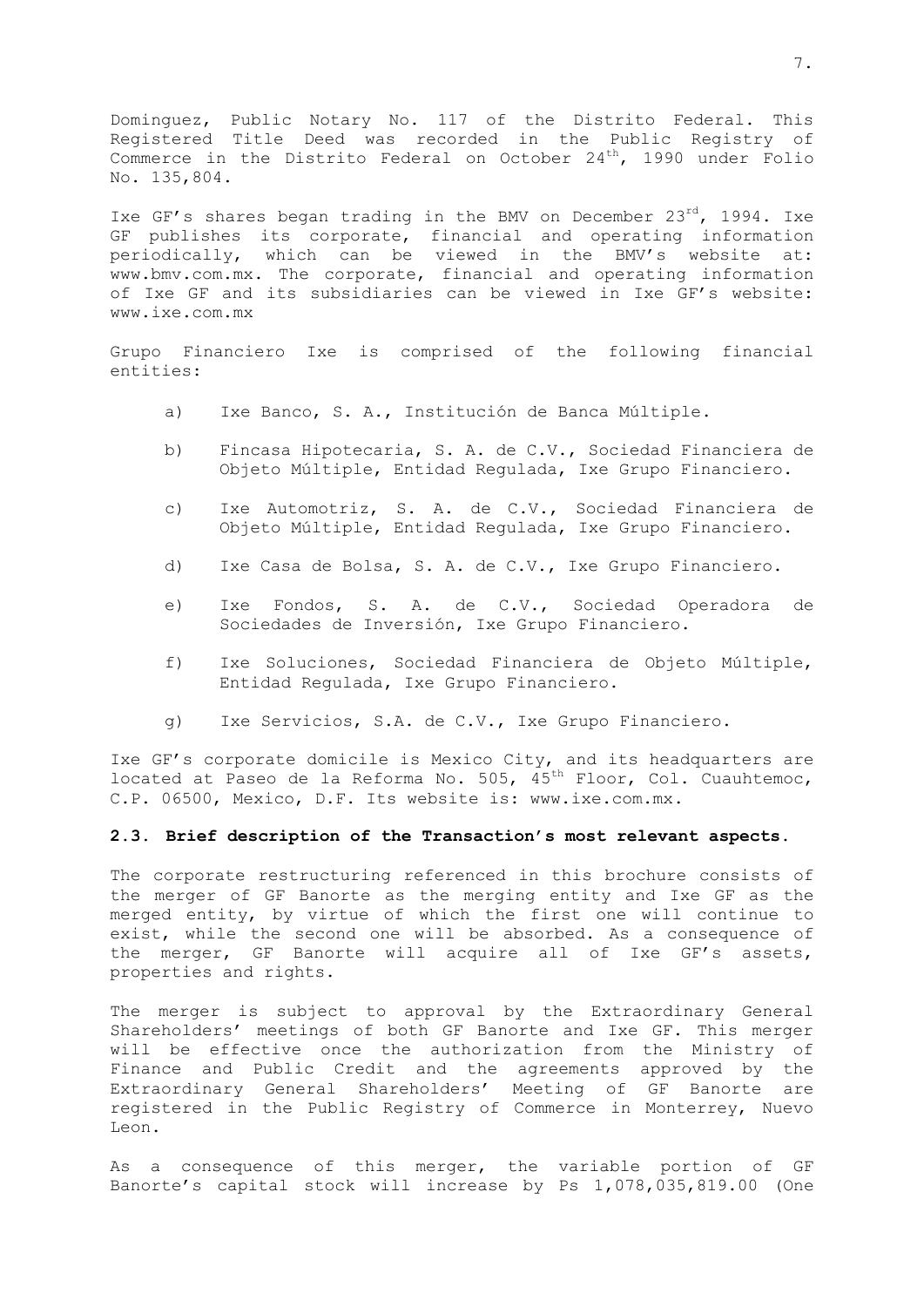Billion, Seventy Eight Million Thirty Five Thousand Eight Hundred Nineteen 00/100), through the issuance of 308,010,234 (Three Hundred Eight Million Ten Thousand Two Hundred Thirty Four) registered Series "O" common shares, with a face value of Ps 3.50 each (Three Pesos 50/100 Mexican Pesos) based on an exchange ratio of 0.3889943074. The exchange ratio was determined based on negotiations between both institutions taking into consideration the estimated value of GF Banorte and Ixe GF.

As a result of the merger, shareholders of Ixe GF will receive through Indeval, 300,420,101 (three hundred million four hundred and twenty thousand one hundred one) shares in proportion to the shareholding of each of Ixe GF's shareholders, and (ii) the remaining 7,590,133 (seven million five hundred ninety thousand one hundred thirty-three) shares will be transferred to an irrevocable trust fund to be held between GF Banorte, acting as a trustor and as primary trustee and the credit institution that GF Banorte designates as fiduciary as established in the Trust. After the Merger takes effect, all of Ixe GF's shareholders will be appointed as secondary trustees (the "Trust").

The Trust's fiduciary will retain ownership of the shares that will be provided by GF Banorte for a period of 12 (twelve) months from the date that the merger takes effect, and during that period or upon completion of that time, the Trusted Shares will be passed on to the appropriate persons in accordance with the terms of the trust.

Section 3.1 - "Detailed Description of the Transaction" of this brochure contains the transaction's procedure as well as a detailed description of the phases and documents signed in connection with the transaction.

### <span id="page-10-0"></span>**3. DETAILED INFORMATION ABOUT THE TRANSACTION**

#### <span id="page-10-1"></span>**3.1. Detailed description of the transaction.**

The transaction consists of a merger between GF Banorte, as the merging entity, and Ixe GF as the absorbed entity, by virtue of which the first will subsist, while the second will be extinguished.

3.1.1 Procedure to carry out the transaction

## *Extraordinary General Shareholders' approval of transaction*

In order to make the merger effective, during the last Board of Directors' meeting held on January 25<sup>th</sup>, 2011, the Board of Directors of GF Banorte approved calling the Extraordinary General Shareholders' meeting, to be held on March  $30<sup>th</sup>$ , 2011 in which, the merger described in this informative brochure will be submitted to the shareholders' consideration, among other points on the Agenda. Also, Ixe GF's Board of Directors' approved calling the Extraordinary General Shareholders' meeting to be held on March  $30^{th}$ , 2011 in which the merger described in this informative brochure will be submitted for the shareholders' consideration, among other points on the Agenda.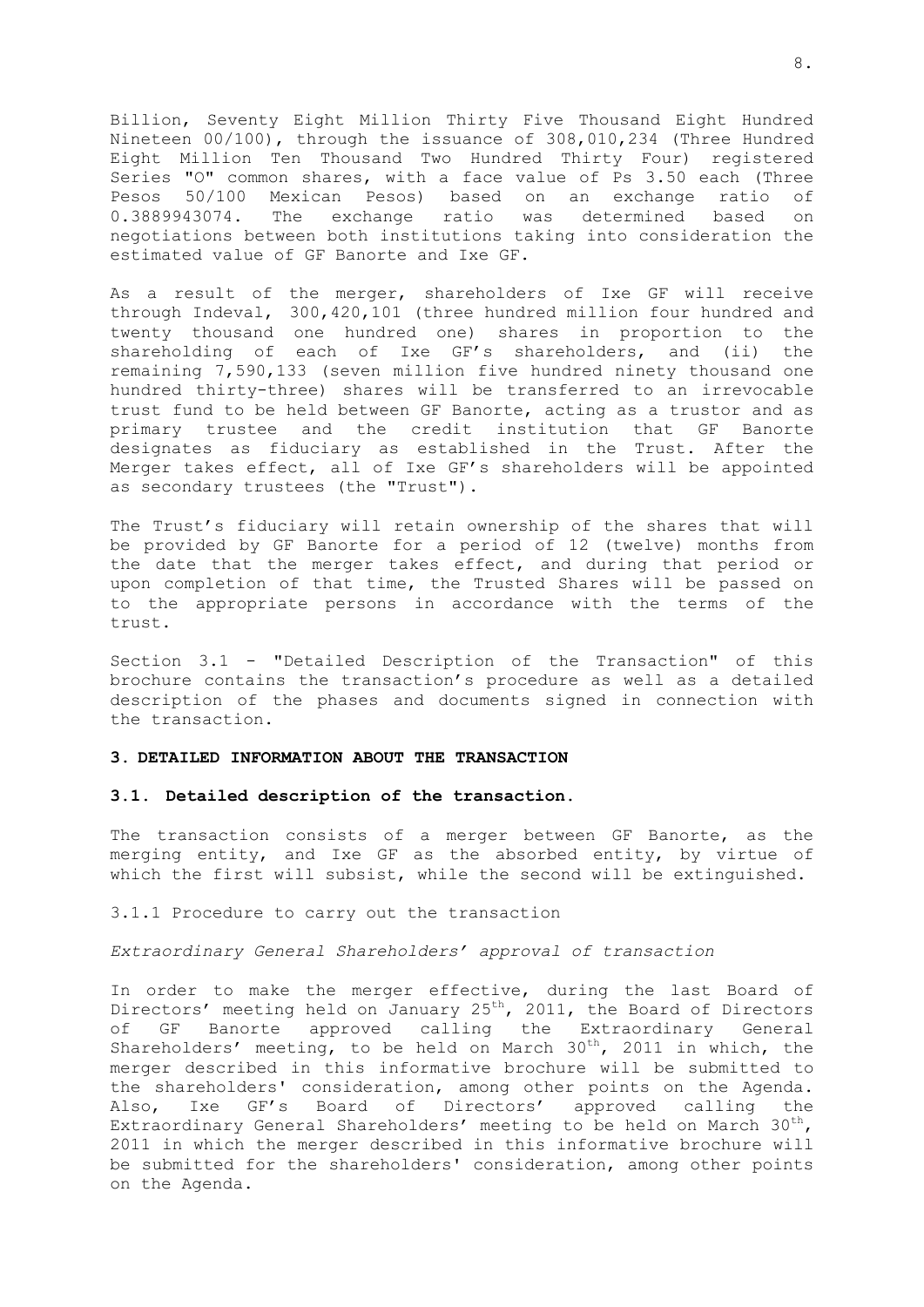GF Banorte's Board of Directors obtained from Duff & Phelps, an independent financial advisory firm, a fairness opinion on the exchange ratio agreed by both financial groups in relation to the merger referred to in this brochure. This opinion will be submitted to the consideration of GF Banorte's Extraordinary General Shareholders' meeting.

#### *Transaction's conditions subject to the Binding Agreement.*

According to the conditions established in the Binding Agreement, the merger is subject to the following conditions: (a) signing of the definitive documents for the transaction, (b) both parties obtaining all necessary corporate, government and third party authorizations so that the transaction can be carried out (c) GF Banorte and Ixe GF's declarations in the final documents continue to be valid and correct in all substantial aspects (d) that no warrant is issued or any other legal restriction is imposed by any governmental authority that prohibits or substantially limits the completion of the operation (e) simultaneously with celebrating the Shareholders' Meetings of GF Banorte and Ixe GF in which the merger is approved, the Trust is constituted with a fiduciary institution acceptable to GF Banorte , and (f) that Ixe GF and its subsidiaries have continued to conduct their operations in the ordinary course of business and certain business conduct commitments have been honored prior to the closing date in accordance with in the stipulations of the Binding Agreement.

#### *Date in which the merger will take effect.*

If approved by the Extraordinary General Shareholders' Meetings of GF Banorte and Ixe GF, the merger will take effect once the requirements stipulated in Article 10 of the Law to Regulate Financial Groups and the conditions established in the Extraordinary General Shareholders' Meetings of GF Banorte and IXE GF have been met. The merger will be effective once the authorization from the Ministry of Finance and Public Credit and the agreements approved by GF Banorte's Shareholders' Assembly are registered in the Public Registry of Commerce in Monterrey, Nuevo León.

### *GF Banorte's capital raise and share exchange.*

As a consequence of this merger, the variable portion of GF Banorte's share capital will increase by Ps 1,078,035,819.00 (One Billion, Seventy Eight Million Thirty Five Thousand Eight Hundred Nineteen 00/100), through the issuance of 308,010,234 (Three Hundred Eight Million Ten Thousand Two Hundred Thirty Four) registered Series "O" common shares, with a face value of Ps 3.50 each (Three Pesos 50/100 Mexican Pesos) based on an exchange ratio of 0.3889943074. The exchange ratio was determined based on negotiations between both institutions taking into consideration the estimated value of GF Banorte and Ixe GF.

As a result of the merger, shareholders of Ixe GF will receive through Indeval, 300,420,101 (three hundred million four hundred and twenty thousand one hundred one) shares in proportion to the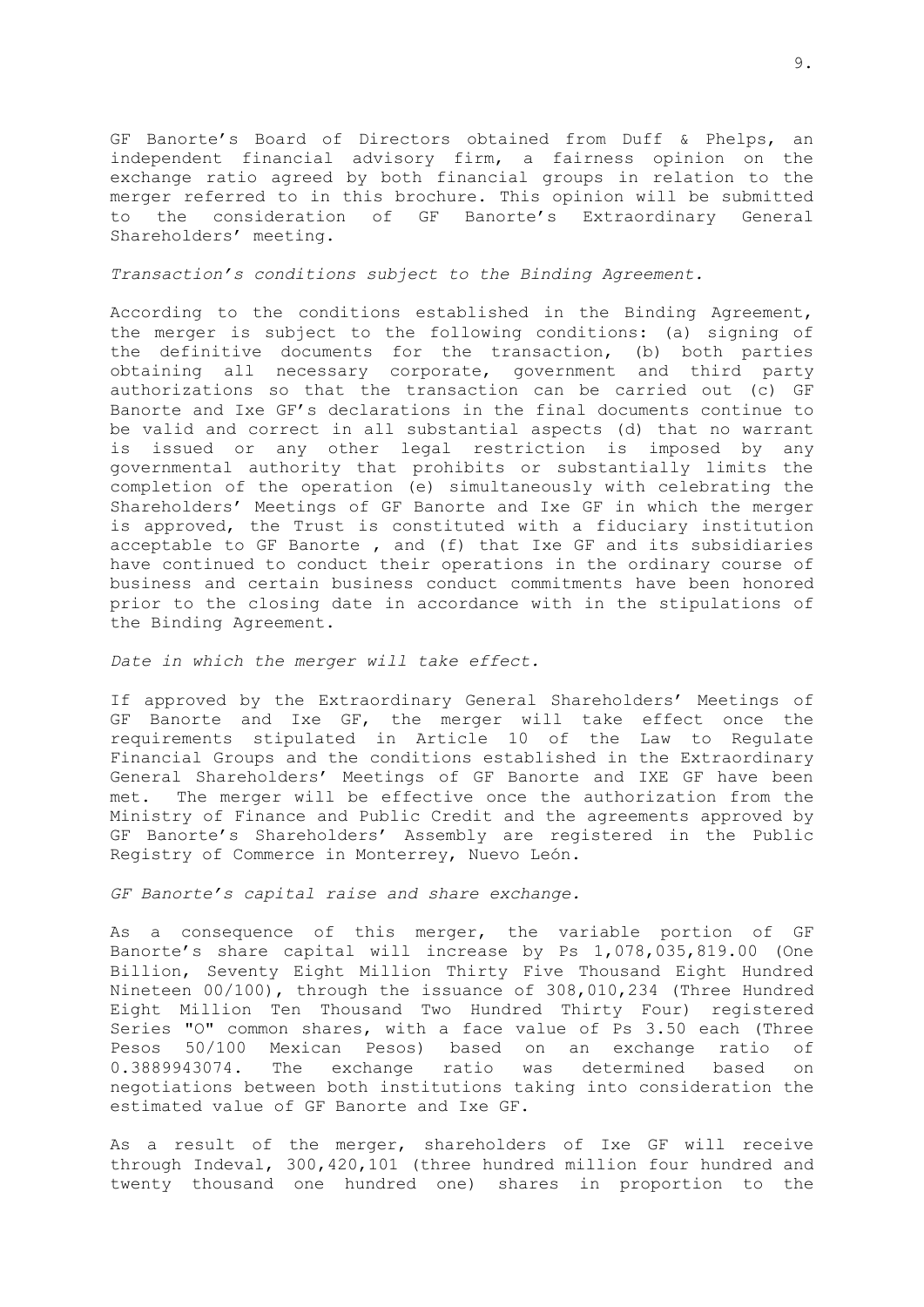shareholding of each Ixe GF's shareholder, and the remaining 7,590,133 (seven million five hundred ninety thousand one hundred thirty-three) shares will be transferred to the trust fund.

### *Conditions for GF Banorte's shares exchange*

The terms of exchange of shares as a result of the merger will be the same for all shareholders regardless of class or type of share.

In the event that after applying the exchange ratio to any of Ixe GF's shareholders a fraction of a GF Banorte share is owed to them, GF Banorte will pay in cash to the shareholder the necessary number of Ixe shares for that shareholder to receive a full GF Banorte share, after applying the exchange factor. The price of such shares will be paid in cash at Ixe shares' closing market value on the day immediately preceding the merger's effective date, and must be supplied by a price provider approved by the CNBV. It is important to note that the only cash payments related to the merger will be those necessary to carry out the share payments under the terms described. GF Banorte will carry out such payments with its own resources and it is contemplated that the related amounts of these payments will not be substantial..

Except for the agreements that are described in the following paragraph, the transaction does not consider the existence of commitments or agreements related to the merger that impose obligations in favor or against any individual, to the benefit of GF Banorte or Ixe GF or any of their controlling groups.

It is anticipated that Ixe GF Shareholders who jointly represent approximately 96% of the capital stock of this company will sign lock-up agreements obligating them to retain 70% of GF Banorte's shares that they will receive as a result of the merger, for a period of 9 months as of the date that the merger takes effect, with some exceptions. The terms and conditions of these agreements are described further on.

Additionally, the merger does not consider the existence of payments or agreements to deliver benefits implying premiums to the amount established as the merger's exchange ratio in favor of an individual or group of individuals linked to Ixe GF, other than the exchange conditions of the merger.

### *Integration of subsidiaries into GF Banorte*

As result of the merger, GF Banorte will acquire all assets, properties and rights of Ixe GF including its direct participation in Ixe Banco, S. A., Institución de Banca Múltiple, Fincasa Hipotecaria, S.A. de C.V. SOFOM E.R., Ixe Automotriz, S.A. de C.V. SOFOM, E.R., Ixe Casa de Bolsa, S.A. de C.V., Ixe Fondos, S.A. de C.V., Sociedad Operadora de Sociedades de Inversión, Ixe Soluciones, SOFOM E.R. and Ixe Servicios, S.A. de C.V., as well as Ixe's indirect participation in the subsidiaries of these companies. GF Banorte will also acquire all liabilities, obligations and responsibilities of Ixe GF without restrictions or limitations.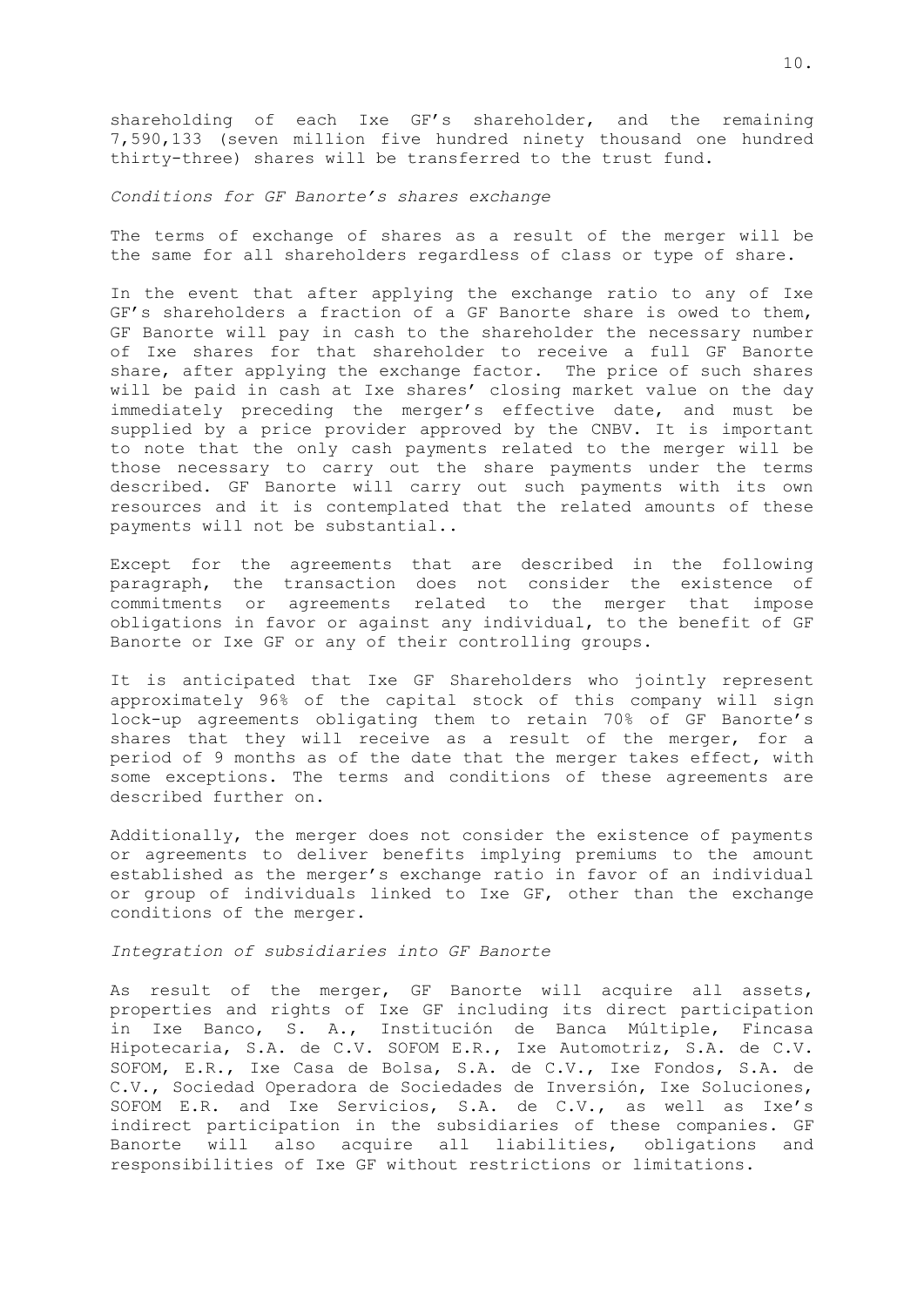Initially, the companies will continue their operations in the ordinary course of business and GF Banorte will continue to use the names "Banorte" and "Ixe" as brands in the operations of each company. At a later stage, GF Banorte will analyze the necessity or convenience of modifying the group's structure through the merger or liquidation of one or more subsidiaries, and for that purpose, GF Banorte will request authorization from the corresponding authorities.

*Cancellation of Ixe GF's securities registered in the RNV.*

After the date in which the merger takes effect, the cancellation of Ixe GF's securities that are registered in the RNV will be requested.

## **3.1.2. Description of agreements signed by GF Banorte and Ixe GF prior to the Extraordinary General Shareholders' Meetings in which the merger will be approved.**

On November 16<sup>th</sup>, 2010 GF Banorte and Ixe GF signed a binding agreement (the "Binding Agreement") through which they agreed to carry out the merger that the brochure describes. The Binding Agreement was signed by GF Banorte's CEO and by the Chairman of the Board of Directors and by Ixe GF's CEO and Chairman of the Board, and subsequently presented to the Board of Directors' of both groups. The following is a summary of the most relevant stipulations contained in the Binding Agreement:

A. Exchange Ratio. In accordance with the terms of the Binding Agreement, the transaction must be carried out based on an exchange ratio of 0.3889943074 GF Banorte shares for each Ixe GF share.

B. Final Documents. The specific terms and conditions for this transaction will be defined in mutual agreement and in good faith between GF Banorte and Ixe GF and will be reflected in the final documents of the transaction.

C. Conditions to carry out the transaction. According to the conditions established in the Binding Agreement, the merger is subject to the following conditions: (a) the signing of the definitive documents for the transaction, (b) both parties obtaining all necessary corporate, government and third party authorizations to carry out the transaction (c) GF Banorte and Ixe GF's declarations in the final documents continue to be valid and correct in all substantial aspects (d) no warrant is issued or any other legal restriction is imposed by any governmental authority that prohibits or substantially limits the closing of the operation (e) simultaneously with celebrating the Shareholders' Meetings of GF Banorte and Ixe GF in which the merger is approved, the Trust is constituted with a fiduciary institution acceptable to GF Banorte, and (f) that Ixe GF and its subsidiaries have continued to conduct their operations in the ordinary course of business and certain business conduct commitments have been honored prior to the closing date in accordance with in the stipulations of the Binding Agreement.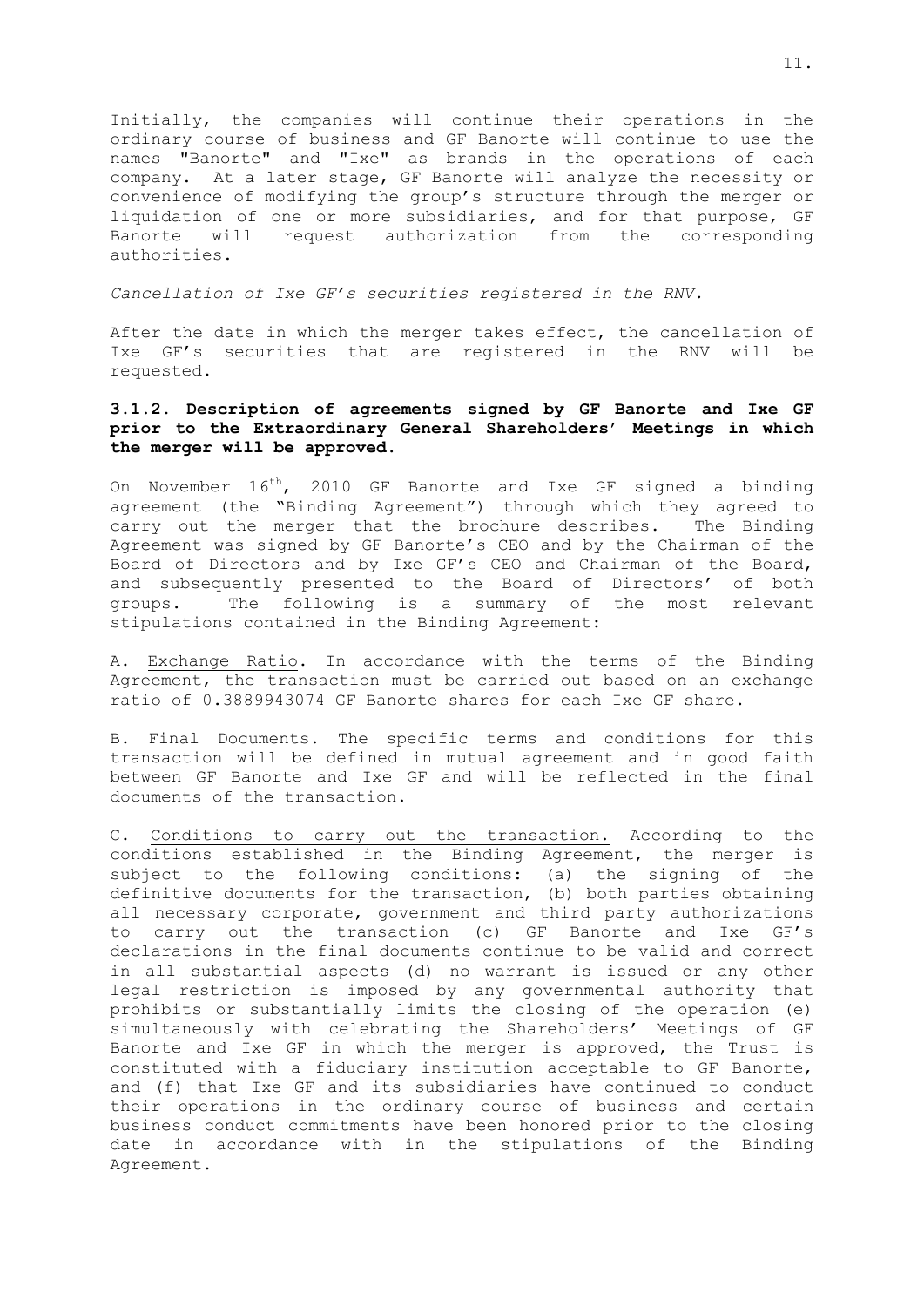The Binding Agreement considers additional conditions related to the full acquisition by Ixe GF of Fincasa's and Ixe Automotriz's shares; which have already been acquired to the date of the printing of this brochure.

D. Exclusivity. The Binding Agreement establishes certain exclusivity obligations about the transaction until May  $31^{st}$ , 2011. In the case of GF Banorte, the exclusivity is limited to Mexican credit institutions that are direct competitors of Ixe. During the period of exclusivity, Ixe GF is obligated to reject any acquisition or exchange offer, or of any other nature. In the event of noncompliance with the exclusivity obligations by either Ixe GF or GF Banorte, the party violating the exclusivity will pay a penalty fee to the other.

### **3.1.3. Agreements that will be signed after holding the Extraordinary General Shareholders' Meetings to approve the merger**

*3.1.3.1. Trust*

The following is a summary of the most relevant stipulations contained in the Trust. This summary does not seek to be thorough. GF Banorte shareholders can obtain a copy of the Trust from the Investor Relations Department of GF Banorte with offices located at Ave. Prolongacion Reforma 1230, 4<sup>th</sup> Floor, Col. Cruz Manca Santa Fe, Delegacion Cuajimalpa, Mexico, D. F., 05300. Telephone:(5255) 5268 1680, e-mail: david.suarez@banorte.com or at Ave. Revolucion 3000, 8<sup>th</sup> Floor Col. Primavera, Monterrey, Nuevo Leon, 64830; telephone:(5281) 8318-5002, e-mail: investor@banorte.com.

A. Constitution of the Trust. GF Banorte acting as Trustor will establish an irrevocable Trust with an initial cash contribution of Ps 1,000.00 (One thousand Pesos 00/100 M.N.).

On the date that the merger takes effect, GF Banorte will deposit 7,590,133 (seven million five hundred ninety thousand one hundred thirty-three) GF Banorte, Series "O" Common shares, with a face value of Ps 3.50 each (three pesos 50/100), resulting from the capital increase as a consequence of the merger.

GF Banorte and the Fiduciary will carry out the actions and sign the instruments and documents necessary or convenient so that the ownership of the shares held in the Trust is properly formalized and registered in the name of the fiduciary in the records of Indeval and those of the Broker Dealer of the Trust that the fiduciary hires to act as custodian of the Trust's shares.

B. Parts of the Trust. The Trust is comprised of:

| Fiduciary: | Múltiple.   |  | The Bank of New York Mellon,<br>S.A., Institución de Banca |
|------------|-------------|--|------------------------------------------------------------|
| Trustor:   | GF Banorte. |  |                                                            |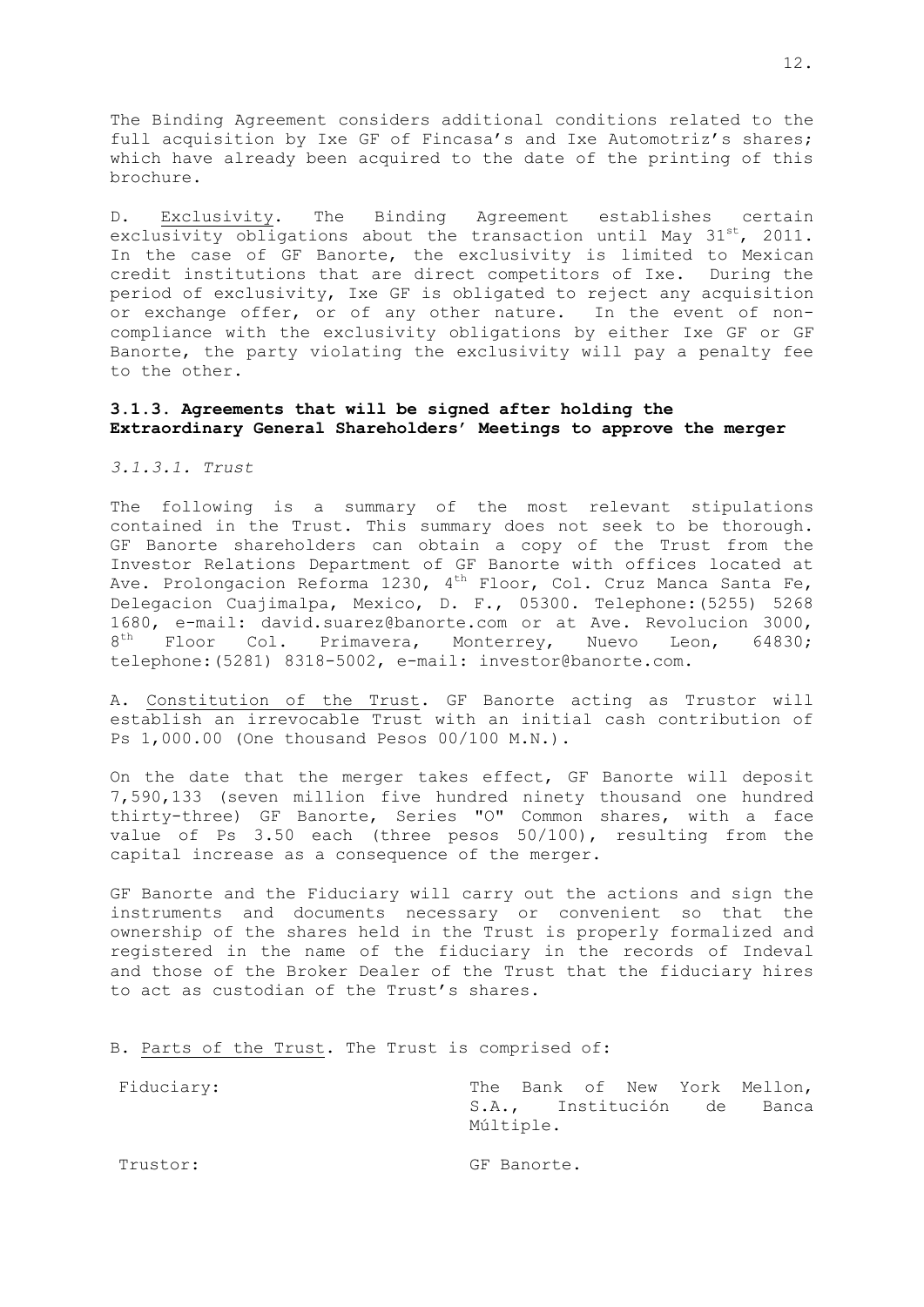Primary Trustee: GF Banorte, in its right to have part or all the Trust's Patrimony delivered, within the terms established in the Trust.

Secondary Trustee:

Ixe GF's shareholders that are identified in Annex "C" of the Trust or their grantees or successors, with respect to their right to receive part of the shares held in the Trust in proportion to their stock participation in Ixe GF, in accordance with that established in Annex "C" of the Trust, once the conditions established in the Trust have been met, excluding the trusted shares that have been withdrawn in accordance with the Trust's stipulations in order to cover any payments against the Trust's Patrimony in accordance with the Trust's stipulations.

The Trust's patrimony will be made up of the following assets and rights: a) the initial cash contribution made by GF Banorte; b) the trusted shares, including the corporate and patrimonial rights of the shares; c) interest, products or returns obtained from investments made by the fiduciary using the liquid resources of the Trust, and d) any other assets or rights that are affected into the Trust or that are in any way transmitted to the fiduciary by any reason in connection with the Trust.

C. Trust's Objectives. The objectives of the Trust are: 1) That the fiduciary (a) signs an intermediation contract with the Trust's Broker Dealer through which such brokerage house opens an account in the name of and for the benefit of the Trust, in which the property and ownership of the shares held in the Trust are registered to the Trust (the "Trust Account") and (b) with previous written instructions from the Trustor once the merger takes effect, give the Trust's Broker Dealer the necessary instructions so that the Trust's Broker Dealer can (i) register the property and ownership of the trusted shares to the Trust Account and (ii) carry out the necessary or convenient acts or steps so that Indeval registers the transfer of ownership of the trusted shares to the Trust Broker Dealer (acting for and in benefit of the Trust), 2) that the Fiduciary receives the Initial Contribution in cash and eventually the property and ownership of the trusted shares; 3) that the Fiduciary hires a firm of auditors; 4) in the event that a Claim is presented which is related to updating a Contingency, as established in the Trust and once the procedure referred to in Clause 7 is completed and it results in a reasonable compensation for damages, then the Fiduciary will apply any liquid amount that is in the patrimony of the Trust, including those received as dividends or other distributions from the trusted shares, and if such amounts are not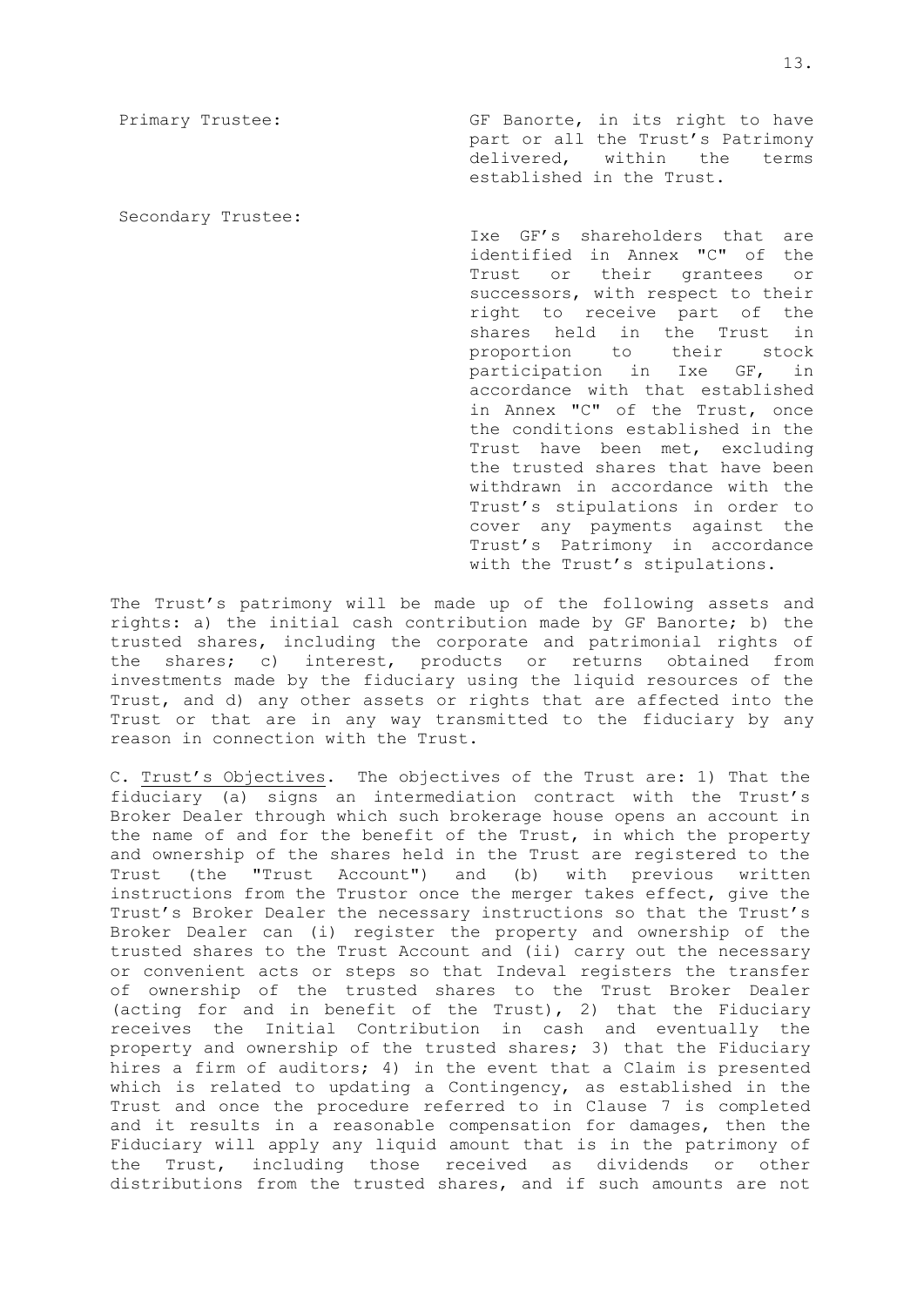enough, it will be necessary to transfer ownership of the number of trusted shares whose value corresponds to the compensation amount, according to the stipulations in Clause 7 of the Trust; 5) subject to the stipulations in the Trust, the fiduciary exercises the right to vote and other rights that correspond to the trusted shares in the same way that the majority of GF Banorte's Controlling Shareholders would vote, according with the procedure established in the Trust; 6) that the fiduciary can exercise all property rights that correspond to the trusted shares, in accordance with the stipulations of the Trust, in the understanding that any economic benefit either in cash or in kind, derived from the shares held in Trust, will belong to and be considered part of the Trust and destined according to the means established here; 7) that the fiduciary maintains and defends the patrimony of the Trust, under the terms of the Trust and in accordance with the applicable legislation; 8) that the fiduciary presents monthly account statements that show the state of the patrimonial situation, net income, investment portfolio, report of maturities and items that affect the Trust, in accordance with the stipulations of the Trust and provide the Trustor with access to all documentation and information related to the Trust, as requested by the Trustor; 9) that the fiduciary invests the liquid resources constituting the Trust in authorized investments in accordance with the regulations of the Trust; 10) that the fiduciary timely and diligently fulfills each and every one of the obligations determined in the Trust; 11) in case that it is necessary to have other payments charged to the patrimony of the Trust, as established in the Trustthe Fiduciary will apply any liquid amount that is in the patrimony of the Trust with prior written notice given to the Trustor and the Trust's technical committee, including those received as dividends or other distributions from the trusted shares and if such amounts are not enough, it will proceed to sell the number of trusted shares necessary to cover this obligation through the BMV at the prevalent market price on that date and apply the revenues from the sale to pay the corresponding obligation, with the understanding that the Trustor or the Technical Committee may instruct the Fiduciary not to carry out the sale, for which it shall deliver to the Fiduciary the sufficient liquid amounts to meet the respective obligations; 12) that the Fiduciary, acting under the instructions of the Technical Committee, gives written instructions to each of the Ixe Shareholders' Broker Dealers identified in Annex "C" of the the Trust, about the establishment of the Trust so that these brokerages inform their customers about the need to maintain their accounts opened in Ixe Shareholders' broker dealers, so that the Fiduciary is in a position to transmit into those accounts the trusted shares that would correspond to each of Ixe GF's Shareholders at the end of the term of the Trust, subject to the terms and conditions established; in such notifications the Fiduciary will request Ixe's Shareholders' broker dealers to report if any of Ixe's shareholders has changed brokerage houses during the term of the Trust and that the Fiduciary takes record of such changes; 13) that once the Trust expires, considering there is no Claim pending to be resolved, the Fiduciary will transfer ownership of the trusted shares and any cash that exists in the Trust (excluding any amounts charged to the Trust that are pending to be paid, if the case), to each of the Secondary Trustees in the proportion that corresponds to each, in accordance with Annex "C" of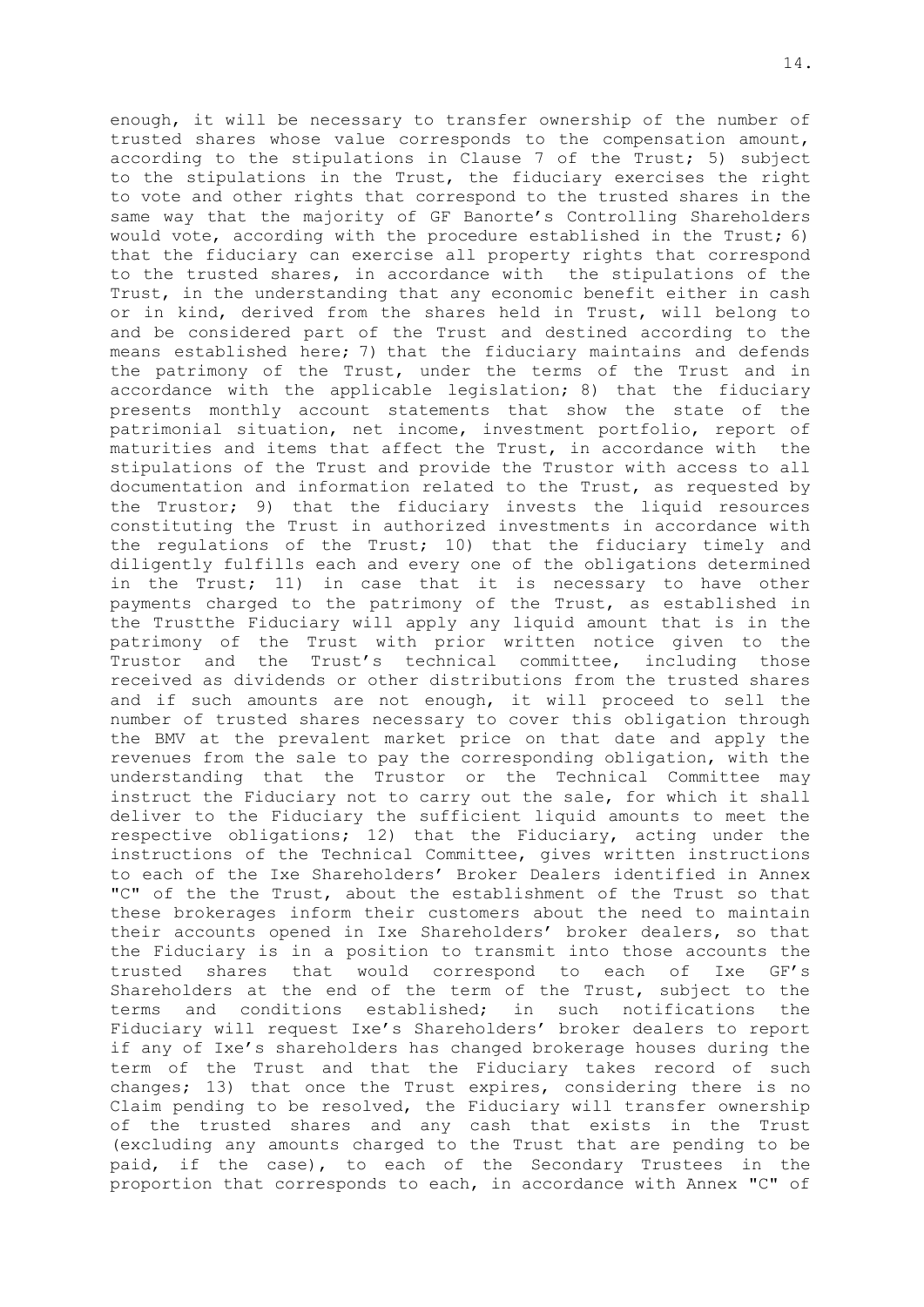the Trust in consistence with the Trust's stipulations. In the event that after applying the exchange ratio to any of Ixe GF's shareholders a fraction of the trusted shares is owed to them, the Trustor will provide the Trust with the cash amounts necessary so that the Fiduciary can pay the corresponding Ixe Shareholder the value of the fraction of the trusted shares that he is entitled to. The Fiduciary will proceed to pay the corresponding amount according to the instructions to that effect received by the Trustor. For this calculation, the Trustor will consider as a basis the price of the trusted shares prevailing in the market the day the corresponding payment is made, and 14)once the distribution referenced in the previous paragraph is made, the Fiduciary will proceed to extinguish the Trust.

D. Duration of the Trust. The Trust will remain in effect for a term of 12 (twelve) months as of the date in which the merger takes effect, with the understanding that if at the time that the Trust expires, a pending unresolved Claim exists, the term of the Trust will be extended for the entire time that the Claim lasts and until the procedure has been entirely completed and resolved.

E. Claims and reversal procedure for trusted shares.In the event that during the life of the Trust, a Contingency is updated, the Trustor will submit to the fiduciary, with a copy to the technical committee of the Trust, a claim with a detailed description of each one of the facts related to the updated Contingency, as well as the estimate of the damages incurred (hereinafter referred to as "Damages") to GF Banorte, the calculations used to determine the amount of the Damages and the available evidence (hereinafter referred to as a "Claim").

A Claim may only be presented in cases where the amount of the respective Damages exceed Ps 10,000,000.00 (Ten Million Pesos 00/100) jointly or individually.

The Technical Committee of the Trust will have a term of 30 (thirty) working days from the date of receipt of the Claim, to review it. Within this term the committee will be able to request explanations and additional information that it considers pertinent from GF Banorte in writing. GF Banorte will provide the required explanations and information within a period of 15 (fifteen) working days from the date that the Technical Committee of the Trust presents the request. In turn, the Technical Committee of the Trust will have a term of 10 (ten) additional working days from the date that the explanations and information is received, to review the additional information presented by GF Banorte and to formulate a response to the Claim, which can be (i) to object the calculation of Damages, or (ii) to accept the Claim as presented. In the event that the Technical Committee does not respond within the aforementioned term, it will be understood that the Technical Committee has accepted the Claim as presented.

In the event that the Technical Committee decides to object the Claim, two authorized directors of GF Banorte and two members of the Technical Committee will meet to review and negotiate the Claim in good faith, as well as the objection, during a period of 20 (twenty)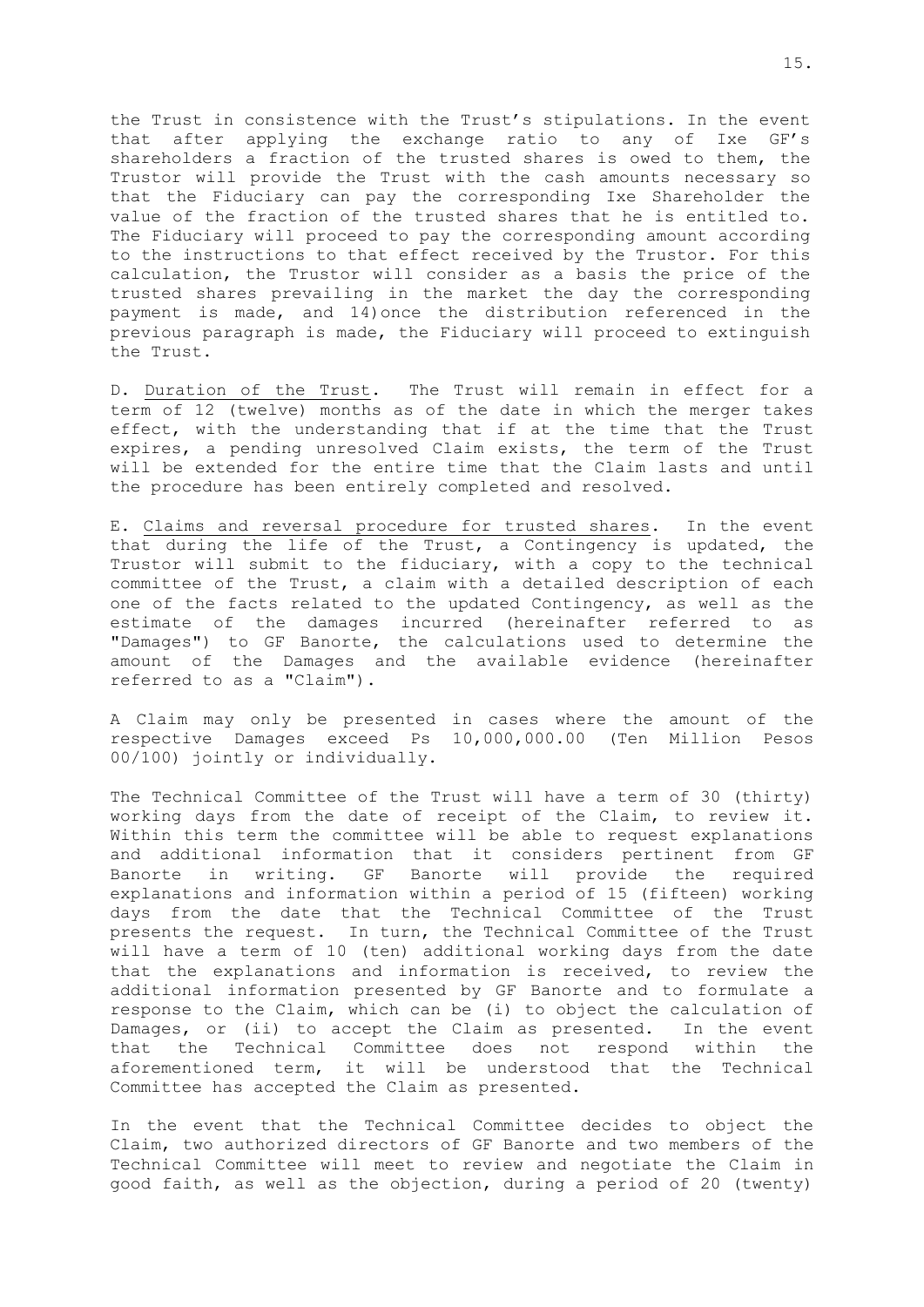working days from the date that the Technical Committee issues its objection to the Claim.

If that period of time lapses before the disagreement has been resolved, GF Banorte and the Technical Committee will submit such disagreement for a final and indisputable decision by the Auditing firm hired by the fiduciary for this purpose. The review by the Audit firm will only focus on the reasonability of the calculations done to determine the amount of the respective Damages.

Any Claim presented by GF Banorte that corresponds to a JPM Payment, cannot be objected to or rejected by the Technical Committee under any circumstances.

In the event that (i) the Technical Committee did not object to the Claim within the stipulated term, (ii) GF Banorte and the Technical Committee reached an agreement regarding the Claim, (iii) the Claim is derived from a JPM Payment, or (iv) the Audit firm decides that the final amount of Damages corresponding to the respective Claim (hereinafter the suppositions previously indicated will be referred to jointly as a "Reasonable Claim"), then the Fiduciary, acting on instructions from the Trustor, will apply any liquid amount that is in the patrimony of the Trust, including those received as dividends or other distributions from the trusted shares, and if such amounts are insufficient, it will sell the ownership of the number of trusted shares necessary to pay the corresponding Damages in the market through the BMV, in accordance with the written instructions received from the Trustor. Calculation of the number of trusted shares necessary to transfer, will be made based on the quoted price of the BMV's trusted shares on the date that the transfer is carried out.

F. Rights Derived from the Trusted shares. The Fiduciary must exercise the voting rights corresponding to the trusted shares, in any of GF Banorte's Shareholders' Meeting, in the same way that the majority of GF Banorte's Controlling shareholders vote, through an authorized fiduciary delegate, to whom sufficient power of attorney is granted under the terms of the corporate bylaws of GF Banorte and the applicable legislation. For such events, the procedure as established in the Trust must be followed.

G. Authorized Investments. The Fiduciary will invest the amount of money that it might receive regarding the trust's patrimony, in Permitted Investments in accordance with the Trust stipulations.

H. Technical Committee. As of the date of signing the Trust, a technical committee will begin operating.

The Technical Committee will consist of 3 (three) Proprietary Members and their respective Alternates, who will be appointed by Ixe GF according to the resolutions of the Extraordinary General Shareholders' Meeting held to approve the merger. The Proprietary Members of the Technical Committee and their Alternates will have the same authority. The President of the Technical Committee will be appointed by a majority of the members from such Committee and will not have a quality vote. The Technical Committee members'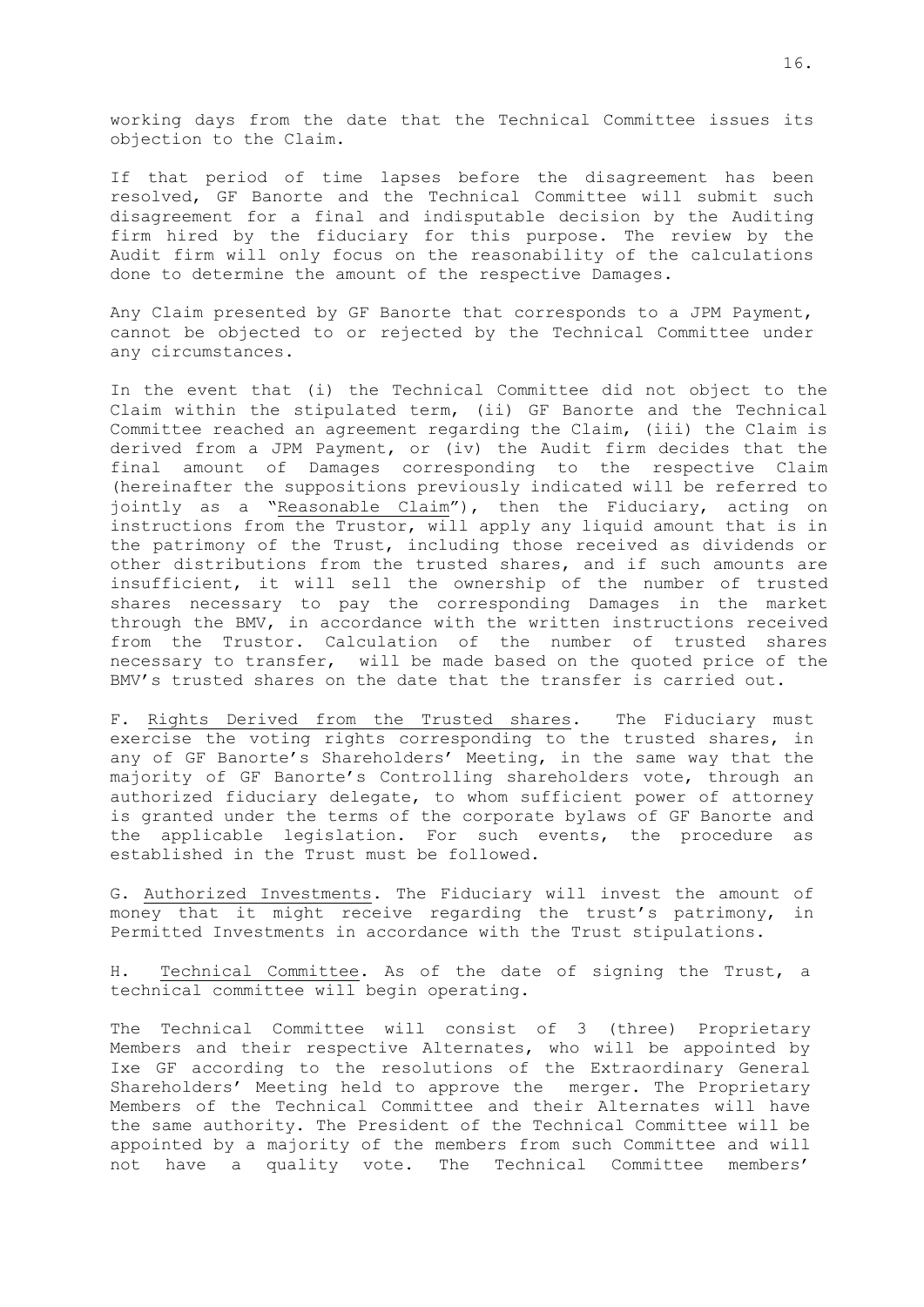responsibilities are of an honorary nature and therefore they will not receive remuneration.

Any change in the members of the Technical Committee (Proprietary and Alternates), can only be made as a result of death or impairment of the current member, by an appointment of the majority of Ixe's Controlling Shareholders or by the remainding members of the Technical Committee, through a written notice submitted to the Fiduciary (accompanied by a photocopy of the Voter's Card or Passport of each appointed Proprietary Members and Alternates). Every alternate will replace its respective proprietary in the case of absence or in the case of death or impairment. The notice of change of any member of the Technical Committee must also contain the name and signature of the candidate and the address at which the notice of any session of this committee will be sent. The Fiduciary will keep record of the members of the Technical Committee.

According to the Trust's stipulations, the Technical Committee has the faculty to (i) review Claims that are presented by the Primary Trustee, request explanations and information that they consider to be pertinent and to issue, if the case, the corresponding response within the terms and according to the procedures established in Clause 7 in the Trust. The Technical Committee has no authority to oppose or instruct the Fiduciary from carrying out the transfer of trusted shares in accordance with the Trust's stipulations of Clause 7 (ii) give instructions or necessary information so that the Fiduciary gives a written notification to each of the Ixe Shareholders' Broker Dealers identified in Annex "C" of the Trust, about the creation of the Trust, to the effect that these brokerage houses inform their customers about the need to maintain their accounts opened in the Ixe Shareholders' broker dealers, so that the Fiduciary is in a position to deliver into those accounts the trusted shares, that if the case, correspond to each of Ixe GF's Shareholders at the end of the term of the Trust, subject to the terms and conditions established in the Trust. In such notifications the Fiduciary will request Ixe's Shareholders' broker dealers identified in Annex "C" of the Trust to report any changes among brokerage houses that any of Ixe's shareholders may incur during the term of the Trust (iii) in the event that any of Ixe's Shareholders has changed its broker dealer established in Annex "C" of the Trust, it will determine and instruct the Fiduciary of the broker dealer (or, if the case, the financial institution that provides direct or indirect custody services) to which the Fiduciary shall transfer the trusted shares that correspond to any of Ixe's Shareholders at the time the Trust expires.

The Technical Committee will work in accordance with the stipulations established in the Trust.

*3.1.3.2. Agreements to restrict the transfer of shares.*

As previously mentioned, it has been considered that the shareholders of Ixe GF who represent approximately 96% of the company's capital stock sign lock up agreements which obligate them to retain 70% of the GF Banorte shares that they receive as a result of the merger for a period of 9 months from the date that the merger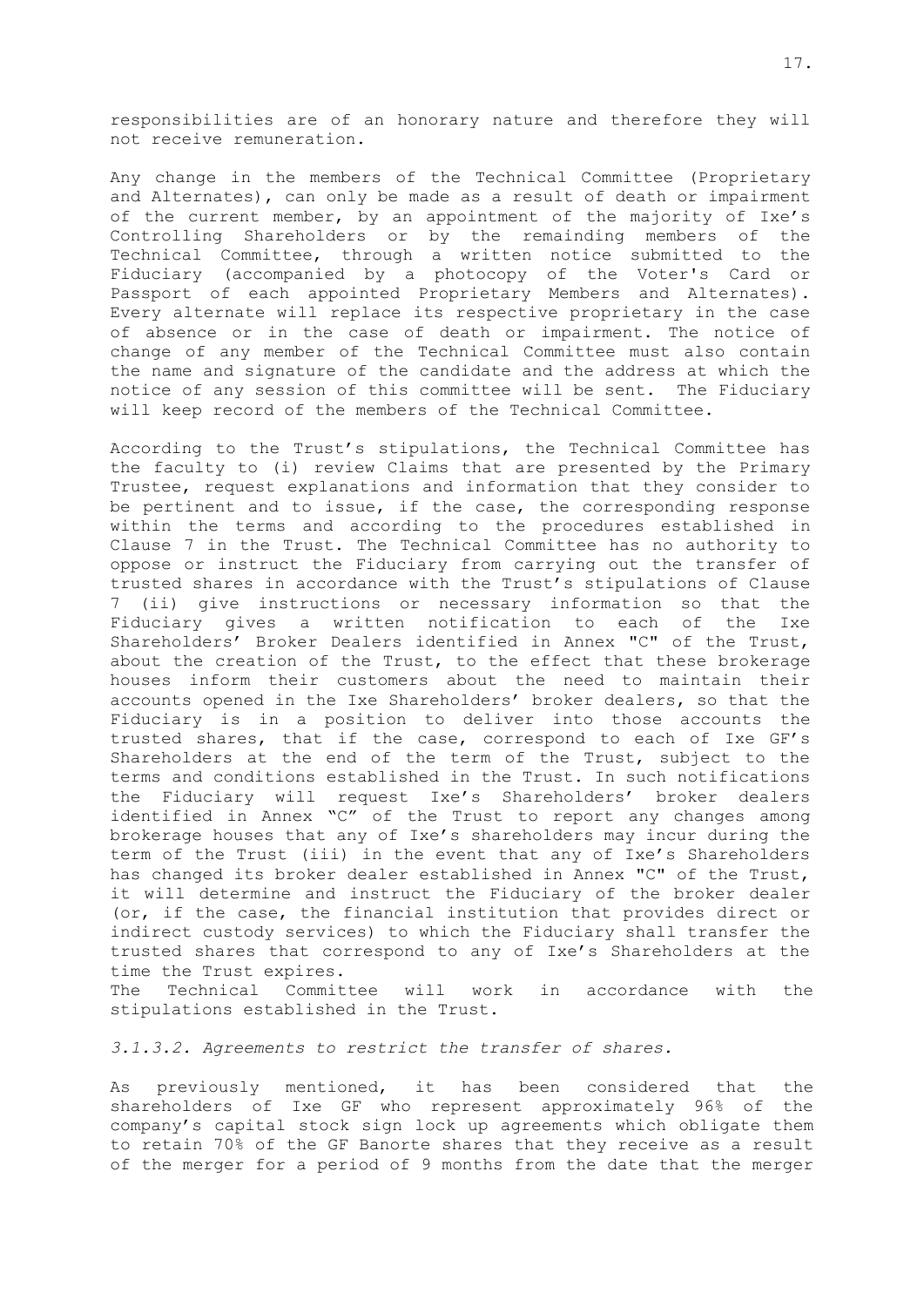takes effect. The following is a summary of the more relevant regulations contained in these agreements:

A. Objective. The shareholders who sign these agreements will be under obligation and cannot sell, give, transfer or grant under any circumstance, 70% of the GF Banorte shares that they receive as a result of the merger for a period 9 (nine) months from the date in which the merger takes effect.

Shareholders will be able to give the shares in guarantee subject to restrictions in order to guarantee individual obligations of transactions done under good faith, provided that prior to the creation of the guarantee, the shareholder in question obtains from the corresponding creditor a document in which the creditor (i) expressly recognizes the existence of the restriction agreement; (ii) concurs that the shares subject to restriction remain subject to the limitations established in the contract even after they are transferred as a result of the execution of the mentioned guarantee, and (iii) is obligated to obtain from any third party interested in acquiring the shares that are subject to restriction, a written commitment through which the buyer assumes the obligations established in the contract of the shareholder.

B. Condition. The obligation of the signing shareholders of not transferring their shares in accordance with the contract is subject to the condition that the merger takes effect.

C. Acceptance of the Binding Agreement and Trust. Through a contract, the signing shareholders will accept and ratify the Binding Agreement under its terms, and accept the Trust under its terms and conditions.

### *3.1.3.3. Merger Agreement.*

In accordance with the resolutions approved by the Extraordinary General Shareholders' Meetings of GF Banorte and Ixe GF, both companies will celebrate a merger agreement. The following is a summary of the most relevant items contained in this agreement:

A. Merger. GF Banorte, as the merging entity, and Ixe GF, as the merged entity, agree to merge according to the terms and under the conditions established in the Merger Agreement, with the understanding that GF Banorte will be the society that subsists and Ixe GF will be the society that is absorbed.

B. Bases of the merger. The merger will be effective based on the balances to December 31<sup>st</sup>, 2010 of GF Banorte and Ixe GF which are presented to the respective Extraordinary Shareholders' Meetings. As a result of the merger, the variable portion of GF Banorte's capital stock will be increased by Ps 1,078,035,819.00 (one billion seventyeight million thirty-five thousand eight hundred nineteen 00/100), through the issuance of 308,010,234 (three hundred eight million ten thousand two hundred thirty-four) registered Series "O" Common shares, with a face value of Ps 3.50 each (three pesos 50/100) at an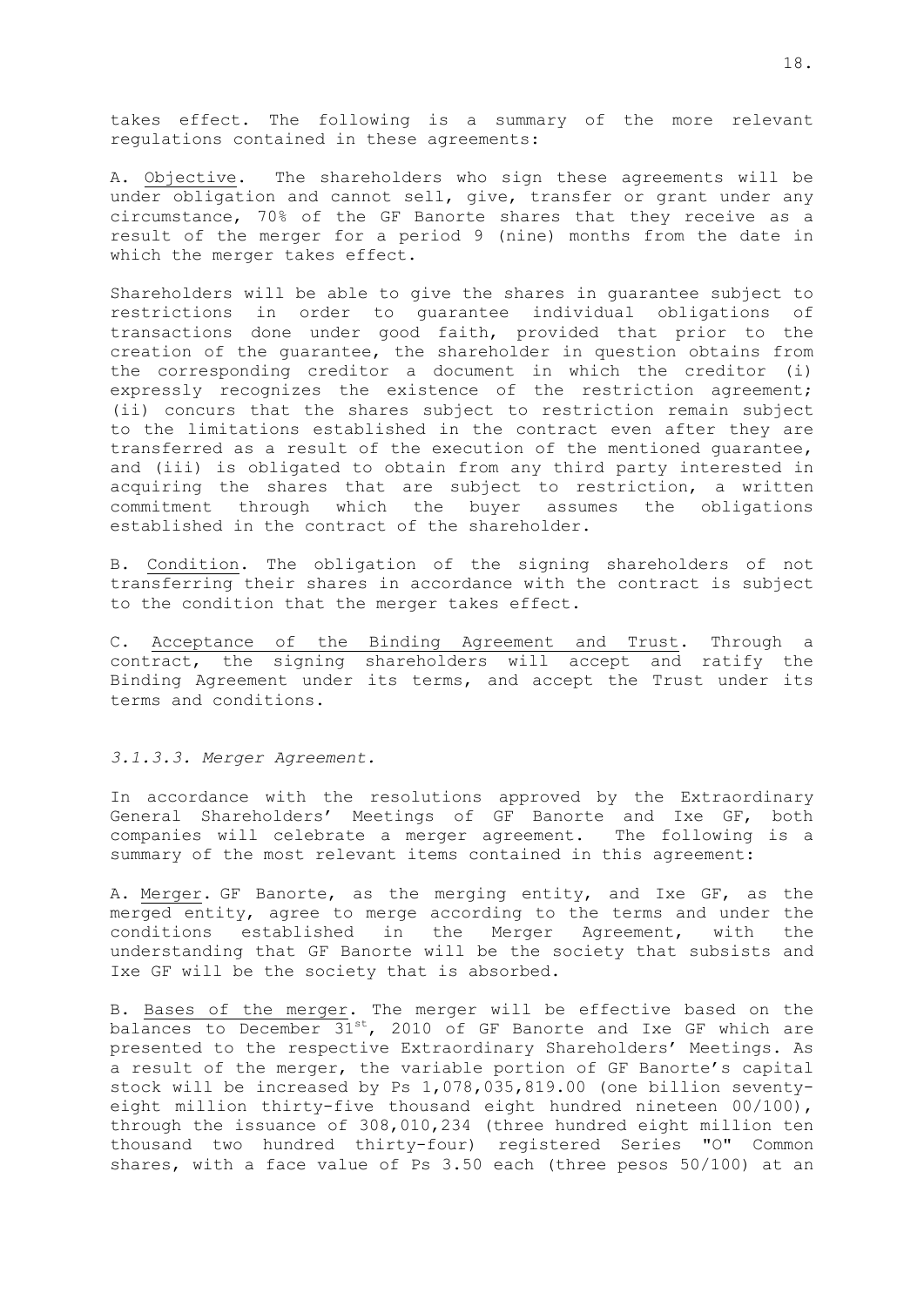exchange ratio of 0.3889943074 as agreed in the Binding Agreement of November 16th, 2010.

As a result of the merger process, Ixe's shareholders will receive 300,420,101 (three hundred million four hundred and twenty thousand one hundred one) shares through Indeval, proportional to the stock participation of each Ixe shareholder and GF Banorte will deposit 7,590,133 (seven million five hundred ninety thousand one hundred thirty three) of the remaining shares to an irrevocable Trust to be held between GF Banorte, acting as a trustor and as primary trustee and the institution that GF Banorte designates as fiduciary as established in the Trust. After the Merger takes effect, all of Ixe GF's shareholders will be appointed as secondary trustees as established in the Trust.

The fiduciary of the trust will keep the shares contributed by GF Banorte for a period of 12 (twelve) months from the date the merger takes effect and, during this term or once it is extinguished, it will transfer the trusted shares to the corresponding individuals in accordance with the terms of the Trust.

C. Transfer of Ixe GF Patrimony. GF Banorte as the merging entity, will acquire the entire patrimony of Ixe GF, as the merged entity, without reserve or limitations and GF Banorte will assume all rights and actions corresponding to Ixe GF, and will replace Ixe in all contractual obligations and guarantees issued, resulting from any type of contract, agreement, license, permission, concession and in general, acts or operations carried out by Ixe GF or those in which Ixe GF has intervened.

D. Publication of merger agreements. In fulfillment of the stipulations in Article 10 of the Law to Regulate Financial Groups, GF Banorte and Ixe GF will register the merger agreements approved by the Extraordinary General Shareholders' Meetings and the authorization of the Mexican Ministry of Finance and Public Credit to carry out the merger, in the Public Registry of Commerce corresponding to their respective addresses, and publish such agreements in the Diario Oficial de la Federación (Mexican Official Gazette of the Federation) as well as in two newspapers with wide circulation in the domicile of both groups.

E. Effects of the Merger. The merger between both institutions will take effect on the date in which the authorization from the Ministry of Finance and Public Credit for the merger and the merger agreements approved by the Shareholders' Assembly are registered in the Public Registry of Commerce in Monterrey, Nuevo León.

### <span id="page-21-0"></span>**3.2. Objective of the transaction.**

The objective of Ixe GF merging into GF Banorte is to consolidate Grupo Financiero Banorte as a leading financial institution in Mexico. The individual strengths of Grupo Financiero Banorte and Ixe Grupo Financiero in their respective markets, as well as the complementarities of each other's strengths, generate an opportunity to create value.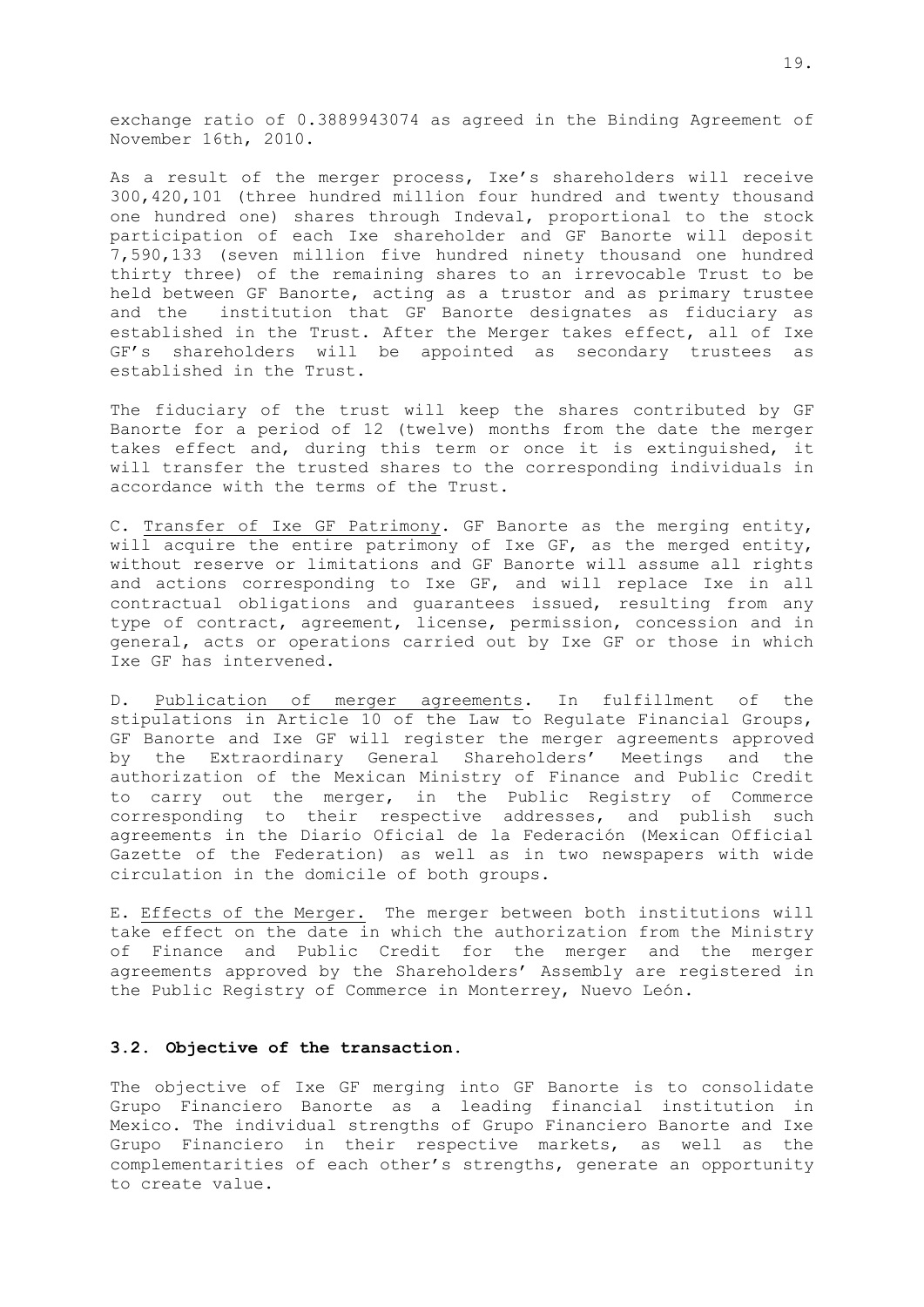GF Banorte estimates that the merger will allow it to combine the benefits of its scale with the specialized business model of Ixe GF. GF Banorte believes that the operations of both companies complement each other, and that the merger will increase the potential to create value in the different business lines, client bases, geographical coverage and brands of both companies.

In this regard, GF Banorte estimates that as a result of the merger:

- a) GF Banorte will take advantage of Ixe GF's business model and will be able to offer its products and services to a more diverse client base than its current one, including in the A/B segments.
- b) GF Banorte will have access to a more specialized client base than its current one. For example, in the SME, broker dealer and mutual funds.
- c) Ixe GF's presence in certain metropolitan areas, such as Mexico City, combined with GF Banorte's presence in certain regions of the country will allow GF Banorte to offer clients service with greater coverage.
- d) GF Banorte will be able to reduce operational costs.

Given the importance of properly segmenting the market within the retail bank, the immediate first stage seeks to maintain both brands "Banorte" and "Ixe" and both business models separately.

At a later stage, the merger of the different subsidiaries will be pursued in order to maximize synergies in areas of support (including systems, operations, human resources and finance) and business areas. For this purpose, the necessary approvals will be required from internal corporate bodies and regulatory agencies.

### **3.3. Date of Shareholders' Meeting to approve the merger**

In the session of GF Banorte's Board of Directors held on January  $25<sup>th</sup>$ , 2011, it was approved to call an Extraordinary General Shareholders' meeting to be held on March  $30<sup>th</sup>$ , 2011, in which the merger described in this brochure, among other items on the Agenda, will be submitted to the consideration of the shareholders.

Ixe GF´s Board of Directors approved to call an Extraordinary General Shareholders' meeting, to be held on March  $30^{\text{th}}$ , 2011, in which the merger described in this brochure, among other items on the Agenda, will be submitted to the consideration of the shareholders.

This merger will be effective once the requirements stipulated in Article 10 of the Law to Regulate Financial Groups and any additional conditions approved by both Extraordinary General Shareholders' meetings have been met.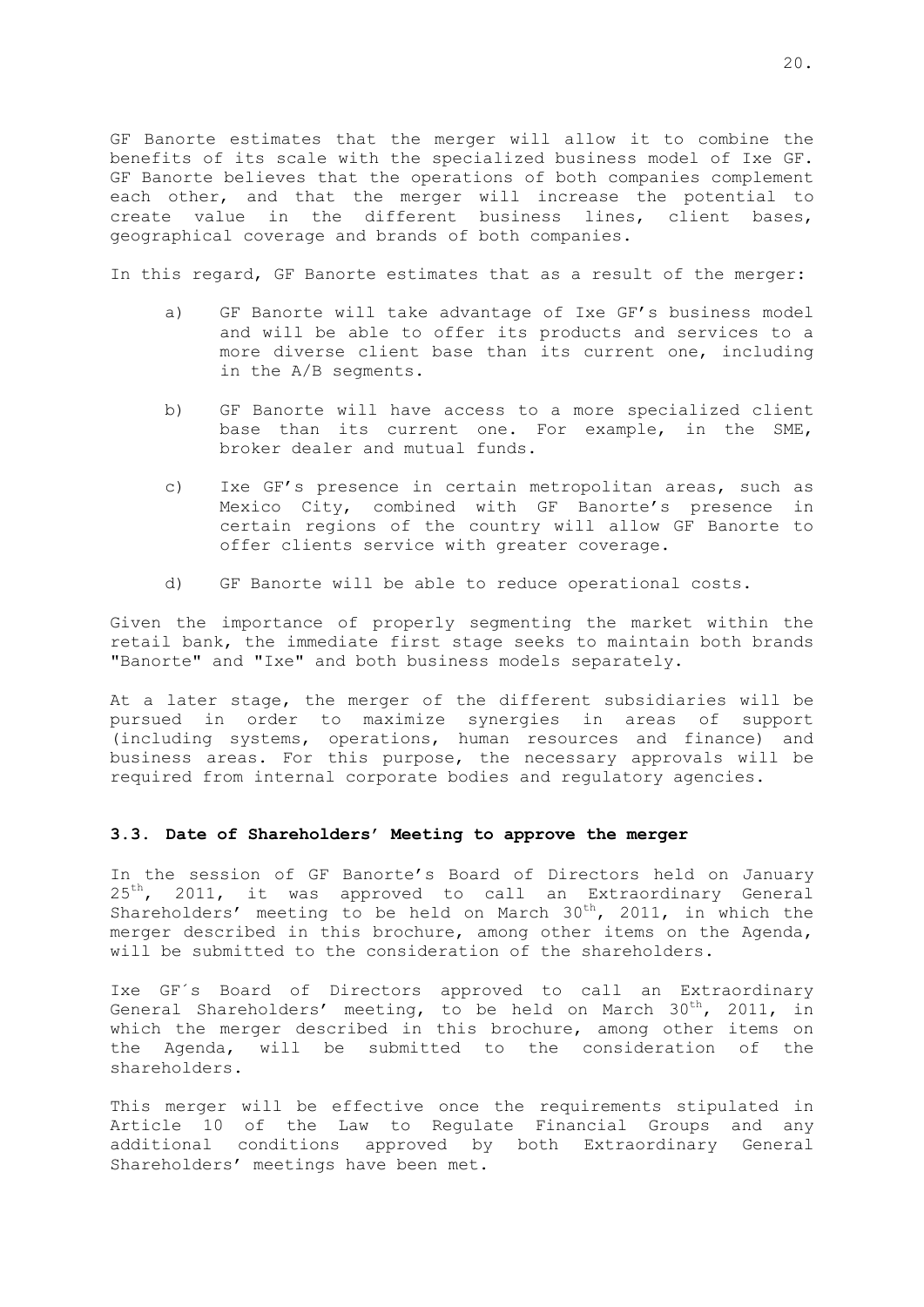## **3.4. Date for the exchange of Ixe GF's shares for GF Banorte's shares.**

It has been proposed that the exchange of Ixe GF's shares for GF Banorte' shares as a result of the merger, will be made immediately through Indeval as of the date in which the merger takes effect.

#### **3.5. Accounting criteria for the transaction.**

The transaction will be registered based on Financial Information Regulation B-7 ("NIF B-7") "Business Acquisitions", stipulating that the acquisition of a business is the transaction through which an entity acquires, directly or indirectly, the net assets of one or several businesses and in this way obtains control. It includes all mergers between independent entities and is equally applicable to acquisitions that are purchased through the issuance of securities.

The merger of Grupo Financiero Banorte and IXE Grupo Financiero is considered to be an acquisition covered by the NIF B-7, taking into consideration that before the merger these companies were controlled by separate entities.

The registration of the accounting for this transaction will be carried out by applying the Purchase Method established in the same NIF B-7, which requires:

- a) Determination that a business is being acquired; meaning that if the acquired business, besides owning properties, has activities coordinated by an administration that when applied to these properties generates a product or service.
- b) Identification of the buyer: In all business acquisitions the buyer, the one that obtains control over the acquired business, must be identified. On occasions it might be unclear at first who the buyer is; usually the entity that pays the cash disbursement, incurs in liabilities or issues stock, which is the case of Grupo Financiero Banorte.
- c) Setting the date of acquisition. The date of acquisition or purchase is the date on which control of the acquired business is transferred to the purchasing entity without restrictions, except for those established to protect shareholders or other owners of the acquired business.
- d) Making the initial recognition, appraising identifiable assets and assumed liabilities of the acquired business, as well as any uncontrolled participation. Intangible assets and the goodwill should be included.
- e) Valuation of the compensation: The value of the compensation paid to the previous owners of the acquired business is the sum of the transferred net assets, assumed liabilities and stock issued by the buyer to the seller for the acquisition, all of which are valued at a reasonable price.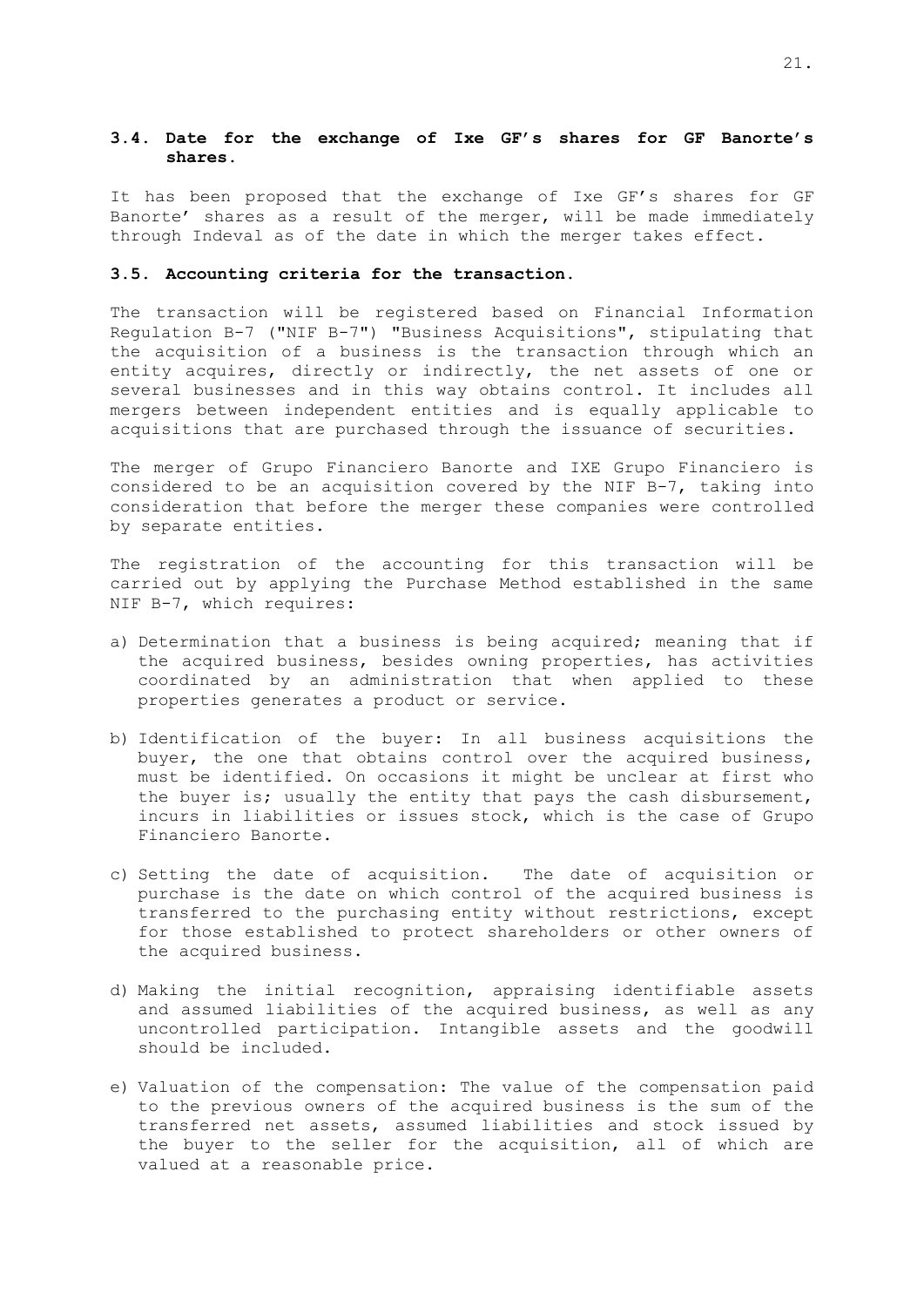f) Recognizing an acquired goodwill, or uncommonly, a purchase made at a bargain price, in the terms established by the aforementioned NIF. Goodwill must be recognized by the economic entity when the sum of the compensation paid for the acquisition and the uncontrolled participation, both valued at a reasonable value, is greater than the value of the net assets of the acquired business valued in accordance to that established by the NIF B-7.

Accounts that will be affected by registering the operation are:

- a) The goodwill account, for the recognition of the excess of compensation paid over the reasonable value of the net assets acquired.
- b) The share capital account, for the stock issued as compensation to pay for the transaction.
- c) The account of premiums in the sale of securities, for the issuance of stock as compensation to pay for the transaction.
- d) If the case, asset accounts for the assets identified in the application of the purchase method.
- e) If the case, liability accounts for the liabilities assumed in the application of the purchase method.

#### <span id="page-24-0"></span>**3.6. Fiscal consequences of the transaction.**

There are no tax implications since Grupo Financiero Banorte will give advance notice of the merger to the SAT (Tax Administration Service) and submit the financial statements and informative reports of IXE Grupo Financiero according to Article 14-B of the Federal Tax Code.

## <span id="page-24-1"></span>**4. INFORMATION REGARDING EACH OF THE PARTIES INVOLVED IN THE TRANSACTION**

#### <span id="page-24-2"></span>**4.1. Information regarding GF Banorte.**

*4.1.1. Name of the issuer.*

Grupo Financiero Banorte, S.A.B. de C.V.

### *4.1.2. Description of the Business.*

GF Banorte is a financial service holding company authorized to act as a controlling corporation in accordance with regulations established in the Law to Regulate Financial Groups. The main activity of GF Banorte is to acquire and manage shares representing capital of financial entities and companies that provide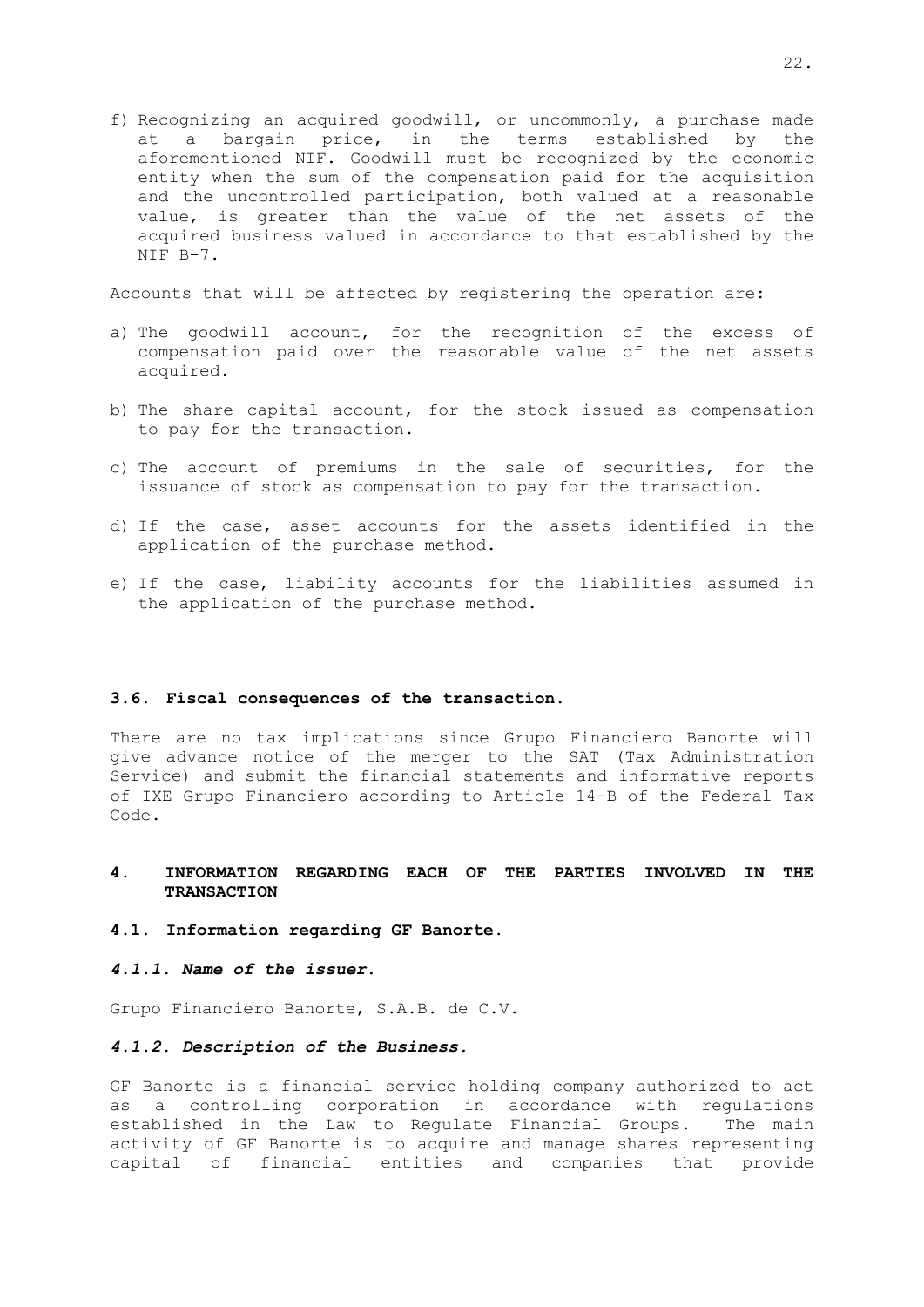complementary or auxiliary services to each other, and other types of companies as determined by the SHCP.

Grupo Financiero Banorte is comprised of the following corporations:

Banco Mercantil del Norte, S.A., *Institución de Banca Múltiple*, Grupo Financiero Banorte; Casa de Bolsa Banorte, S.A. de C.V., Grupo Financiero Banorte; Arrendadora y Factor Banorte, S.A. de C.V. Sociedad Financiera de Objeto Múltiple, Entidad Regulada (SOFOME, Grupo Financiero Banorte (Leasing & Factoring); Almacenadora Banorte, S.A. de C.V., Organización Auxiliar Del Crédito, Grupo Financiero Banorte (Warehouse); Pensiones Banorte Generali, S.A. de C.V., Grupo Financiero Banorte (Annuities); Seguros Banorte Generali, S.A. de C.V., Grupo Financiero Banorte (Insurance).

GF Banorte, through its subsidiaries, participates in diverse businesses in the following sectors:

- **a)** The Banking Sector that provides universal banking services in Mexico and in the state of Texas, USA through INB. In the banking sector GF Banorte seeks to offer universal banking products and services through the following:
	- Consumer Banking: specializes in individuals and small businesses, providing non specialized products and bank services through its distribution network. Among the main products and services offered are: checking and deposit accounts; credit cards; mortgages, car, payroll and individual loans.
	- Corporate Banking: this sector specializes in loan products for small and medium-sized companies (SMEs). The main products of this sector are loans and credit lines, cash management services, fiduciary services and payroll payment services. Equally, it provides comprehensive financial solutions to corporate clients (Mexican and large foreign multi-national companies) through several specialized types of financing.
	- Government Banking: in this sector, GF Banorte provides services to federal, municipal and state governments in Mexico and other entities such as social security institutions, etc. Products and services offered include checking accounts, loans, cash management services, payroll payment services and insurance products, among others.
	- Asset Recovery: is responsible for the management, collection and recovery of loans originated by Banorte that are delinquent. This sector also carries out the management and collection of loan and real estate portfolios acquired through public and private auctions.
- **b)** Long Term Savings sector, manages the Afores, insurance and annuities.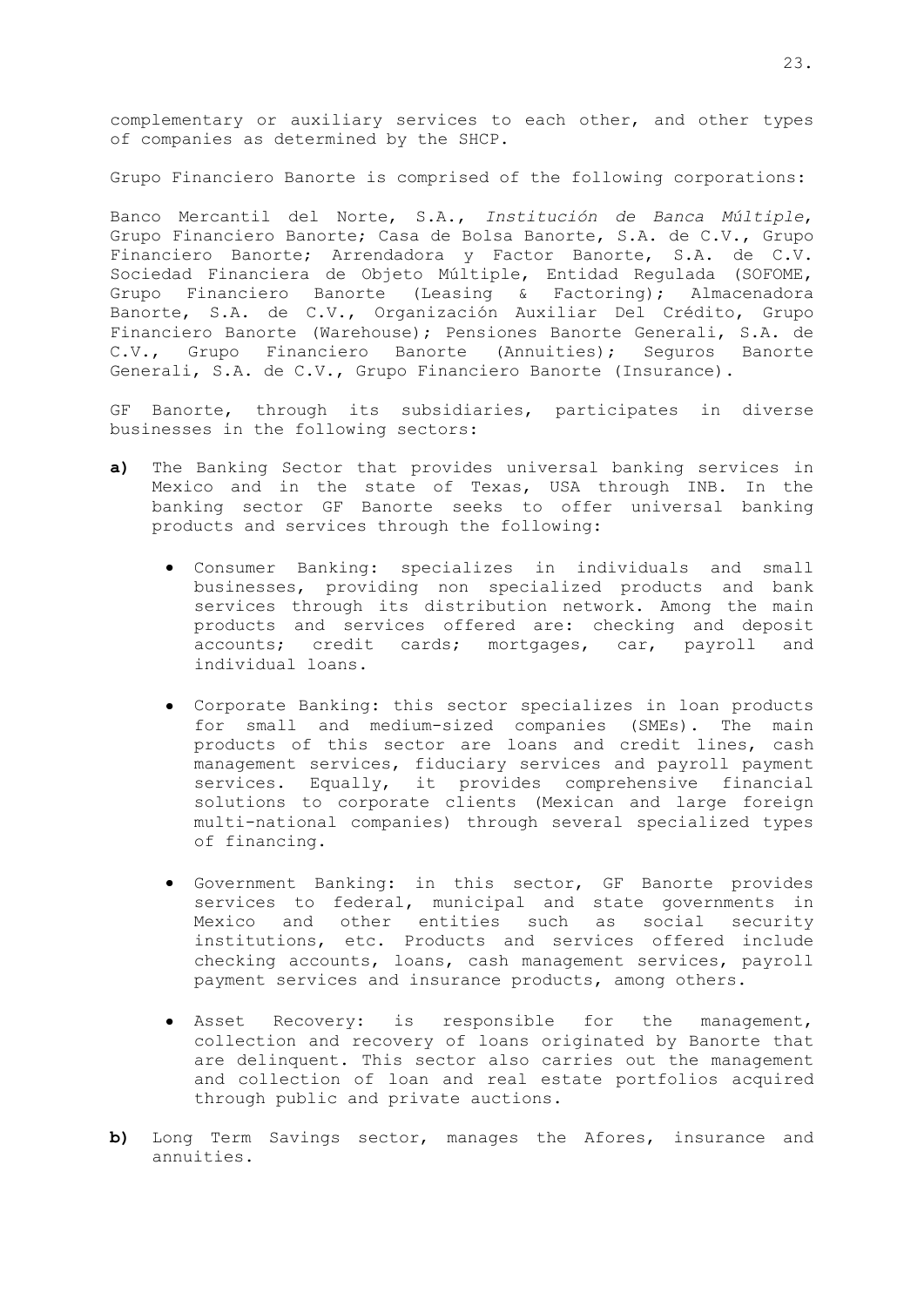- **c)** Other Finance Companies are those that provide leasing, factoring and warehouse services.
- **d)** The Brokerage sector provides comprehensive brokerage financial services and products.

For more information on GF Banorte's businesses, see Section 2 of GF Banorte's Annual Report available online at: www.banorte.com and www.bmv.com.mx.

### *4.1.3. Description of the issuer's evolution*

*4.1.3.1 Historical Evolution of GF Banorte.*

GF Banorte, commonly known as "Banorte", was incorporated indefinitely on July 21st, 1992 in Mexico, Distrito Federal. The headquarters are located at: Ave. Revolucion 3000, Col. Primavera C. P. 64830 Monterrey, N.L., Mexico; Telephone: (0181) 8319-6500 and in Mexico City at: Ave. Prolongacion Reforma 1230, Col. Cruz Manca Santa Fe, Delegacion Cuajimalpa C. P. 05300, Mexico, D.F.; Telephone: (0155) 1103-4000.

GF Banorte's origins date back to the founding of Banco Mercantil de Monterrey in 1899 and Banco Regional del Norte in 1947, both with headquarters in Monterrey, Nuevo Leon, Mexico. These banks merged in January 1986 under the name of Banco Mercantil del Norte, Sociedad Nacional de Crédito.

In May 1987 the bank initiated the private placement of its certificates of patrimonial participation, which was the beginning of its privatization and also of its expansion, starting with leasing services in 1990 and adding factoring and warehouse services in 1991.

In 1993, former Afin Casa de Bolsa was integrated, currently Casa de Bolsa Banorte, and thus Grupo Financiero Banorte was formed. In 1997 Grupo Financiero Banorte acquired Bancen and Banpais, achieving its objective of becoming an institution with nationwide coverage. Also, all the necessary corporate actions were completed to successfully carry out the merger of Banpais with Banorte, and the latter subsists as of March 1st, 2000.

On September 30<sup>th</sup>, 1997, GF Banorte signed a joint-investment contract with Assicurazioni Generali S.P.A., through which the Italian institution acquired 49% of Afore Banorte, Seguros Banorte and Pensiones Banorte, thus formally integrating the Long Term Savings Banking Division.

Subsequently, GF Banorte acquired Bancrecer and on January  $8<sup>th</sup>$ , 2002 became responsible for its management. SHCP authorized the merger with Bancrecer as the merged entity and Banorte as the merging entity, and the name was changed to "Banco Mercantil del Norte, S.A., Institución de Banca Múltiple, Grupo Financiero Banorte". On August  $28^{th}$ , 2006 Bancen merged with Banorte through agreements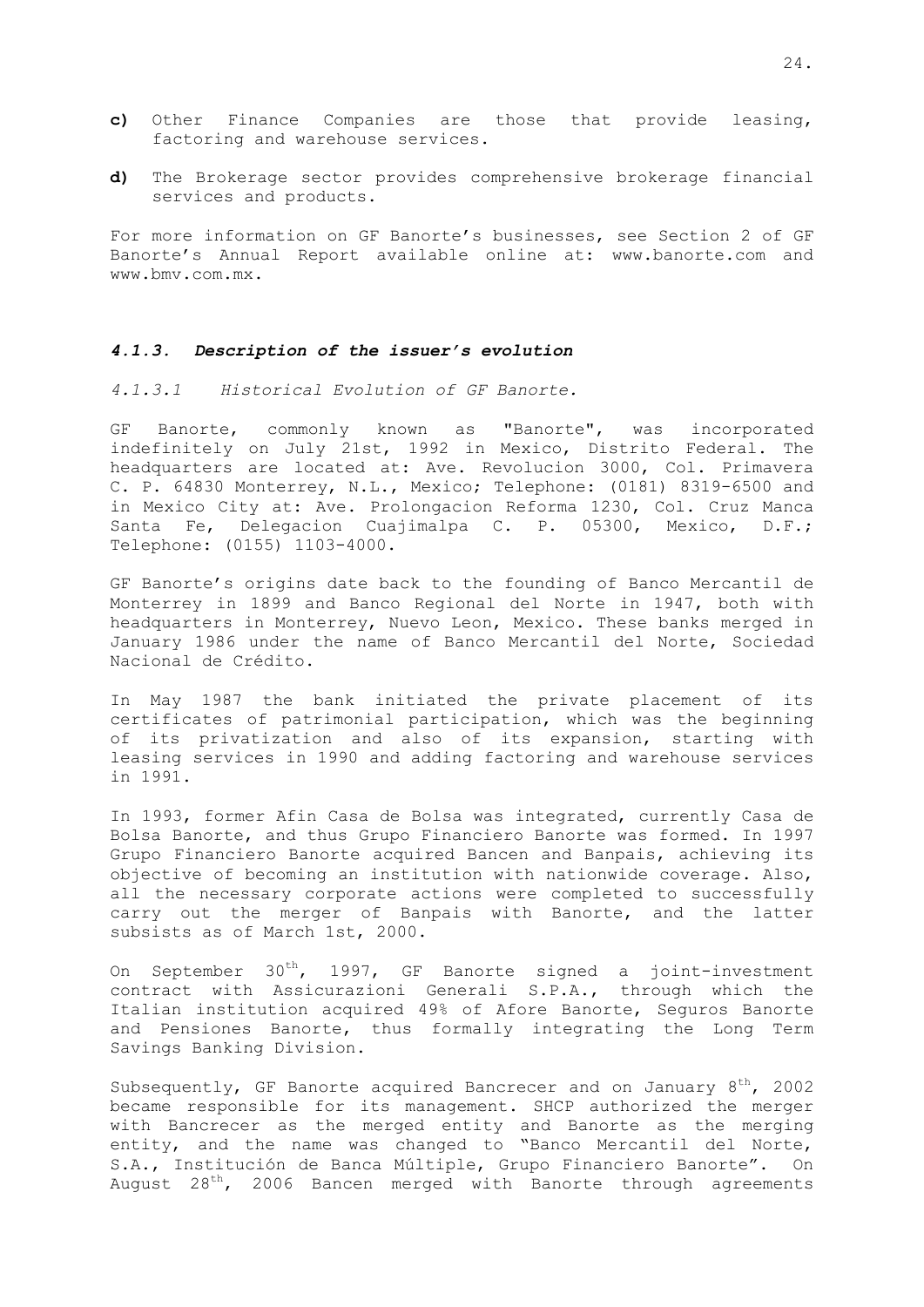approved by their respective Extraordinary General Shareholders' Meetings held on the  $16^{\text{th}}$  and  $17^{\text{th}}$  of August 2006, ending with the bank's last phase of integration, and as of that date, Bancen was extinguished. On November  $16<sup>th</sup>$ , 2006 GF Banorte acquired 70% of the shares of INB Financial Corp, which in turn holds 100% of Inter National Bank's shares, with headquarters in McAllen, Texas, USA. On January  $18^{th}$ , 2007, the purchase of 100% of Uniteller, a New Jersey based company dedicated to sending remittances was concluded and in December 100% of Motran Services, Inc., a Los Angeles based company dedicated to sending remittances was also acquired. On March 30<sup>th</sup>, 2007, Afianzadora Banorte was separated from the Financial Group and as of January  $31^{st}$ , 2008 the Leasing and Factoring companies were merged. On April 1<sup>st</sup>, 2009 the remaining 30% of INB Financial Corp's shares were purchased.

On August  $31^{st}$ , 2009 the final merger agreement of Pronegocio with Banorte was signed. Pronegocio began operations as a subsidiary of GF Banorte in February 2005 with the objective of attending the sector of the population with limited or no access to bank services.

On November  $12^{th}$ , 2009 the International Finance Corporation (IFC) invested \$150 million US dollars in Banorte, which represented 4.48% of Banorte's equity.

## *4.1.3.2 Material events of 2010 and 2011.*

## *The Ministry of Finance and Public Credit approves the Merger of Grupo Financiero Banorte and Ixe Grupo Financiero*

Last March  $8^{\text{th}}$ , as a follow up to the material event published last November 17, 2010 indicating that GF Banorte and Ixe GF had reached a binding agreement to merge the two financial groups, and that the agreement was subject to the corporate approvals and also of relevant authorities, GF Banorte informed that through the communiqué UBVA / 012 / 2011, the Ministry of Finance and Public Credit ("SHCP") authorized the merger of Grupo Financiero Banorte as the merging or subsisting entity, and IXE Grupo Financiero as the merged or absorbed entity, in accordance to Article 10 of the Law to Regulate Financial Groups and with prior positive opinion from the National Banking and Securities Commission (CNBV) and Bank of Mexico (Banxico). The merger is subject to the terms and conditions of the proposals presented to SHCP with respect to the Assemblies and merger agreement. As part of this authorization, SHCP informed that the merger will be effective when its approval and the merger agreements that will be approved by the corresponding Shareholders' Assemblies, are registered in the respective Public Registry of Commerce. In this respect, GF Banorte and Ixe GF continue with the process to seek approval by their respective Shareholders' Assemblies, which have been called for March  $30^{th}$ , 2011.

### *Changes in the Board of Directors*

In the Ordinary General Shareholders' meeting held on February 18th, 2011, Don Guillermo Ortiz Martinez was appointed as Chairman and Related Proprietary Member of the Board of Directors, and Don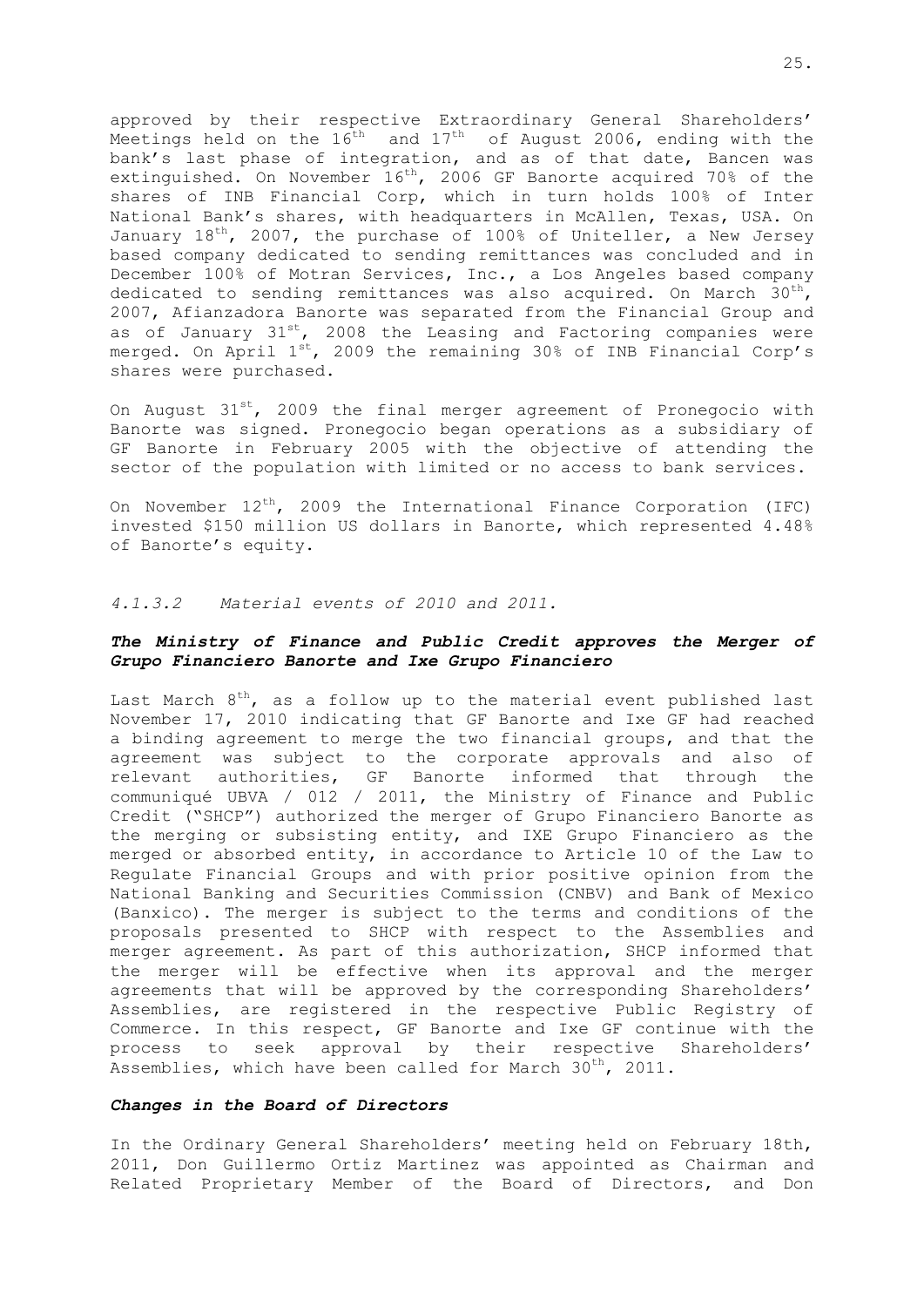Roberto Gonzalez Barrera was appointed as Chairman Emeritus of the Board of Directors, in the understanding that his functions as Chairman Emeritus are subject to the approval by the Mexican Ministry of Finance and Public Credit to modify the Corporate By-Laws, in order to define the scope of his responsibilities. The changes were approved with 86% of the votes of the shares represented at the Assembly (89% of the Group's equity).

#### *Payment of a cash dividend*

GF Banorte's General Ordinary Shareholders' Meeting held on February 18, 2011 decreed the payment of a cash dividend of Ps 0.17 pesos per share which was paid on February 28, 2011 and corresponds to the second of three payments, the remaining payment of Ps. 0.18 per share is subject to Shareholders' Assembly's approval, to be paid during the following month of May.

### *Grupo Financiero Banorte, S.A.B de C.V. announces the underwriters' decision to exercise the over-allotment option fully.*

Last February 14, 2011 GF Banorte announced that in connection with its secondary offering, the Mexican and the International underwriters informed of their decision to exercise the overallotment option fully on February 11, 2011. As a result, all of the shares included in the Global Offering were settled on February 15, 2011, and Casa de Bolsa BBVA Bancomer, S.A. de C.V., Grupo Financiero BBVA Bancomer and UBS Casa de Bolsa, S.A. de C.V., UBS Grupo Financiero, will not carry out the stabilization operations which are referred in the prospectus and the purchase agreement. Consequently, the total proceeds from the Offering of 177'546,496 shares were delivered to the selling shareholder GRUMA on February 15, the closing date of the transaction. Following the offering and the exercise of the over-allotment option by the initial purchasers and the Mexican underwriters, Gruma no longer owned any of our share capital. The Offering in Mexico was carried out through the Mexican Stock Exchange (BMV). The international offering was carried out in the United States under Rule 144A of the U.S. Securities Act of 1933 (the "Securities Act") and outside the United States under Regulation S of the Securities Act. The common shares being offered in the secondary offering were not registered under the Securities Act, and could not be offered or sold in the United States absent registration or an applicable exemption from registration requirements. The common shares were offered only to qualified institutional buyers under Rule 144A and outside the United States in compliance with Regulation S under the Securities Act.

## *Grupo Financiero Banorte, S.A.B. de C.V. Announces pricing of common shares in secondary offering.*

Last February 10, 2011 GF Banorte announced that on February 9th 2011, the pricing of its common shares was determined, in connection with the secondary offering by a selling shareholder, Gruma, S.A.B. de C.V. ("GRUMA") (BMV: GRUMAB; NYSE:GMK). Gruma sold 161,405,905 GF Banorte common shares in an international offering and a public offering in Mexico at a price of Ps.52.00 per common share, constituting an offer size of Ps.8,393,107,060.00 equivalent to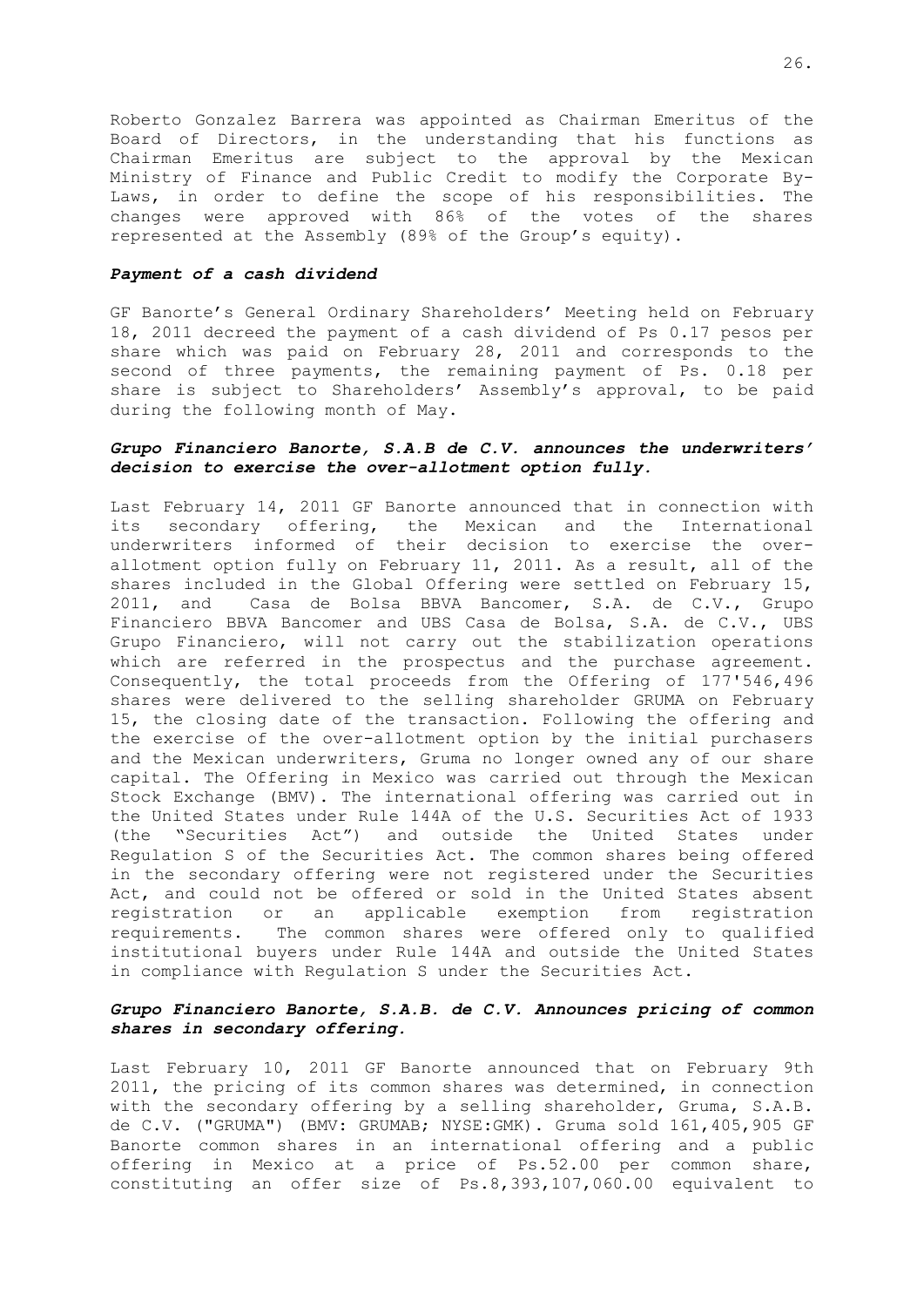approximately US\$696,916,688 excluding the over-allotment option. The offering also included an over-allotment option exercisable for 30 days from the pricing date which, if exercised by the Mexican underwriters and the international initial purchasers, would result in the sale of 16,140,591 additional common shares by Gruma. The Offering in Mexico was carried out through the Mexican Stock Exchange (BMV). The international offering was carried out in the United States under Rule 144A of the U.S. Securities Act of 1933 (the "Securities Act") and outside the United States under Regulation S of the Securities Act. The common shares offered in the secondary offering were not registered under the Securities Act, and could not be offered or sold in the United States absent registration or an applicable exemption from registration requirements. The common shares were being offered only to qualified institutional buyers under Rule 144A and outside the United States in compliance with Regulation S under the Securities Act.

## *Antitrust Commission (Comisión Federal de Competencia) approves the merger of Grupo Financiero Banorte and Ixe Financial Group*

On February 8th 2011, GF Banorte informed that the Antitrust Commission (Comisión Federal de Competencia) approved on February 3rd the concentration through a merger of the two financial groups. The main reason behind the approval was that the concentration indices resulting from the transaction between GFNORTE and IXE in the markets where they have joint operations (banking and credit services, broker-dealer, investment and leasing companies) are within the thresholds established by the Commission to be considered with low risks of antitrust practices and, therefore, it is not anticipated that the transaction may have adverse effects on free competition. GF Banorte informed that it continues the process for the approval by the Ministry of Finance (SHCP), with the opinion of Bank of Mexico and the National Banking and Securities Commission (CNBV), as well as the approval by its Shareholders' Assembly.

### *Gruma announced its intention to sell part or all of its stake in Grupo Financiero Banorte*

On January 21, Gruma made public its intention to sell part or all of its common shares in GF Banorte through a global offering, which represented 8.8% of GF Banorte's share capital.

#### *Mexicana de Aviación Exposure*

Following the material event published on August 4th, 2010 to inform the investment community of Banorte's exposure to Mexicana de Aviación's holding company, GF Banorte informed that as of December 31st, 2010 the loan"s outstanding balance of Ps 1.25 billion had been 100% reserved.

## *Banorte Movil the Bank in your Mobile phone demonstrates leadership*

"Banorte Mobile" received the "Best Solution in the Mobile category" award granted by the Mexican Internet Association and the Latin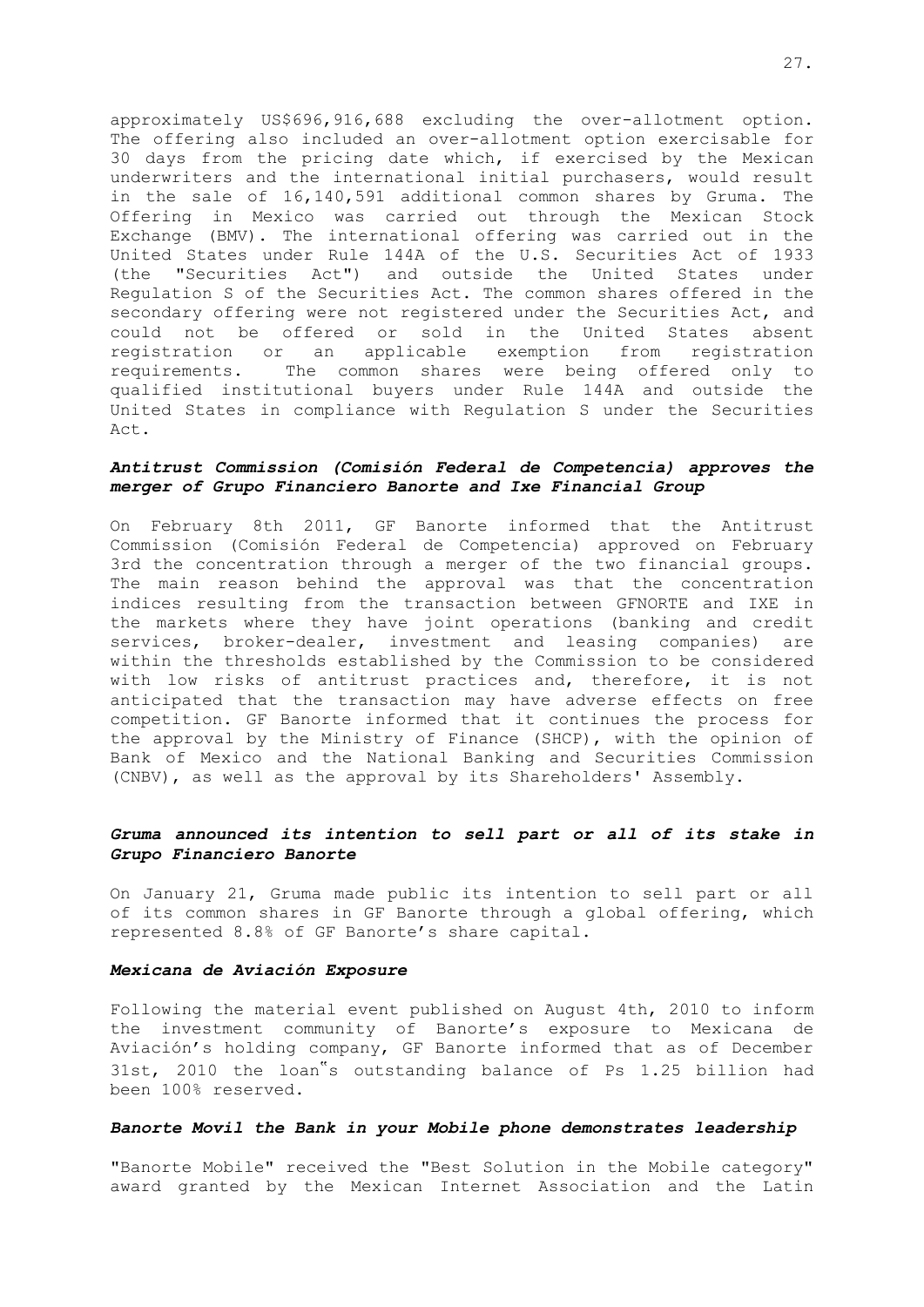American Institute of Electronic Commerce, as well as the "E-Commerce Award Mexico 2010". These recognitions demonstrate Banorte"s leadership in technology and innovation in mobile banking.

## *Duff & Phelps issues a fairness opinion on the merger between Grupo Financiero Banorte and Ixe Grupo Financiero*

Following the merger agreement between GF Banorte and Ixe, on December 17th, Duff & Phelps, an international financial advisory and investment banking services firm, issued an opinion stating that as of the date of the binding agreement, the merger consideration was fair to GF Banorte's shareholders. This fairness opinion was issued after a comprehensive analysis of the share exchange ratio between the two financial groups.

## *Nacional Financiera (Nafin) recognizes Banorte as Leader in the SME sector*

For the second consecutive year, on December 12th Banorte was recognized as the institution receiving the highest number of awards from Nacional Financiera (Nafin) for the support offered to small and medium sized Mexican companies (SMEs) during 2010. Banorte received awards from Nafin for: "Financing to the SME Sector" and "Leadership in the Productive Chain Program to promote SME Growth".

#### *Marcos Ramírez Miguel is named Chief Corporate Officer*

On December 2010, Marcos Ramírez was named GF Banorte's Chief Corporate Officer. Mr. Ramirez has a successful professional trajectory of more than 27 years in the financial arena, and over the last three years served as President of the Mexican Stock Brokers" Association "Asociación Mexicana de Intermediarios Bursátiles.

## *Grupo Financiero Banorte and Ixe Grupo Financiero reach a merger agreement*

On November 16th, 2010, following the material event published on October 19th stating that Grupo Financiero Banorte S.A.B de C.V. ("GF Banorte") (BMV: GFNORTEO) and IXE Grupo Financiero S.A.B. de C.V. ("IXE") (BMV: IXEGFO) had reached a binding agreement to pursue an integration mechanism, GF Banorte informed that after having carried out the corresponding audits, both institutions had reached a binding merger agreement, subject to corporate approvals and by the corresponding authorities. It is estimated that the merger will be completed by the end of 1Q11.

## *Banorte and 7-Eleven Mexico initiate third party correspondent operations*

On November 9th, 2010, Banorte and 7-Eleven formally began to offer financial services in seven states, enabling Banorte's clients and account holders to make deposits to their accounts, pay various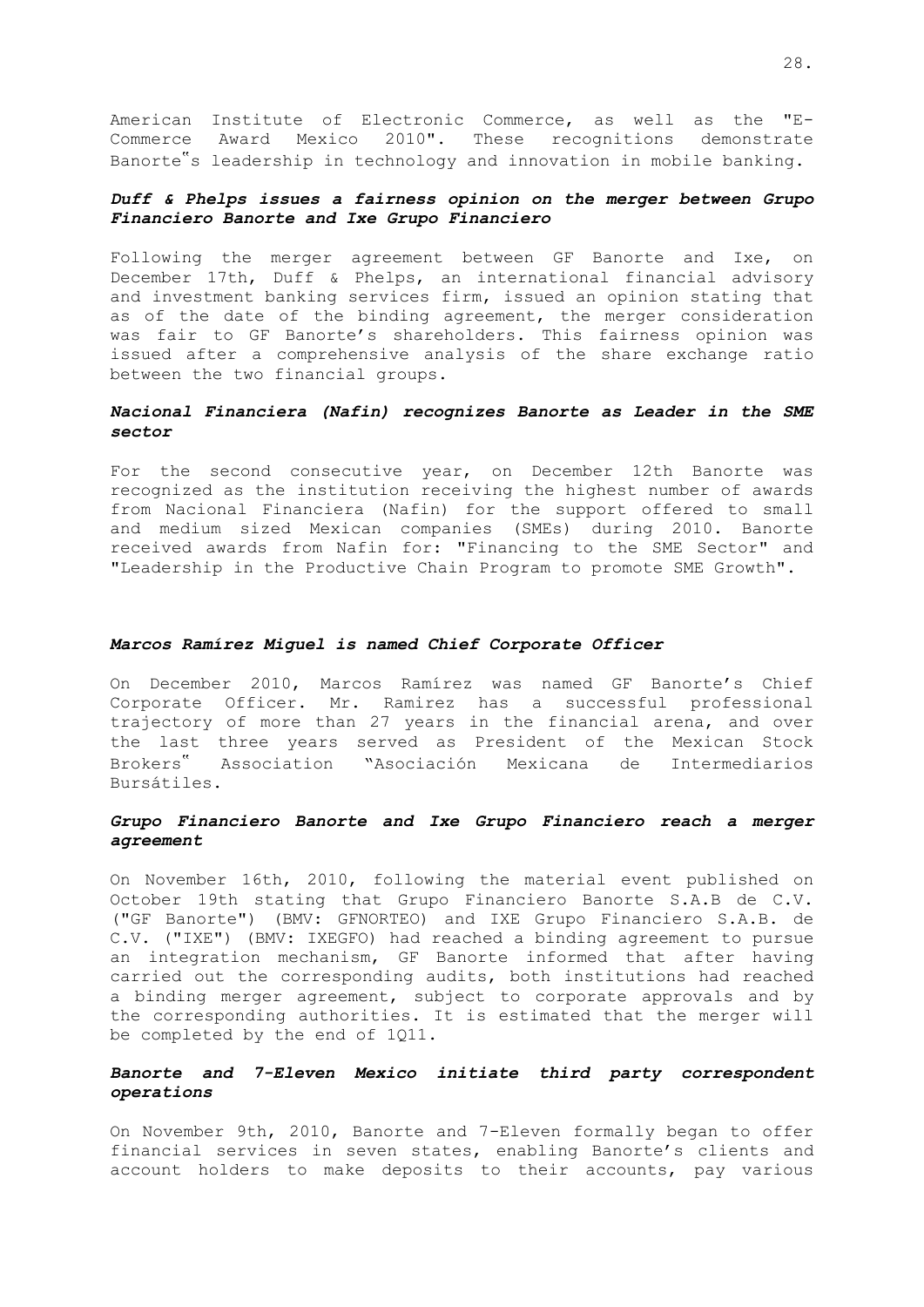services and their Banorte credit cards at more than 1,170 7-Eleven stores.

## *Banorte builds a modern Call Center in Monterrey with an investment of Ps 616 million*

On November 4th, 2010, the Governor of Nuevo Leon, Rodrigo Medina de la Cruz and Don Roberto Gonzalez Barrera, President of the GF Banorte's Board of Directors, accompanied by CEO Alejandro Valenzuela, set the first stone of what will be the "Banorte Call Center", an environmentally friendly, modern building through which the institution will generate approximately 2,000 jobs, primarily for Nuevo Leon students, with an investment of Ps 616 million.

#### *Designation of Guillermo Ortiz Martínez as a Board Member*

The Board of Directors meeting held on October 26, 2010, designated Guillermo Ortiz Martínez, former Governor of the Central Bank, as Board Member and Chairman of the Board as of March 2011. According to the current legal framework and GF Banorte's bylaws, in order for these changes to become effective, they required the approval of the General Shareholders Assembly.

#### *Mexicana de Aviacion Exposure*

The Mexican airline Compañía Mexicana de Aviación, S.A. de C.V. ("Mexicana") filed for bankruptcy and ceased operations in August 2010. Banorte's outstanding loan to Mexicana totaled Ps.1,576 million at the time of the bankruptcy filing. Since the loan was secured by the present and future collection rights from the sale of airline tickets with Mexican and U.S. credit cards, it has been partially amortized through the use of resources coming from some of these guarantees. The outstanding loan amount is currently Ps.1,377 million. As of September 30, 2010, Banorte had constituted a total of Ps.689 million in provisions to cover potential losses from this loan, which represents 50% of the total loan outstanding. Additional reserves were constituted during the fourth quarter of 2010 to cover at least 60% of the outstanding loan amount. Since the inception of the loan, the collection rights from the sale of tickets have been voluntarily and irrevocably transferred by Mexicana to the Administration and Payment Trust (the "Trust") managed by HSBC in Mexico, as well as to escrow accounts in banks in the U.S. Between August 3, 2010 and August 12, 2010, in the absence of any judicial or legal impediments to the contrary, Banorte withdrew Ps.182 million from the Trust. Since August 23, 2010, when judicial precautionary measures were issued, Banorte has not withdrawn any funds from the Trust or from the escrow accounts in the U.S. We are unable to predict the ultimate outcome of these bankruptcy proceedings or the ultimate losses that might result in respect of such loan.

### *Changes in the Board of Directors*

During GF Banorte's General Ordinary Shareholders' Meeting held on October 4th, 2010, Roberto Gonzalez Moreno was appointed as the Alternate for Don Roberto Gonzalez Barrera. Bertha Gonzalez Moreno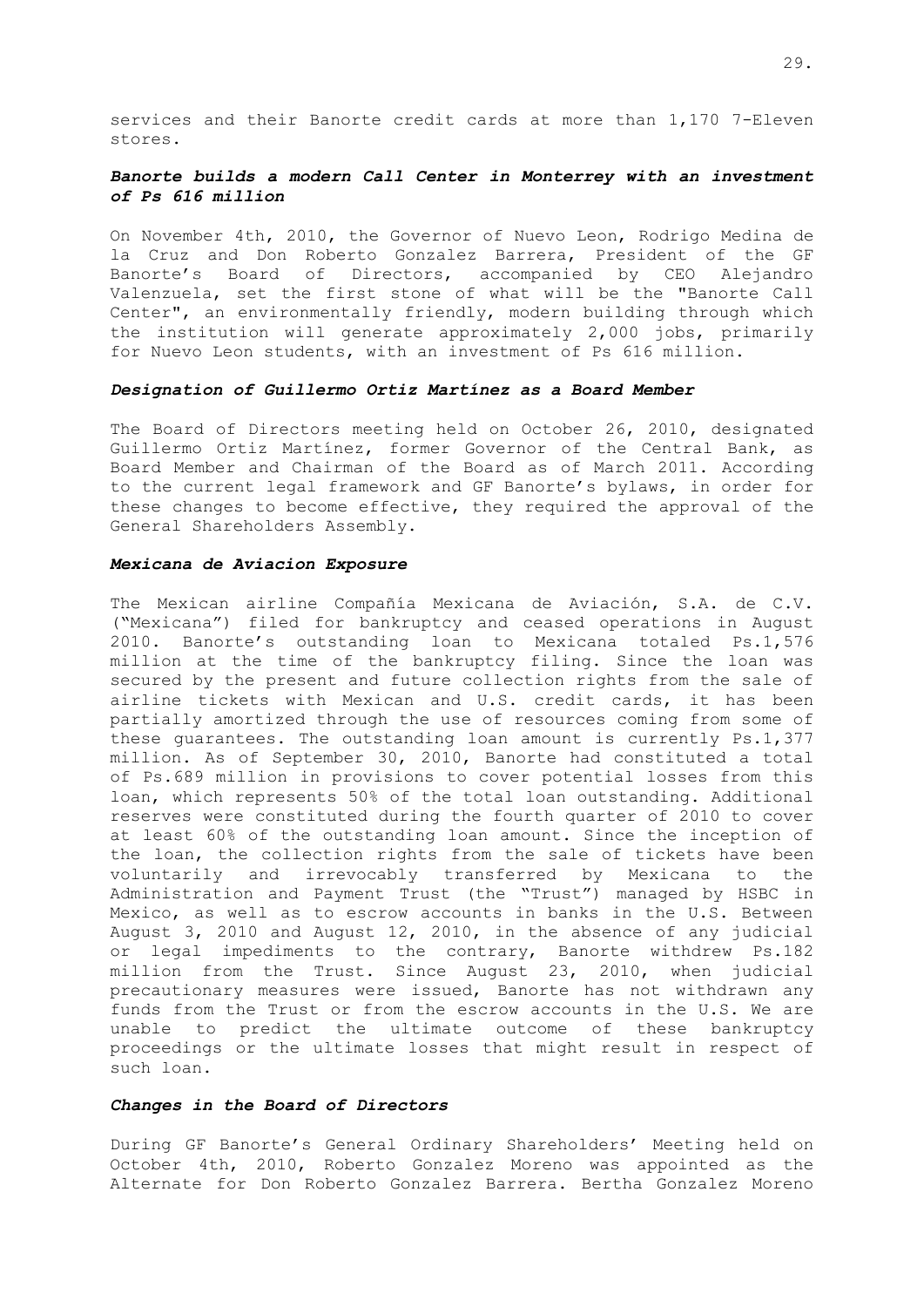was appointed as a Proprietary Board member and Don Juan Gonzalez Moreno as the Alternate member.

### *Payment of a cash dividend*

GF Banorte's General Ordinary Shareholders' Meeting held on October 4th, 2010 decreed the payment of a cash dividend of Ps 0.17 pesos per share corresponding to the profits of 2009, which was paid on October 15th, 2010 and corresponds to the first of three payments to cover a total amount of Ps 0.52 pesos per share, that will be covered by two partial payments of Ps 0.17 pesos and Ps 0.18 pesos in February and May of 2011, respectively.

### *ADRs begin trading in the OTCQX International Premier platform*

On July 15th, the American Depositary Receipts program (ADR's) Level 1 (ticker: GBOOY) was authorized to list and operate in OTCQX International Premier, the market´s highest tier "Over the Counter" (OTC).

### *Banorte receives CNBV's authorization to operate through 7-Eleven*

On July 15th, Banorte and 7-Eleven Mexico received the CNBV's authorization to operate under a third party correspondent agreement in order to provide financial services to more Mexicans in a network of over 1,150 7- Eleven stores throughout the country.

### *Senior Debt Issued in International Markets*

On July 14th, Banco Mercantil del Norte, through its Gran Cayman branch, successfully concluded the issuance of Non-Guaranteed Senior Debt Notes in the international markets for a total amount of US 300 million dollars, for use in general corporate purposes.

#### *Designation of New Members to GF Banorte's Board of Directors*

Everardo Elizondo, former Deputy Governor of Banco de Mexico (Central Bank) and Patricia Armendariz, former Vice-president of the CNBV (National Banking and Securities Commission), were appointed as Independent Members of Grupo Financiero Banorte's Board of Directors during the Annual General Shareholders' Meeting held last April 23. Their talent, trajectory and reputation in the financial system are of the highest profile. With these appointments Banorte increases the number of Independent Members to 8, which is more than 50% of the total Board members. This places Banorte as one of the leading companies in adopting the best international practices regarding Corporate Governance.

## *CONDUSEF rates Banorte as the bank with the most transparent payroll account*

The financial ombudsman, CONDUSEF, ranked Banorte as the bank with the most transparent payroll account, assigning the product with a grade of 10, the highest granted by that Commission. The bank stood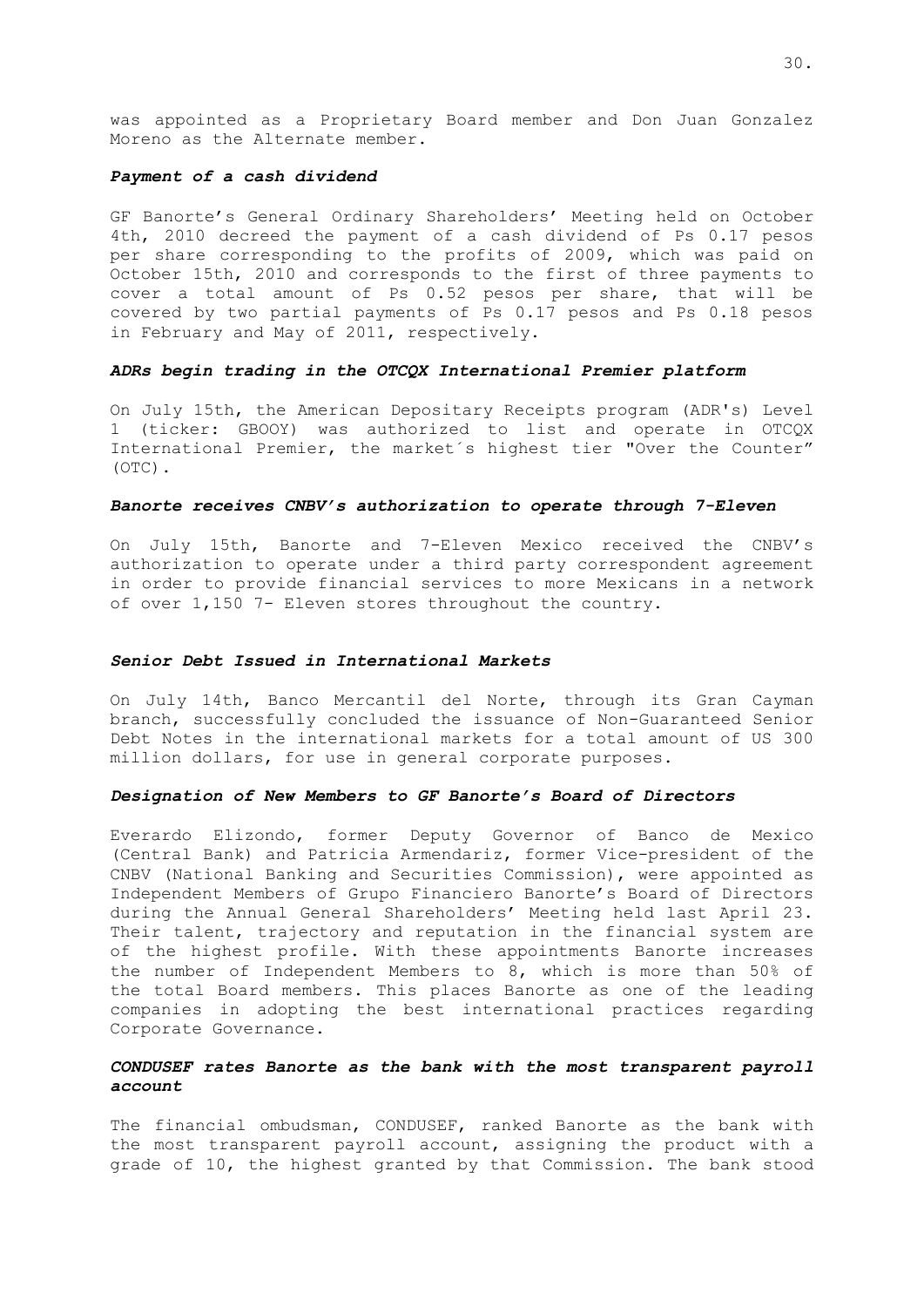out for the transparency in contracts, internet sites, covers and account statements issued by the institution.

### *Ranks among the top ten companies in "A Great Place to Work" survey*

In its debut in the "Great Place to Work" ranking, Banorte was considered amongst the top ten companies to work that employ 5,000 or more people. As part of the certification process, the "Great Place to Work Institute" in Mexico conducted a survey among the employees of the 400 participating companies, as well as an analysis of human resources' practices.

### *Recognized as "Best Financial Group in Mexico 2010" by World Finance*

In April, Grupo Financiero Banorte was awarded "Best Financial Group in Mexico 2010" by "World Finance" magazine for a second consecutive occasion. This recognition is granted to leading companies in the financial sector. The main selection criteria was: excellence in client service, value added and transparency to investors, innovation and flexibility, ability to remain ahead of the competition, evidence of greater market penetration, market transformations, leadership and geographical scope.

## *Moody's modifies the rating of the Tier 1 subordinated debt issued during 2006 in the international financial markets*

Moody's informed during the month of February of its decision to reduce in two notches, from Baa2 to Ba1, the rating of the bank's subordinated debt issued in the international markets in 2006 which are eligible as Tier 1 capital. The downgrade is a result of changes in Moody's methodology for rating hybrid instruments and subordinated debt which was published in November 2009. The rating agency also mentioned that the outlook for these instruments is stable and that other bank ratings were not affected by the change in methodology.

#### *GF Banorte's Shareholders approve the payment of a cash divided*

Grupo Financiero Banorte informed that the Extraordinary Shareholders' Meeting held in February approved the payment of a cash dividend of Ps 0.17 per share in circulation. Additionally, the Annual General Shareholders' Assembly which was held in April authorized an additional payment of Ps 0.17 per share to be disbursed in May. These two payments correspond to the second and third payments in order to cover the amount of Ps 0.52 pesos per share, equivalent to the total cash dividend decreed by the Board of Directors in October 2009.

### *4.1.4. Equity structure.*

To the date of this brochure, the subscribed and paid share capital amounted to Ps 7,064'216,418.00, represented by 252'157,233 Series "O" Class I common shares, and 1,766'190,315 Series "O" Class II common shares, all with a face value of Ps 3.50.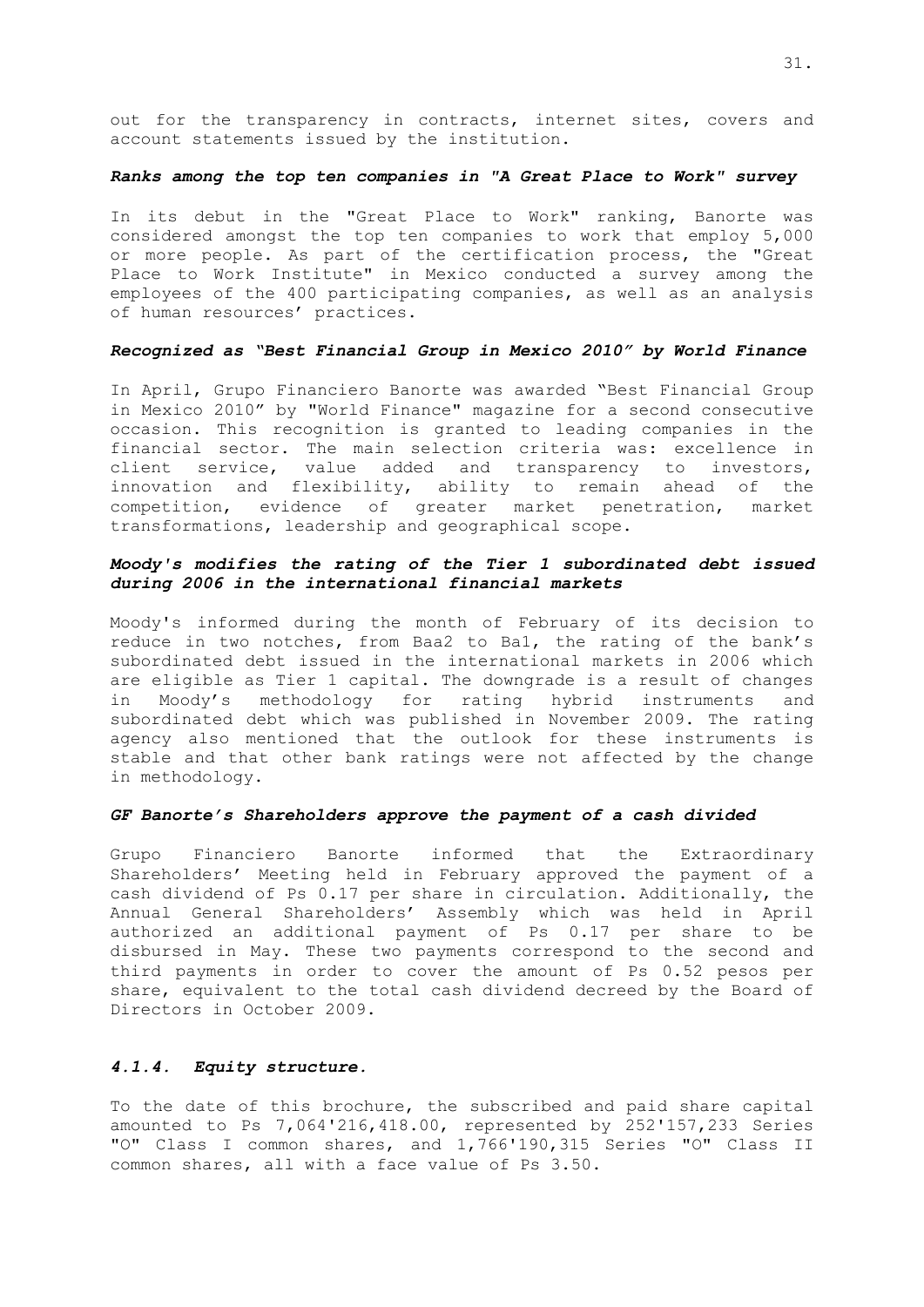The following table describes GF Banorte's share capital before and after the merger:

|                        | Number of<br>Current<br>Shares | Number of<br>shares to<br>be issued<br>as a result<br>of the<br>merger | Number of<br>shares after<br>the merger | Current.<br>subscribed<br>and paid<br>share capital | Subscribed<br>and paid<br>share capital<br>after merger |
|------------------------|--------------------------------|------------------------------------------------------------------------|-----------------------------------------|-----------------------------------------------------|---------------------------------------------------------|
| Share Capital          |                                |                                                                        |                                         |                                                     |                                                         |
| Fixed                  | 252, 157, 233                  |                                                                        | 252, 157, 233                           | 882,550,316                                         | 882,550,316                                             |
| Variable               | 1,766,190,315                  | 308,010,234                                                            | 2,074,200,549                           | 6,181,666,103                                       | 7,259,701,922                                           |
| Total Capital<br>Stock | 2,018,347,548                  |                                                                        | 2,326,357,782                           | 7,064,216,418                                       | 8, 142, 252, 238                                        |

## *4.1.5. Significant changes in the financial statements since the last annual report.*

Management Analysis and Comments

In 2010 GF Banorte reported profits of Ps 6.705 billion, 15% more than in 2009. In this period, Banking Sector profits, excluding the Afore and considering 92.72% participation, totaled Ps 5.387 billion, 13% greater than in the previous year, contributing with 80% of the Group's profits. The Brokerage Sector reported Ps 403 million in profits, 98 % more than in 2009, Other Finance Companies obtained Ps 500 million, 18% more than in 2009 and the Long Term Savings Sector reported a profit of Ps 444 million, 17% more than in 2009.

### **Grupo Financiero Banorte**

*GF Banorte's Consolidated Income Statement* 

|                                          | 2010     | 2009     |
|------------------------------------------|----------|----------|
| NII before REPOMO                        | \$22,732 | \$23,183 |
| + REPOMO-Margin                          |          |          |
| = NII before credit risks                | 22,732   | 23,183   |
| - Preventive provisions for Loan Losses  | 6,889    | 8,286    |
| - Loan Loss Sharing Provisions Fobaproa  |          |          |
| = NII adjusted for credit risks          | 15,843   | 14,897   |
| + Non Interest Income (1)                | 11,114   | 9,177    |
| $=$ Total Income                         | 26,957   | 24,074   |
| Non Interest Expense (2)                 | 17,691   | 17,024   |
| = Total Operating Income                 | 9,266    | 7,050    |
| Non Operating Income, net                | 581      | 872      |
| = Income before Taxes and Profit Sharing | 9,847    | 7,922    |
| - Income Tax and Profit Sharing (2)      | 2,735    | 2,581    |
| - Tax on Assets                          |          |          |
| - Deferred Income Tax and Profit Sharing | 70       | (536)    |
| = Net Income before subsidiaries         | 7,042    | 5,877    |
| + Subsidiaries' Net Income               | 320      | 313      |
| = Net Income from continuous operations  | 7,362    | 6,190    |
| + Extraordinary items, net               |          |          |
| Minority interest                        | 657      | 336      |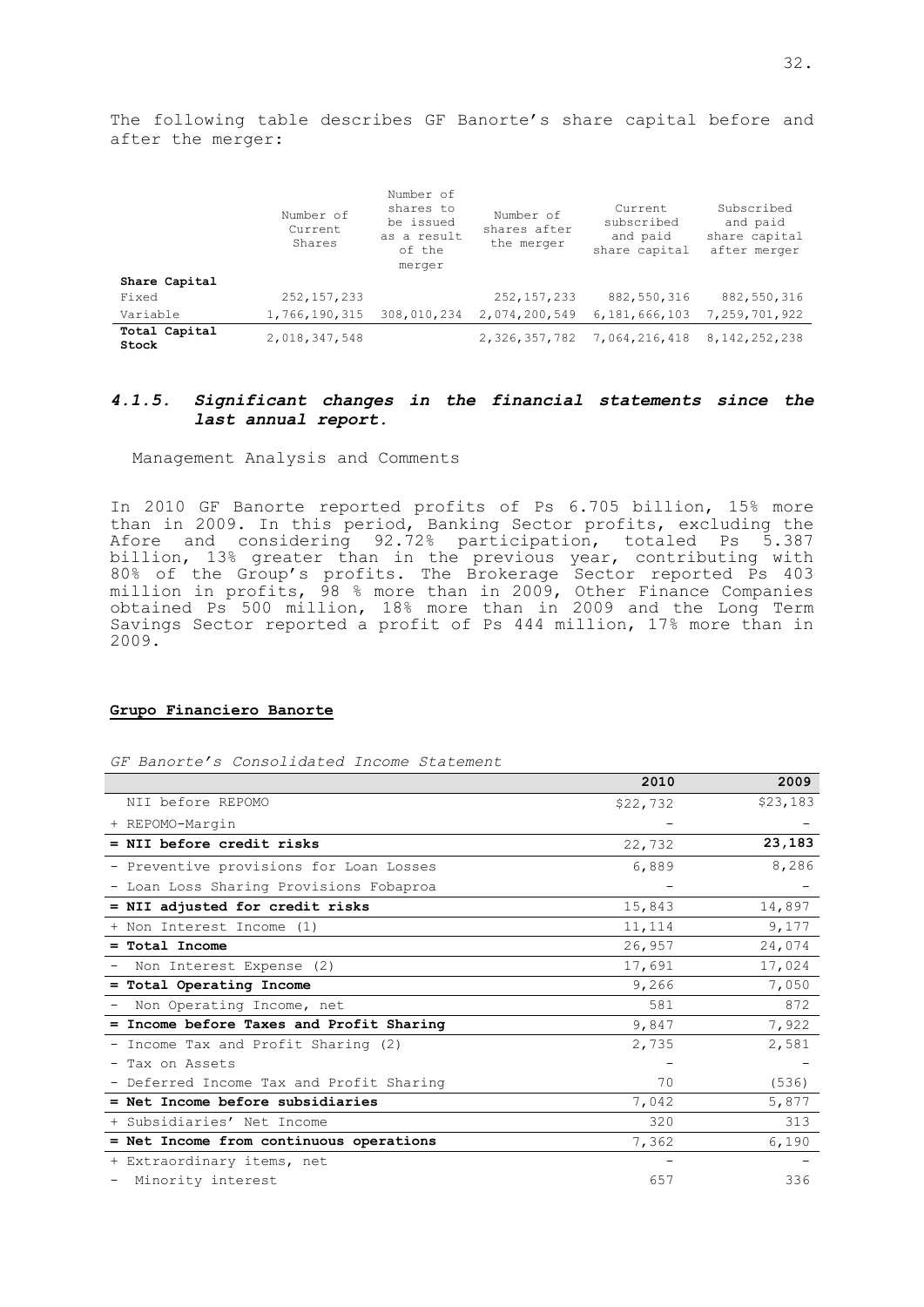|               |                    | 2010    | 2009    |
|---------------|--------------------|---------|---------|
|               | = Total Net Income | \$6,705 | \$5,854 |
| Million Pesos |                    |         |         |

(1)As a result of the new accounting criteria effective as of April 2009, recoveries of previously written-off loans are registered as non interest income in "Other Revenues (Expenses) ".

(2)As a result of applying new accounting criteria in April 2009, employee profit sharing is registered as a non interest expense.

The following is a breakdown of the most important items of the Income Statement:

## **Net Interest Income**

|                                        | 2010      | 2009      |
|----------------------------------------|-----------|-----------|
| Interest Income                        | \$40,861  | \$44,873  |
| Interest Expense                       | 18,603    | 22,235    |
| Loan Fees Charged                      | 619       | 578       |
| Loan Fees Paid                         | 144       | 33        |
| Net Interest Income                    | \$22,732  | \$23,183  |
| Average Productive Assets              | \$545,229 | \$537,603 |
| % Net Interest Income<br>$(NIM)$ $(1)$ | 4.2%      | 4.3%      |

Million Pesos

(1)NIM (net interest margin) = net interest income / average productive assets of the period.

During 2010 Net Interest Income was Ps 22.732 billion, a (2%) YoY decline due to a (9%) reduction in interest revenues as a result of lower market interest rates, which was partially off-set by increased loan volumes and improved portfolio mix in the second half of 2010, as well as a (16%) decline in interest expense due to stable funding costs and 7% YoY increase in core deposits. The average annual NIM declined slightly from 4.3% in 2009 to 4.2% in 2010 affected by a (1.0) percentage point reduction in average market interest rates, as well as by a 1% increase in average productive assets.

#### **Non Interest Income**

|                                        | 2010  | 2009  |
|----------------------------------------|-------|-------|
| + Fund transfers                       | \$239 | \$248 |
| + Account Management Fees              | 945   | 946   |
| + Fiduciary                            | 288   | 254   |
| + Revenues from Real Estate Portfolios | 906   | 818   |
| + Electronic banking services          | 905   | 1,030 |
| + Credit Card Fees                     | 2,601 | 2,310 |
| + Fees from IPAB (1)                   | 0     |       |
| + Fees charged by Afore                | 1,269 | 1,070 |
| + Other Fees Charged (2)               | 2,081 | 1,613 |
| Fees charged for Services              | 9,234 | 8,291 |
| + Fund Transfers                       | 26    | 21    |
| + Other Fees Paid                      | 1,522 | 1,317 |
| + Acquired Portfolio Expenses          |       |       |
| Fees paid for Services                 | 1,548 | 1,338 |
| $=$ Net Fees                           | 7,686 | 6,953 |
| + Foreign Exchange                     | 703   | 875   |
| + Trading                              | 528   | 522   |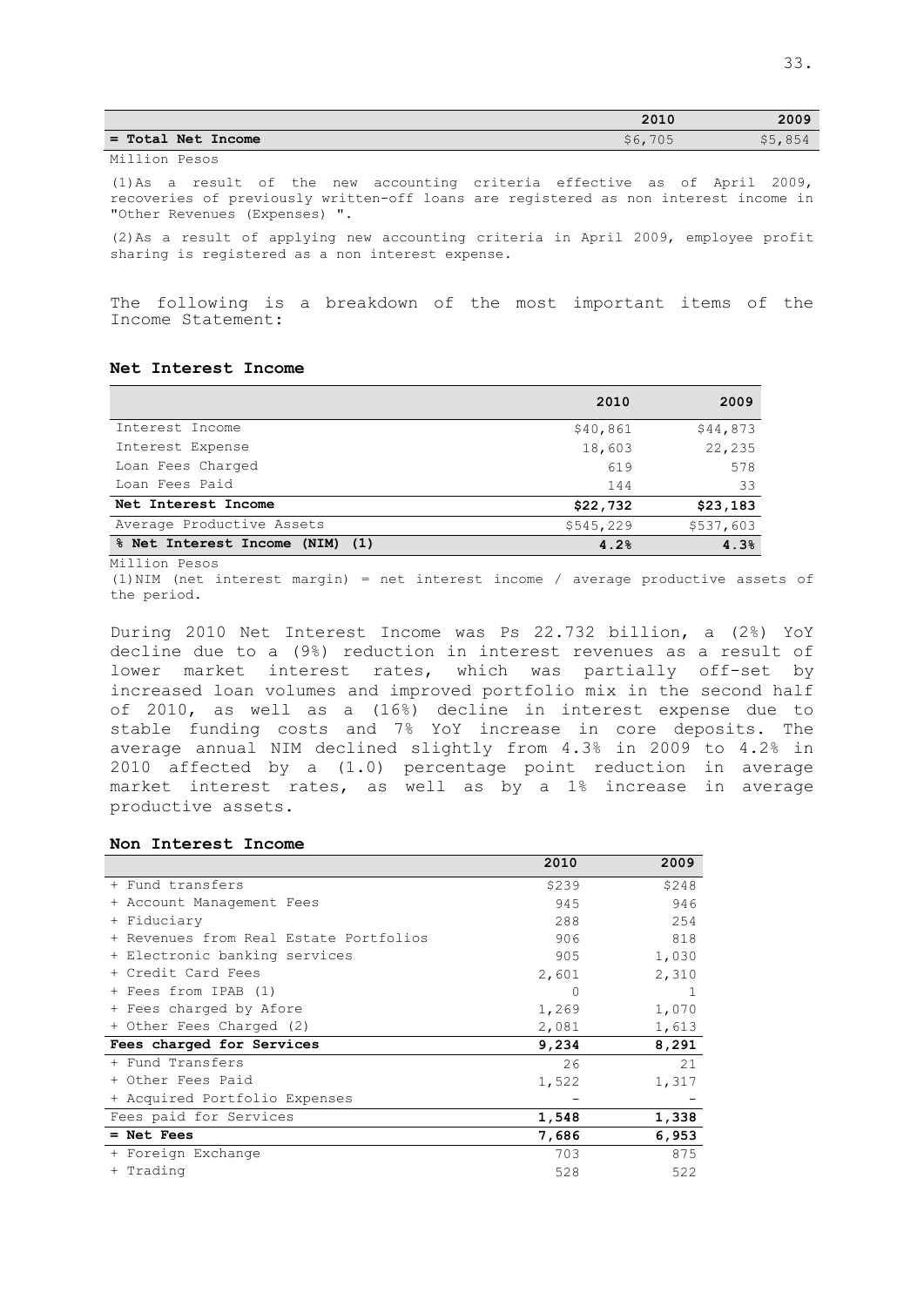|                                       | 2010     | 2009    |
|---------------------------------------|----------|---------|
| + Securities - Unrealized Gains       | 458      | (153)   |
| $=$ Trading Revenues                  | 1,689    | 1,244   |
| Other operating revenues and expenses | 1,739    | 980     |
| = Non Interest Income                 | \$11,114 | \$9,177 |
|                                       |          |         |

Million Pesos

(1)Includes fees received by the Recovery Bank and by the Bank. (2)Includes fees from letters of credit, transactions with pension funds, warehouse services, financial advisory services and purchase/sale of securities by the Brokerage House, among others.

The following table identifies the sources of Non Interest Income:

|                                   | 2010     | 2009    |
|-----------------------------------|----------|---------|
| Services                          | \$6,780  | \$6,134 |
| Recovery                          | 906      | 819     |
| Trading                           | 1,689    | 1,244   |
| Other Operating Income (Expenses) | 1,739    | 980     |
| Non Interest Income               | \$11,114 | \$9,177 |

Million Pesos

Non Interest Income for 2010 totaled Ps 11.11 billion, a 21% YoY increase, driven by growth in all items:

•Service Fees: during 2010, service fees totaled Ps 6.78 billion, a YoY increase of 11% due to the favorable impact in volumes of a higher client base and the commercial network expansion program, as well as the positive performance of credit card fees resulting from i) greater volume in interchange fees, ii) higher revenues from campaigns to incentivize purchases with deferred fixed payments and iii) the growth in annual fees as a consequence of the 6% increase in the number of credit card holders. Service fees were also driven by increased Afore fees as a result of a 19% growth in AUMs, fiduciary due to greater volumes in business and wealth managed and various fees related to consumer insurance products, letters of credit, Telecomm-Telegrafos services and prepayments among others.

•Recoveries: Non Interest income from recoveries of previously written-off proprietary portfolios and the sale of foreclosed assets (whose revenues are classified as Other Operating Income and Expenses) and also real estate portfolios increased by 47% in 2010 due to higher recoveries of previously written-off loans, including the recovery of approximately Ps 629 million of the Comercial Mexicana loan, as well as a 12% increase in the returns of real estate investment projects in light of a more favorable economic environment and an increase in the invested amount to Ps 5.01 billion at closing of 2010 (+17% compared to 2009). The investment portfolio continues to show an adequate diversification by geography, projects and industries.

•Trading: accumulated revenues totaled Ps1.69 billion, a 36% YoY increase due to adequate strategies followed in order to take advantage of value opportunities in the trading positions as a result of a flattening the yield curve, as well as profits from the sale of the remaining MasterCard shares.

**Non Interest Expense**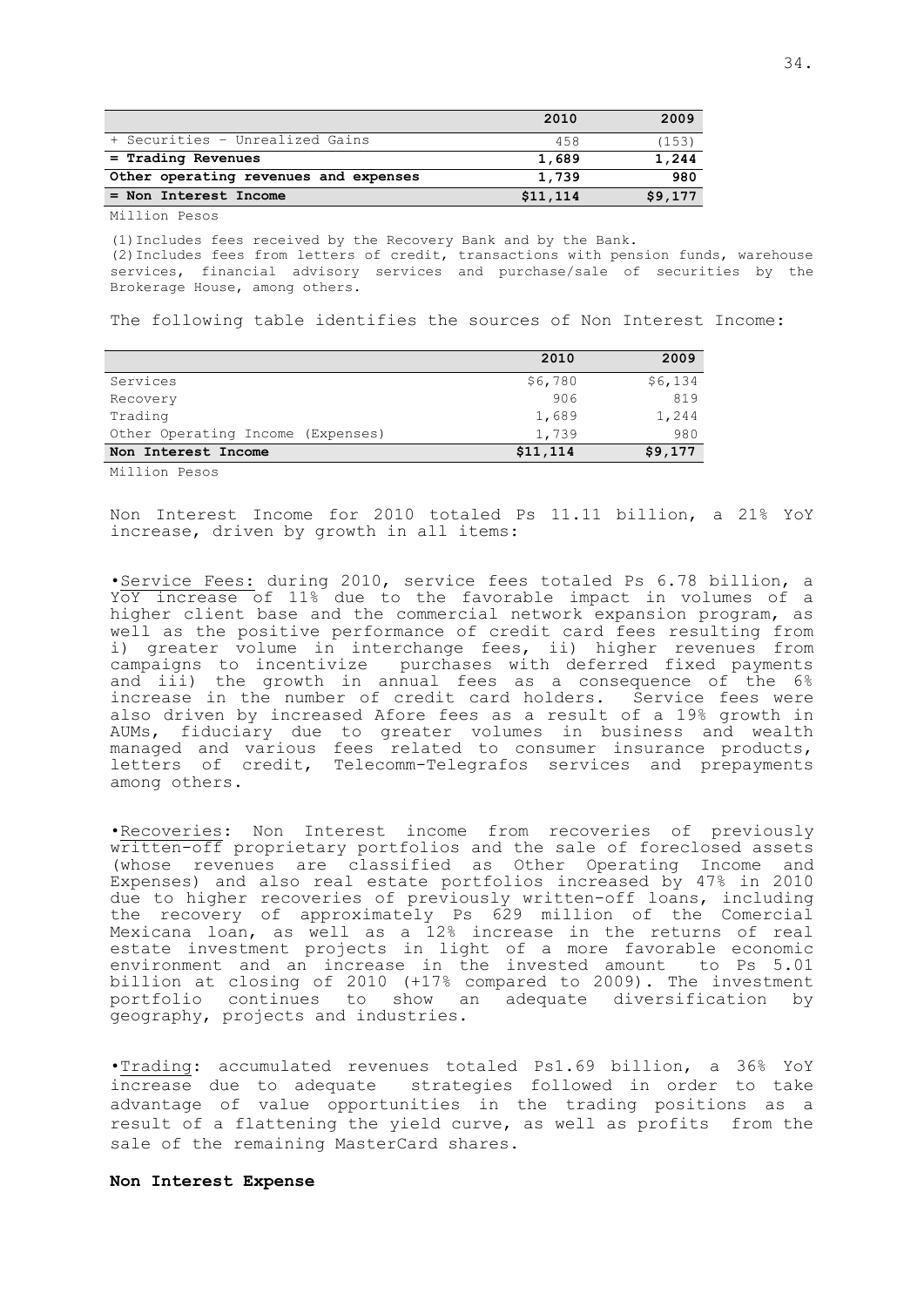|                                        | 2010     | 2009     |
|----------------------------------------|----------|----------|
| Personnel Expense                      | \$7,166  | \$6,763  |
| Professional Fees                      | 1,408    | 1,465    |
| Administrative and Promotional Expense | 4,400    | 4,452    |
| Rents, Depreciations and Amortizations | 1,949    | 1,727    |
| Other taxes                            | 847      | 865      |
| Contributions to IPAB                  | 1,084    | 1,073    |
| Employee Profit Sharing PTU (1)        | 837      | 679      |
| Non Interest Expenses                  | \$17,691 | \$17,024 |

Million Pesos

During 2010, Non Interest Expenses totaled Ps 17.69 billion, a 4% YoY increase, mainly driven by more Personnel Expenses resulting from the expansion in the branch network and the strengthening of some business and staff areas. Operating Expenses also increased annually due to more rents, depreciations and amortizations resulting from the acquisition of new and previously leased ATMs and other equipment as part of the renovation strategy, and the depreciation of equipment related to commercial projects as well as an increase in employee profit sharing (PTU) resulting from increased profitability. These increases were partially offset by reductions in administration and promotional expenses, professional fees paid and other taxes.

The efficiency ratio was  $52.3$ % in 2010, (0.3) pp lower than in 2009, as a result of positive operating leverage throughout the year. After eliminating the effect of reclassifying PTU as an expense in 2009, the efficiency ratio was 49.8% for 2010, (0.7) pp less than in 2009.

|                                       | 2010     | 2009     |
|---------------------------------------|----------|----------|
| + Other Revenues                      | \$1,503  | \$939    |
| + Foreign Exchange                    |          |          |
| + Recoveries                          | 240      | 525      |
| + REPOMO - Other Revenues             |          |          |
| + Warehousing                         | 136      | 975      |
| = Other Products                      | 1,879    | 2,438    |
| - Other Expenses                      | (1, 166) | (608)    |
| - Foreign Exchange                    |          |          |
| - REPOMO - Other Expenses             |          |          |
| - Warehousing                         | (132)    | (958)    |
| = Other Expenses                      | (1, 298) | (1, 566) |
| Non Operating Income (Expense)<br>$=$ | \$581    | \$872    |

#### **Non Operating Income (Expense)**

Million Pesos

Other Income and Expenses, net reported for 2010 was Ps 581 million, a (33%) YoY drop, due to higher expenses resulting from an increase in estimates for items more than 90 days overdue, contingencies, bankruptcies and losses in loan portfolio sale transactions, as well as reduced recovery income from the sale of loan portfolios purchased, furniture and properties, and a drop in revenues from the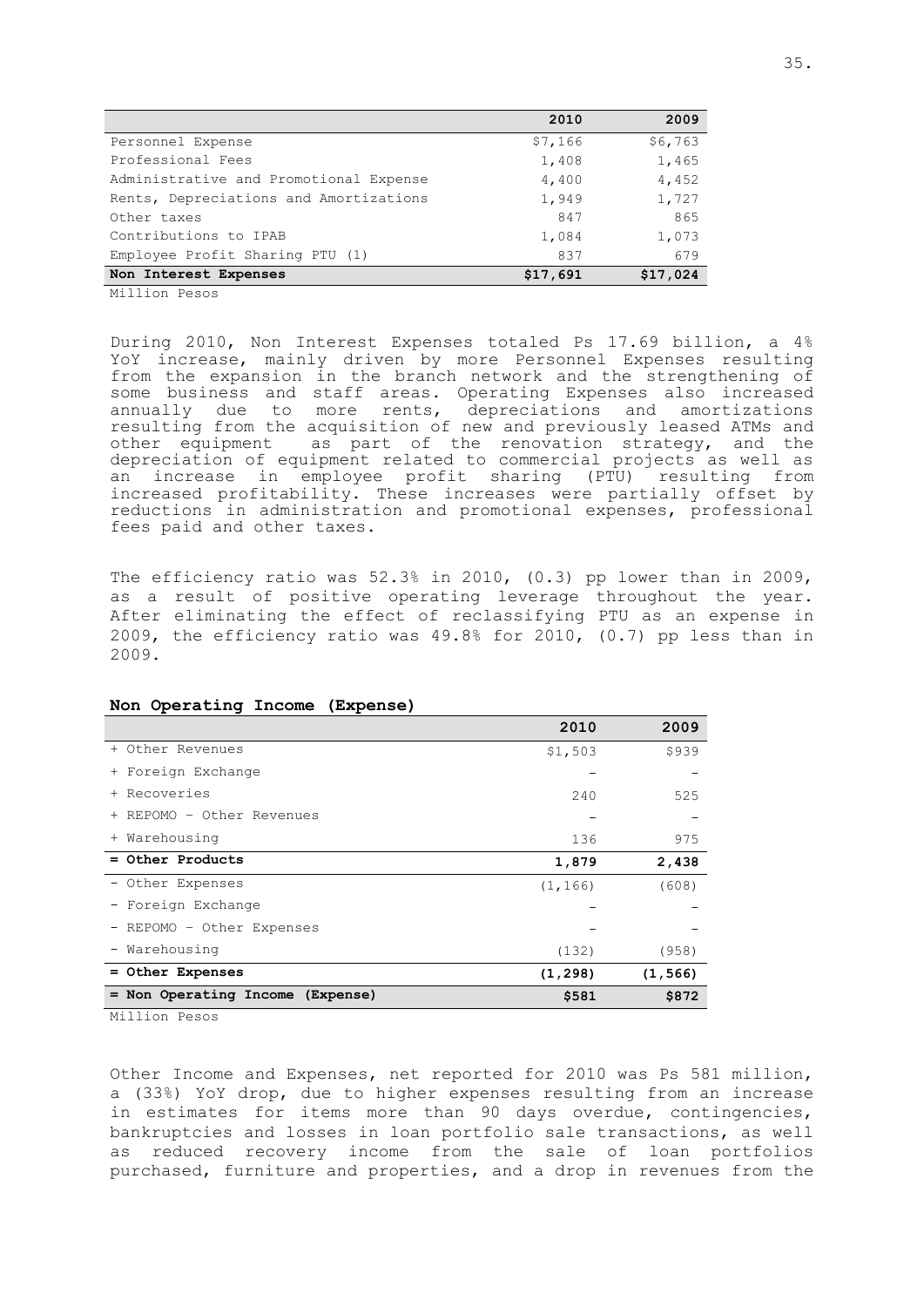commercialization of warehousing inventories, which offset the increase in "Other Revenues".

|                              | 2010      | 2009      |
|------------------------------|-----------|-----------|
| Commercial                   | \$87,825  | \$84,118  |
| Consumer                     | 83,545    | 74,932    |
| Corporate                    | 44,176    | 40,245    |
| Government                   | 47,550    | 38,993    |
| Subtotal                     | 263,096   | 238,288   |
| Recovery Bank                | 454       | 666       |
| Total Performing Loans       | \$263,550 | \$238,954 |
| IPAB Portfolio<br>Fobaproa / |           |           |
| Past due loans               | 6,664     | 6,154     |
| % Past Due Loan Ratio        | 2.5%      | 2.5%      |

### **Performing Loan Portfolio**

Million Pesos

### **Performing Consumer Loan Portfolio**

|                                 | 2010     | 2009     |
|---------------------------------|----------|----------|
| Mortgages                       | \$55,718 | \$49,221 |
| Car Loans                       | 8,208    | 7,424    |
| Credit cards                    | 11,159   | 11,801   |
| Payroll                         | 8,460    | 6,487    |
| Total Performing Consumer Loans | \$83,545 | \$74,932 |

Million Pesos

The Performing Loan portfolio increased by Ps 24.80 billion YoY, from Ps 238.28 billion to a total balance of Ps 263.1 billion; when excluding loan portfolios managed by the Recovery Bank. This increase is mainly due to growth in the Government, Consumer (except Credit cards), Mortgage and Corporate portfolios.

This is evidence of greater loan demand in Mexico, and also a reflection of the policies implemented by Banorte to reactivate loan volumes. In the coming months, we anticipate that the favorable trends in loan growth will continue in the banking industry.

At closing of 2010, past due loans grew by 8% YoY reaching Ps 6.66 billion, mainly driven by the classification of the Mexicana de Aviacion loan as delinquent during the fourth quarter of 2010. At the end of 2010, the PDL ratio was 2.5%, the same level as in 2009. The PDL Ratio for credit cards was 8.5% in 2010 which compares favorably against the 12.0% in 2009. On the other hand, at closing of 2010, the PDL Ratio for car loans was 1.0% (vs. 2.0% in 2009), Payroll was 1.8% (vs. 2.8% in 2009), Mortgages 1.7% (vs. 2.1% in 2009), Commercial 3.9% (vs. 4.0% in 2009), and Corporate 2.5% (vs. 0.1% in 2009) growing in the fourth quarter due to the classification of the Gamma Servicios de Negocio (Mexicana) loan as delinquent, while Government remained at 0% throughout the entire year.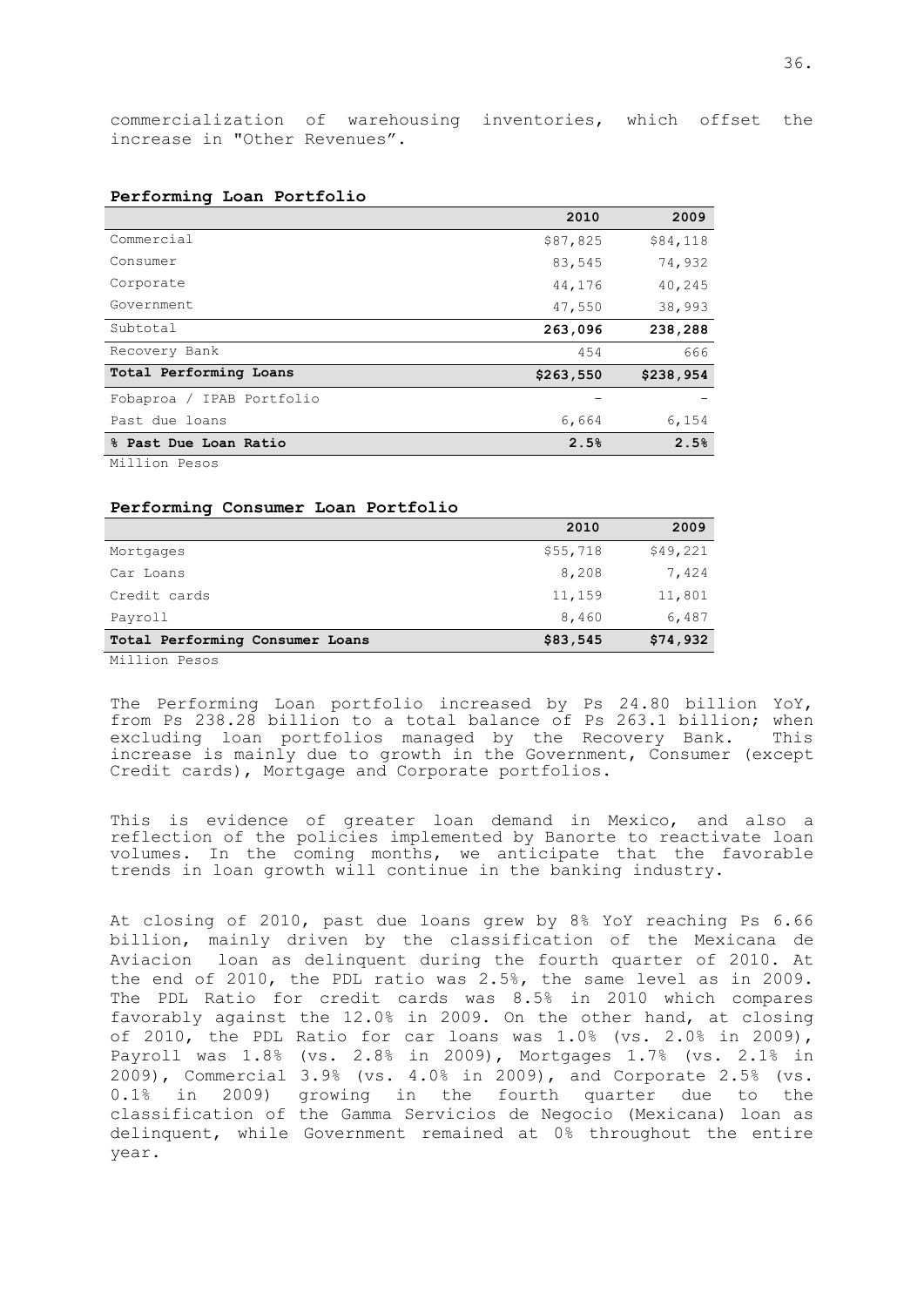**Deposits**

|                                      | 2010      | 2009      |
|--------------------------------------|-----------|-----------|
| Non Interest Bearing Demand Deposits | \$69,615  | \$61,611  |
| Interest Bearing Demand Deposits (1) | 80,218    | 75,977    |
| Total Demand Deposits (2)            | 149,833   | 137,588   |
| Time Deposits - Retail               | 88,805    | 84,808    |
| Core Deposits                        | 238,638   | 222,396   |
| Money Market (3)                     | 54,142    | 52,646    |
| Total Bank Deposits                  | \$292,780 | \$275,042 |
| GFNorte's Total Deposits (4)         | \$292,615 | \$274,888 |
|                                      |           |           |
| Third Party Deposits                 | 145,602   | 156,864   |
| Total Assets Under Management        | \$438,382 | \$431,906 |

Million Pesos

(1) As of 2004, excludes retroactively for comparison, IPAB checking accounts in which collections of managed portfolios of Banpaís and Bancen are deposited in cash. The balances of these accounts for 2009 and 2010 were Ps 20 million and Ps 0 million respectively.

(2)Includes debit cards.

(3)Includes bank bonds. (Customers and financial intermediaries).

(4)Includes eliminations between subsidiaries. Balances of said eliminations for (2008, 2009 and 2010 were Ps 142 million, Ps 154 million and Ps 165 million respectively.

At closing of 2010, Total Deposits were Ps 292.6 billion, a 6% YoY increase driven mainly by a 9% YoY growth in Demand Deposits, and a 5% growth in retail time deposits.

## **FINANCIAL SITUATION, LIQUIDITY AND CAPITAL RESOURCES**

NET INCOME AND PROFITABILITY INDEXES

#### **GF Banorte's Stockholders' Equity (\*)**

|                                                                      | 2010     | 2009     |
|----------------------------------------------------------------------|----------|----------|
| Paid-in Capital                                                      | 11,971   | 11,956   |
| Premium of Subscribed & Issued Shares                                | 1,673    | 1,526    |
| Subscribed Capital                                                   | \$13,644 | \$13,481 |
| Capital Reserves                                                     | 3,181    | 3,154    |
| Retained Earnings                                                    | 25,492   | 20,681   |
| Surplus (Deficit) from Valuation of Securities Available<br>for Sale | 309      | 206      |
| Results from Valuation of Hedging Instruments                        | (2, 214) | (1, 369) |
| Results from Conversions of Foreign Operations                       | (1,000)  | (641)    |
| Surplus (Deficit) from valuation of equity                           |          |          |
| Results of Non Monetary Assets:                                      |          |          |
| Fixed Assets                                                         |          |          |
| Accumulated effect of deferred taxes                                 |          |          |
| Net result                                                           | 6,705    | 5,854    |
| Earned Capital                                                       | \$32,473 | \$27,885 |
| Minority Interest                                                    | 4,110    | 3,608    |
| Total Shareholders' Equity                                           | \$50,227 | \$44,974 |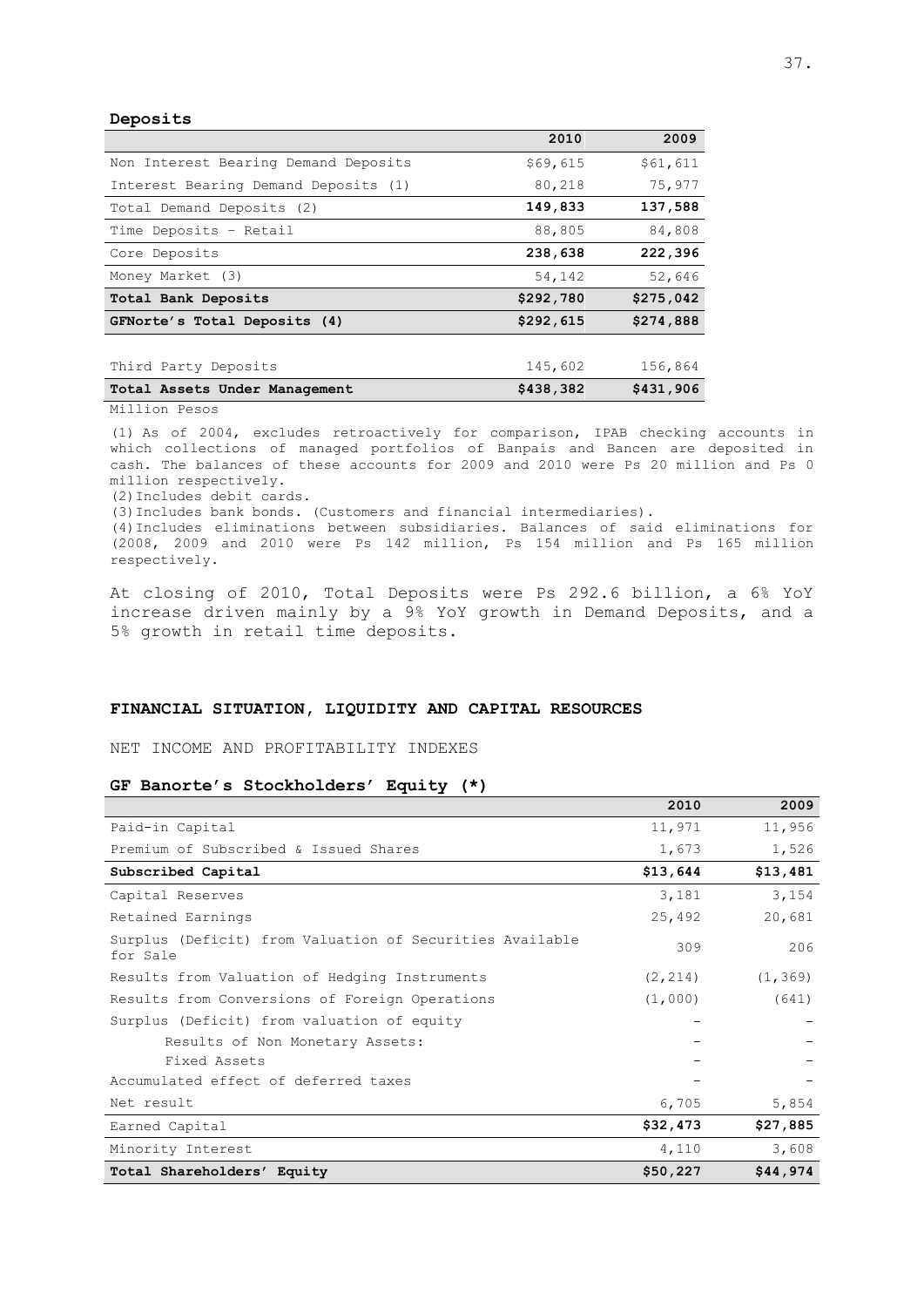Million Pesos

(\*) Does not include the Afore.

|                                  | $Dic-10$  | $Dic-09$  |
|----------------------------------|-----------|-----------|
| Tier 1 Capital                   | 39,369    | 35,380    |
| Tier 2 Capital                   | 13,252    | 14,277    |
| Net Capital                      | \$52,621  | \$49,657  |
| Credit Risk Assets               | 222,146   | 203,305   |
| Market & Operational Risk Assets | 104,335   | 92,741    |
| Total Risk Assets (1)            | \$326,481 | \$296,046 |
| Net Capital / Total Risk Assets  | 23.7%     | 24.4%     |
| Tier 1 Capital                   | 12.1%     | 12.0%     |
| Tier 2 Capital                   | 4.1%      | 4.8%      |
| Capitalization Ratio             | 16.1%     | 16.8%     |

### **Banking Sector Capitalization Ratio**

Million Pesos

(1)Without inter-company eliminations.

At closing of 2010, the Capitalization Ratio was 16.1% taking into consideration credit and market risks, and 23.7% considering only credit risks. The Tier 1 ratio was 12.1% while Tier 2 was 4.1%. On an annual basis, the capitalization ratio for 2010 was lower than in 2009 due to:

1) The effect of profits generated in 2010: +1.8 pp.

- 2) Growth of risk assets in the period: -1.7 pp.
- 3) The effect of valuation of hedging instruments: -0.3 pp.
- 4) Payment of dividends: -0.2 pp.
- 5) Valuation of Securitizations: -0.2 pp.

6) FX effect for Subordinated Obligations: -0.1 pp.

#### <span id="page-40-0"></span>**4.2. Information regarding Ixe GF.**

### *4.2.1. Name of the issuer.*

Ixe Grupo Financiero, S.A.B. de C.V.

### *4.2.2. Description of the Business.*

Ixe Grupo Financiero is a financial service holding company with the majority of its capital being Mexican and with headquarters in Mexico City. Its objective is to operate as a controlling corporation of a Financial Group within the terms of the Law to Regulate Financial Groups in order to acquire and manage shares representing capital stock in financial entities and companies that provide complementary or auxiliary services, and other types of companies as determined by the SHCP.

Ixe Grupo Financiero is composed of Ixe Banco, Ixe Casa de Bolsa, Ixe Fondos, Ixe Automotriz, Fincasa Hipotecaria, Ixe Soluciones and Ixe Servicios (a service company). In turn, IPATI, an Investment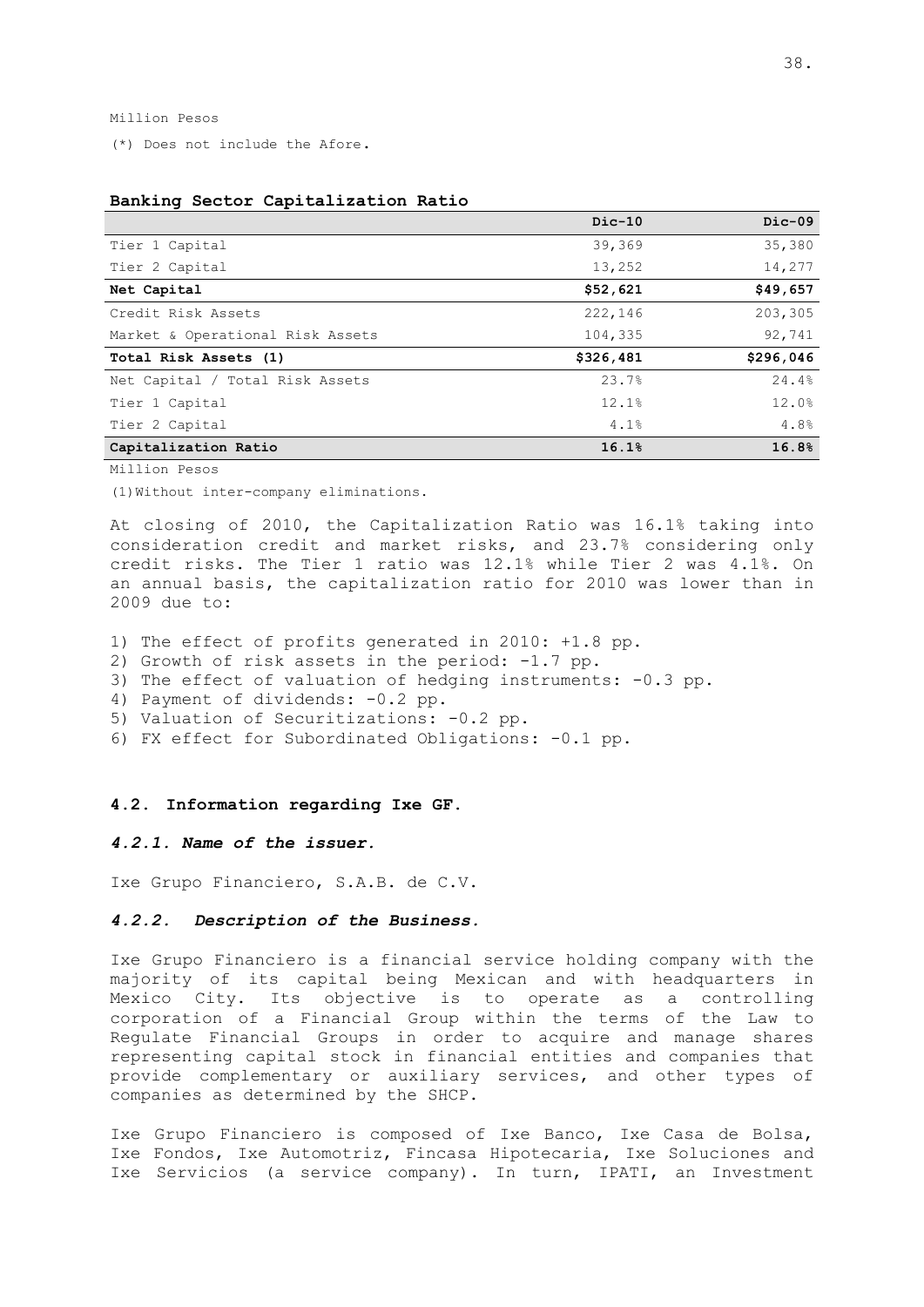Advisor (incorporated in June 2007, but currently not operational) is a subsidiary of Ixe Fondos; Casa Servicios Administrativos, a service company, Fincasa's subsidiary; Ixe Holdings is a subsidiary of Ixe Casa de Bolsa, Ixe Fleet is a subsidiary of Ixe Automotriz and as of November 2008, Ixe Tarjetas is a subsidiary of Ixe Banco.

Ixe GF's main activities carried out through its subsidiaries are focused on commercial banking, private banking, asset management, business banking, brokerage and investment banking. It also participates in consumer loans, financing for construction and mortgages, car loans (leasing and lending), fleet management, factoring, foreign exchange, insurance and other related financial services.

The following is a description of Ixe GF's main activities:

- *a)* Ixe Banco: Strategy is focused on clients of the upper and middle-class sectors of the population, as well as on corporate clients, government entities and SMEs.
	- Individuals: mainly savings and investment products (demand and time deposits, investment funds and money market), credit cards, mortgages, car loans, personal loans, payroll loans, insurance and safety deposit boxes.
	- Corporate clients, government entities and SMEs: mainly loans (including factoring and productive chains) and lines of credit, foreign exchange, derivatives, investment products (demand and time deposits, investment funds and money market), fiduciary services, payroll payment services and point of sale terminals.
- *b)* Ixe Casa de Bolsa: the Broker Dealer's main areas of business are Patrimonial and Private Banking, Portfolio Management, Capital Markets, Money Markets and Investment Banking.
	- The Patrimonial Banking area services individuals with minimum investments of Ps 1 million, mainly offering them products in the money and capital markets, foreign exchange and derivatives markets and a diversity of mutual funds to satisfy their financial needs.
	- Private Banking offers personalized services to individual clients with significant assets. A minimum investment of Ps 5 million is required. The main products offered to clients are: investments in money and capital markets, foreign exchange and derivatives, mutual funds, portfolio management, structured notes, fiscal advisory and fiduciary services.
	- Portfolio Management is a leading business area in the local market focused on servicing wealthy individuals and institutional clients. The minimum amount required for investment is Ps 10 million. This area is divided into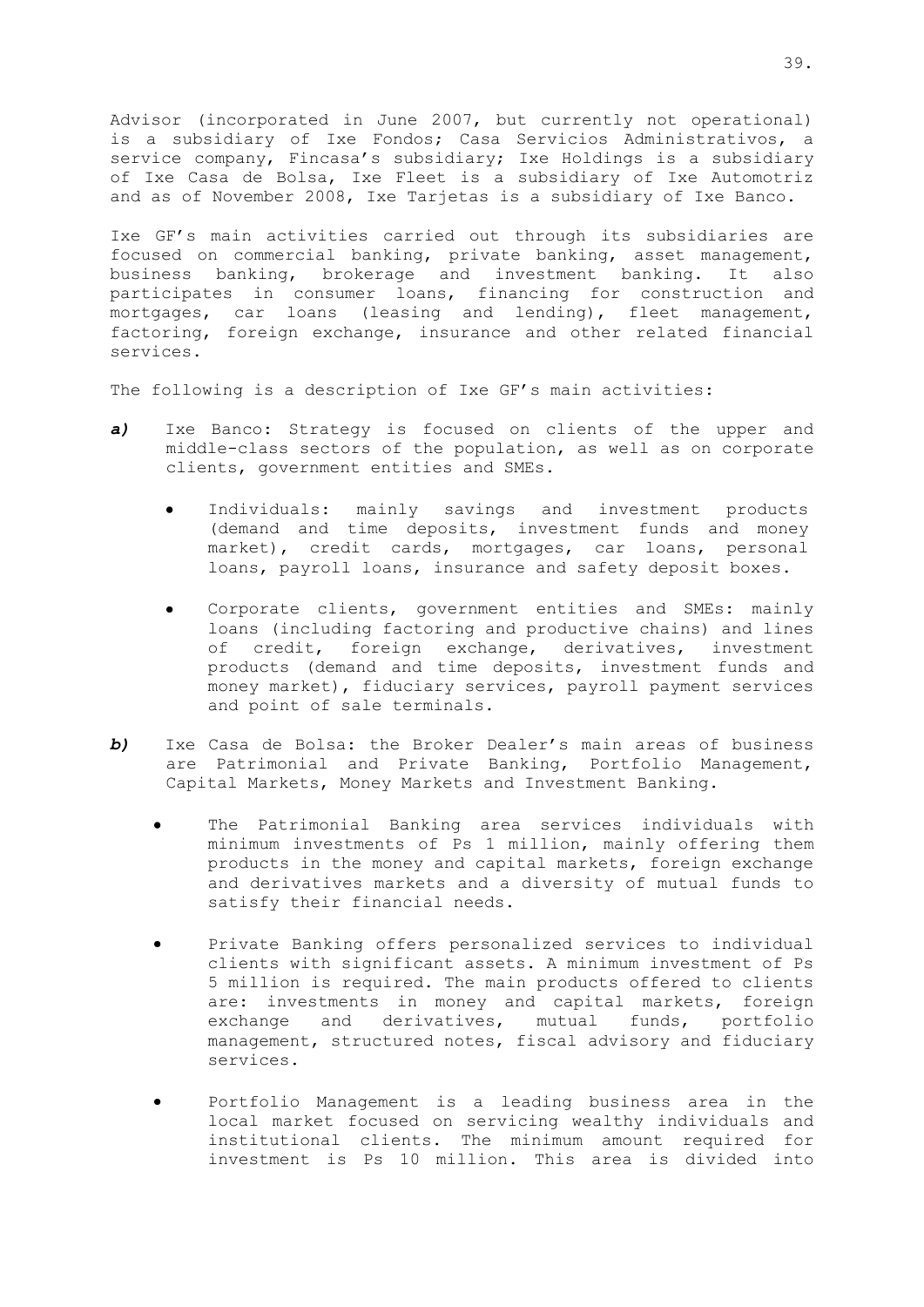three groups: Portfolio Management, Institutional Investments, Annuities and Long Term Savings Funds.

- Capital Markets area is responsible for managing Ixe GF's proprietary position in the capital markets and to serve as a platform for the execution of client operations.
- The Money Market's function is to manage Ixe GF's  $\bullet$ proprietary position in the money market.
- Investment banking management provides advisory services in corporate finance and mergers and acquisitions.
- *c)* Ixe Automotriz provides financing for the acquisition of automobiles through pure leasing and loans. Its subsidiary, Ixe Fleet, offers fleet management services.
- *d)* The objective of Ixe Fondos is to provide services for portfolio management, distribution, promotion and acquisition of shares issued by Ixe GF's mutual funds.
- *e)* Acquired by Ixe GF in 2005, Fincasa's main activity is the origination and management of bridge loans mainly for construction in the middle and lower class sectors of the population.

For more information on Ixe GF's business, refer to Section 2 of Ixe GF's Annual Report which is available online in the following websites: www.ixe.com.mx and [www.bmv.com.mx.](http://www.bmv.com.mx/)

#### *4.2.3. Description of the issuer's evolution*

#### *4.2.3.1. Historical Evolution of Ixe GF.*

Ixe GF was incorporated in June 1990 in Mexico City (D.F.) under the denomination of Comer Intra, S.A. de C.V. Its objective is to operate indefinitely as the controlling corporation of a Financial Group under the terms of the Law to Regulate Financial Groups. The headquarters are located at: Paseo De La Reforma No. 505,  $45^{th}$  Floor, Col. Cuauhtémoc, C.P. 06500, Mexico, D.F. Telephone: 5268-90-00.

One year after its incorporation, Comer Intra, S.A. de C.V. acquired CISA and in 1993 it also acquired Fimsa Casa de Bolsa, S.A. de C.V. (incorporated in 1964) and Factor Fin, S.A. de C.V. (incorporated in 1986), companies dedicated to trading and factoring respectively. On July 29th, 1994 Comer Intra, S.A. de C.V. changed its name to Fimsa Grupo Financiero, S.A. de C.V., and on August  $1^{st}$  of that same year Banco Fimsa, S.A. Institución de Banca Múltiple (Multiple Banking Institution) was incorporated.

In May 1995 Fimsa Grupo Financiero, S.A. de C.V. changed its name to Ixe Grupo Financiero, S.A. de C.V. During the same month, Banco Fimsa, S.A., and Fimsa Casa de Bolsa, S.A. de C.V. changed their names to Ixe Banco and Ixe Casa de Bolsa respectively. In 1996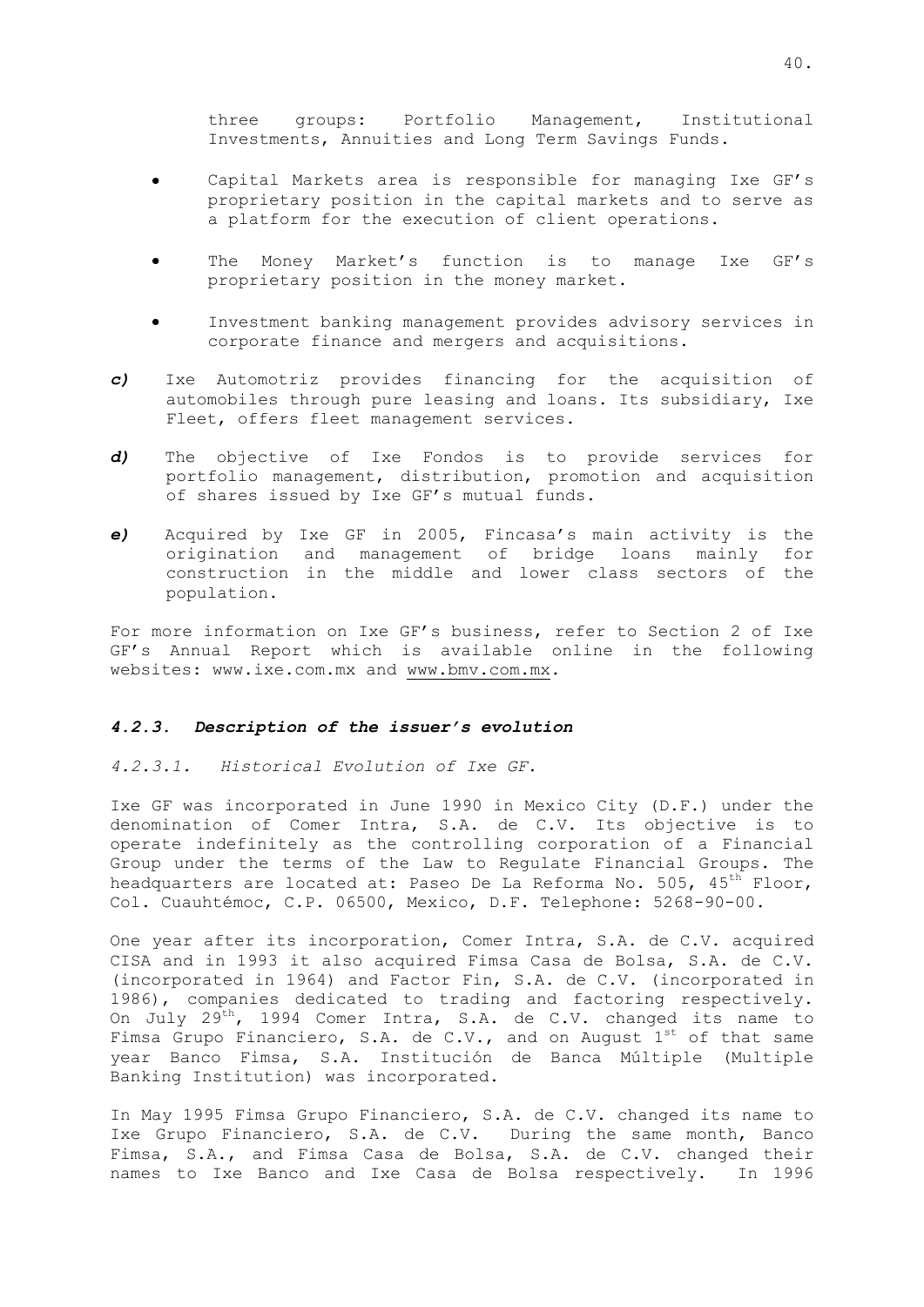Factor Fin, S.A. de C.V. changed its name to Ixe Factor, S.A. de C.V. In 1997 Afore XXI, a retirement savings fund manager was incorporated as a co-investment between Ixe Banco and the Social Security (IMSS); with each party owning 50% of Afore XXI's capital stock. On May 22<sup>nd</sup>, 1998 Ixe Servicios, S.A. de C.V was incorporated to the group. CISA was sold in 1999 and since then, foreign exchange transactions are carried out by Ixe Banco.

On October 10th, 2000 a new group of investors and Mexican businessmen purchased 91.7% of Ixe GF's capital stock, thereby acquiring its control. On November of that same year, the group carried out a recapitalization by issuing shares for 16.5% of the capital stock.

In April 2001, Ixe Factor merged with Ixe Banco. The merger was concluded in December of that same year with Ixe Banco subsisting as the merged company.

On November 28th, 2001 a new subsidiary of Ixe GF, Ixe Fondos, was incorporated to manage the investment funds of Ixe GF.

On March 15th, 2002 Ixe Banco sold its shares in Afore XXI to Prudential International Investments Corporation, a subsidiary of Prudential Financial Inc., and DMO Mexico, S.de R.L. of C.V.

In 2003 Ixe Casa de Bolsa and Deutsche Bank incorporated Deutsche Ixe, LLC., an entity located in New York and dedicated to providing fundamental analysis of Latin American companies and promoting emerging capital markets among institutional investors around the world. Ixe Casa de Bolsa owned 60% of the capital stock in Deutsche Ixe, LLC through its subsidiary Ixe Securities.

In order to enter into the car leasing business, in September 2003 Ixe GF together with SF Autouno, acquired 100% of the capital stock of Arrendadora Chapultepec, S.A. de C.V. They also changed the company's name to Ixe Arrendadora, S.A. de C.V., incorporating the new entity to the Financial Group.

In 2004 a branch expansion program was initiated. In December of that same year the new branch concept of "*Ixe Café"* was introduced with the opening of the Acoxpa branch.

In order to enter into the business of managing retirement funds, Ixe Afore was incorporated as a subsidiary of Ixe Banco. The new entity began operations in June 2004.

In December 2004 Ixe GF and SF Autouno incorporated Ixe Automotriz, Sofol specializing in car loans, of which Ixe GF holds 60% of the capital stock.

In March 2005 Ixe GF acquired Fincasa Hipotecaria and Casa Servicios (a company that provides diverse services to Fincasa) strengthening Ixe GF's position in the mortgage services market.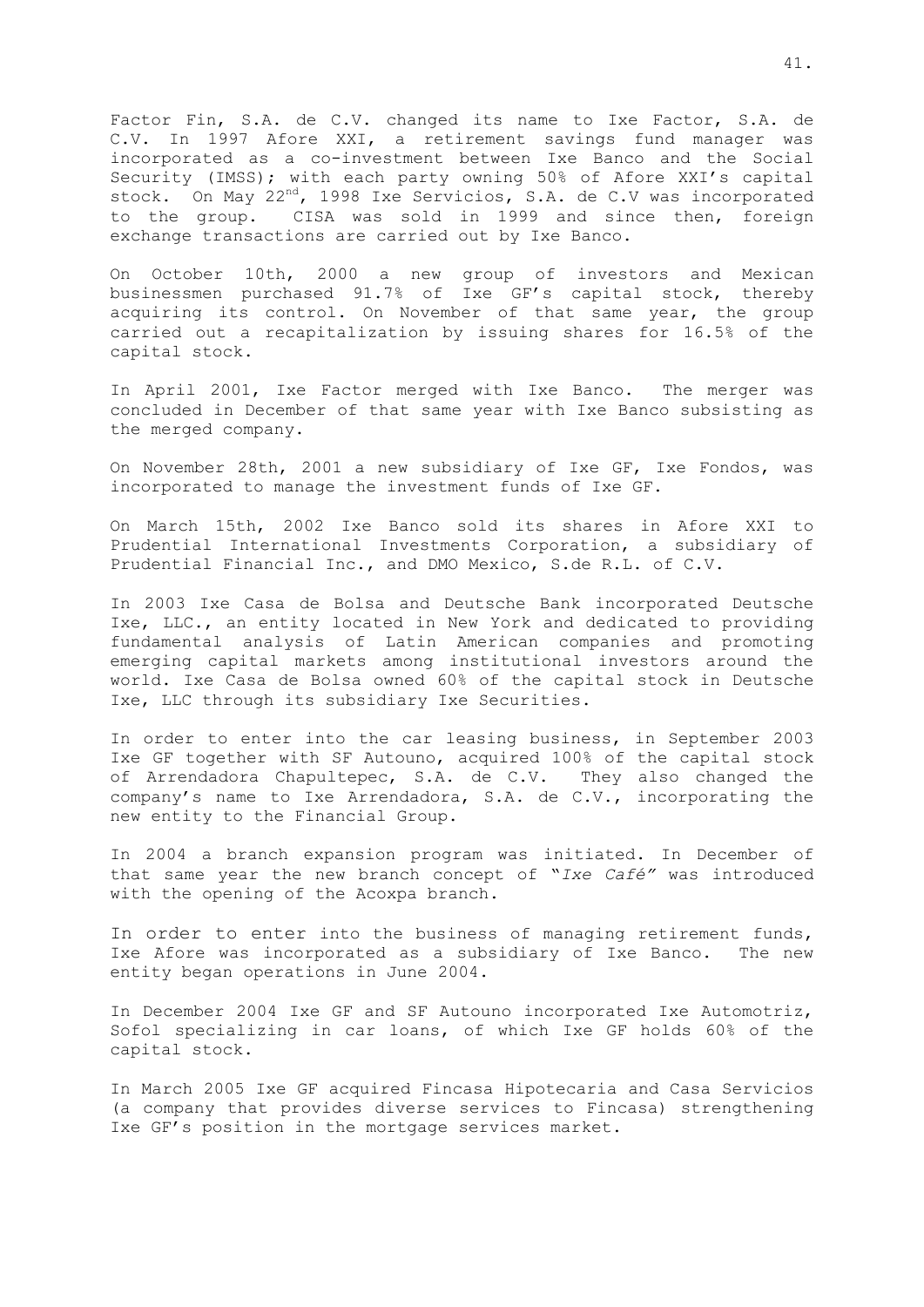In July 2005 the change of name from Ixe Automotriz to Ixe Sofol, S.A. de C.V. was approved, and the new entity was incorporated to the Financial Group.

In December 2005 the corporate offices of Ixe GF and its subsidiaries were moved to the Torre Mayor to provide a work environment that promoted greater efficiency and growth in the Group.

In January 2006, Ixe Securities sold all its shares, representing 60% of the capital stock in Deutsche Ixe, LLC, to NDB Capital Markets Corporation (a subsidiary of Deutsche Bank). Later on, Ixe Securities changed its name to Ixe Holdings and in May acquired Arka Securities which adopted the name of Ixe Securities, and is located in New York providing mostly brokerage and investment banking services.

In March 2006 Ixe GF sold 100% of its capital stock of Casa Servicios to Fincasa. During the same month, Ixe GF sold 49% of its capital stock of Fincasa to Deutsche Bank.

As part of Ixe GF's strategy to concentrate asset management activities in a specialized entity, in April 2006 Ixe Banco sold Ixe Afore to Ixe Fondos.

In October 2006 Ixe Arrendadora changed its name to Ixe Automotriz, S.A. de C.V. and became a SOFOM (Multiple Purpose Financial Institution).

At closing of 2006 Ixe Sofol changed its name to Ixe Equipamiento, S.A. de C.V. and became a SOFOM. Likewise, in December of the same year, Fincasa also became a SOFOM.

In January 2007, Ixe Automotriz and FCE Internacional, LLC, created Ixe Fleet, S.A. de C.V. with 60% of the shares representing the capital stock of this new company belonging to Ixe Automotriz and 40% to FCE Internacional, LLC. The objective of this new company is to promote fleet management services. FCE Internacional, LLC, owns Wheels Inc., one of the leading fleet management companies in the USA, with presence in the USA, Europe and Canada.

In February 2007 Ixe Banco issued perpetual non-cumulative subordinated preferable and redeemable bonds for the amount of \$120 million US dollars, at a rate of 9.75% among institutional investors in USA, Asian and European markets.

Ixe Equipamiento sold its entire loan portfolio to Ixe Automotriz in February 2007. In April 2007 SF Autouno withdrew its participation in Ixe Equipamiento through a reduction in capital, leaving Ixe GF with 99.99% of the capital stock.

In September 2007 Ixe GF's capital was increased by Ps 2.670 billion through a subscription of 199,655,725 Series "O" shares. Brysam acquired 188,782,008 shares equivalent to Ps 2.525 billion and 27.9% of the Financial Group's capital stock. Minority shareholders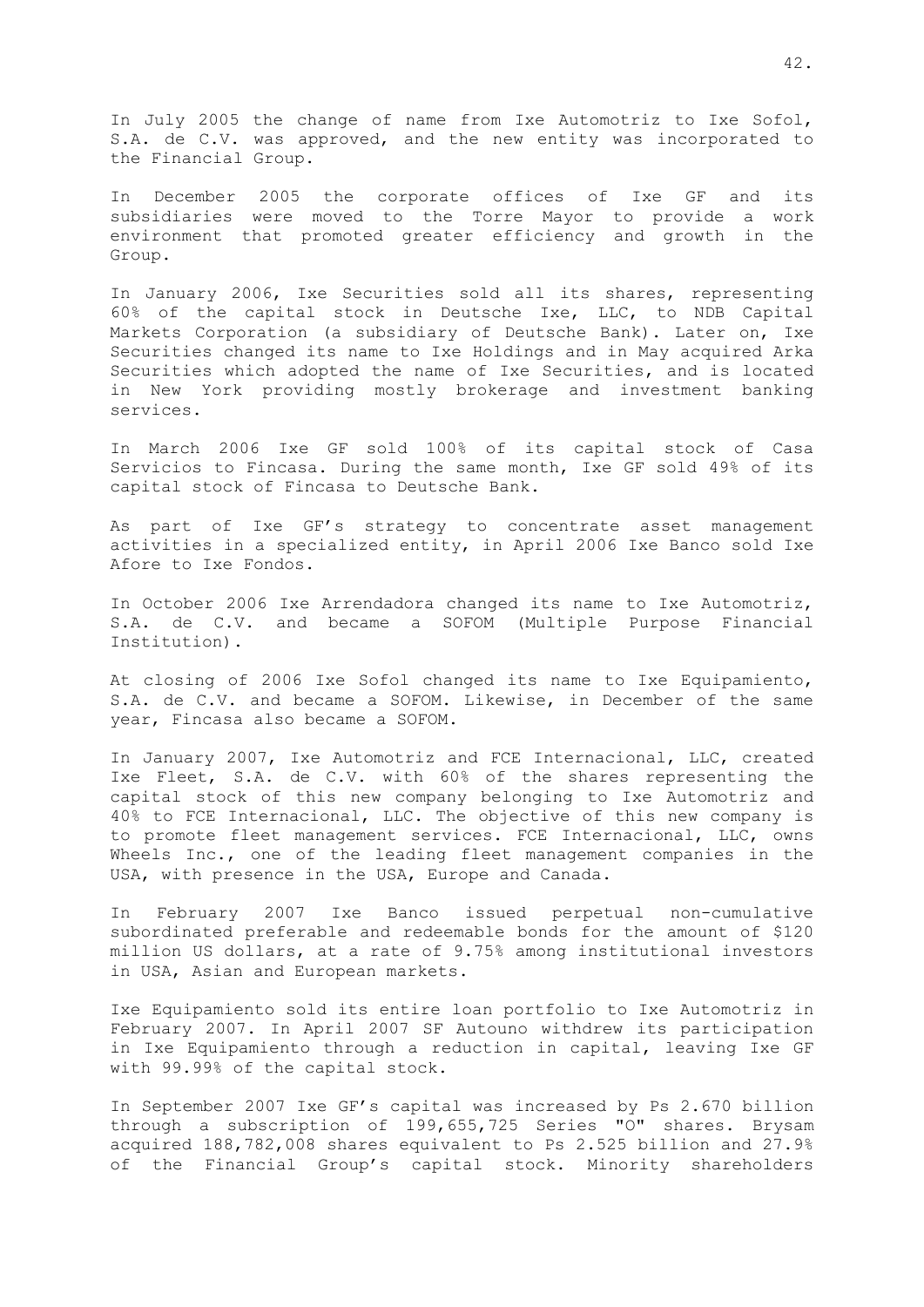subscribed a total of 10,873,717 shares, representing Ps 145.4 million in additional capital for Ixe GF.

In April 2008 Banco Mexicano de Consumo was incorporated; a new multiple purpose banking institution that would be directed at the middle-class sector of the population and SMEs. In October 2008 Ixe GF received authorization to operate this new multiple purpose banking institution. The new entity changed its name to El Banco Deuno and began operations with 12 branches: 6 in Guadalajara and 6 in Mexico City.

In December 2008 the Group decided to fuse its two banking institutions, keeping the two business models focused on different market sectors within one single entity (Ixe Banco). This strengthened Ixe Banco's capitalization level and allowed it to take advantage of important synergies.

Ixe Banco maintained its penetration strategy in the credit card market. To strengthen this initiative, in November 2008 Ixe Banco and JPMorgan Chase & Co., through its subsidiary CMC Holdings Delaware Inc., created Ixe Tarjetas, a company dedicated to developing the credit card business in Mexico. Ixe Banco sold its credit card business to the new entity.

In 2008 Ixe Equipamiento acquired the name Ixe Soluciones, S.A. de C.V., with its main objective being the management and recovery of loan portfolios.

In June 2009 Ixe GF sold Ixe Afore, its retirement savings funds' management business to Afore Banorte-Generali, which implied the transfer of a portfolio of 311,850 clients and Ps 5.447 billion in assets under management. As a result of the sale of Ixe Afore's portfolio in December, this entity was merged with Ixe Soluciones, with the latter acting as the merging entity.

*4.2.3.2 Material events in 2010 and 2011.*

In December 2010 Ixe GF acquired 49% of the capital stock of Fincasa, owned by Deutsche Bank. With this purchase, Ixe GF owns 100% of Fincasa's capital stock.

Ixe GF acquired 40% of the capital stock of Ixe Automotriz, owned by SF Aunouno, with two transactions that took place in October and November of 2010, and through which Ixe GF acquired 100% ownership of this entity.

In November 2010, Ixe GF and GF Banorte signed a binding agreement for the merger of both institutions that this brochure describes.

In October 2010 Ixe Banco issued non- preferred subordinated bonds amounting to \$120 million US dollars through a global offering, maturing in October 2020 with a 9.25% rate.

Between June and August 2010 operations of El Banco Deuno branches were suspended and all business were transferred to the offices of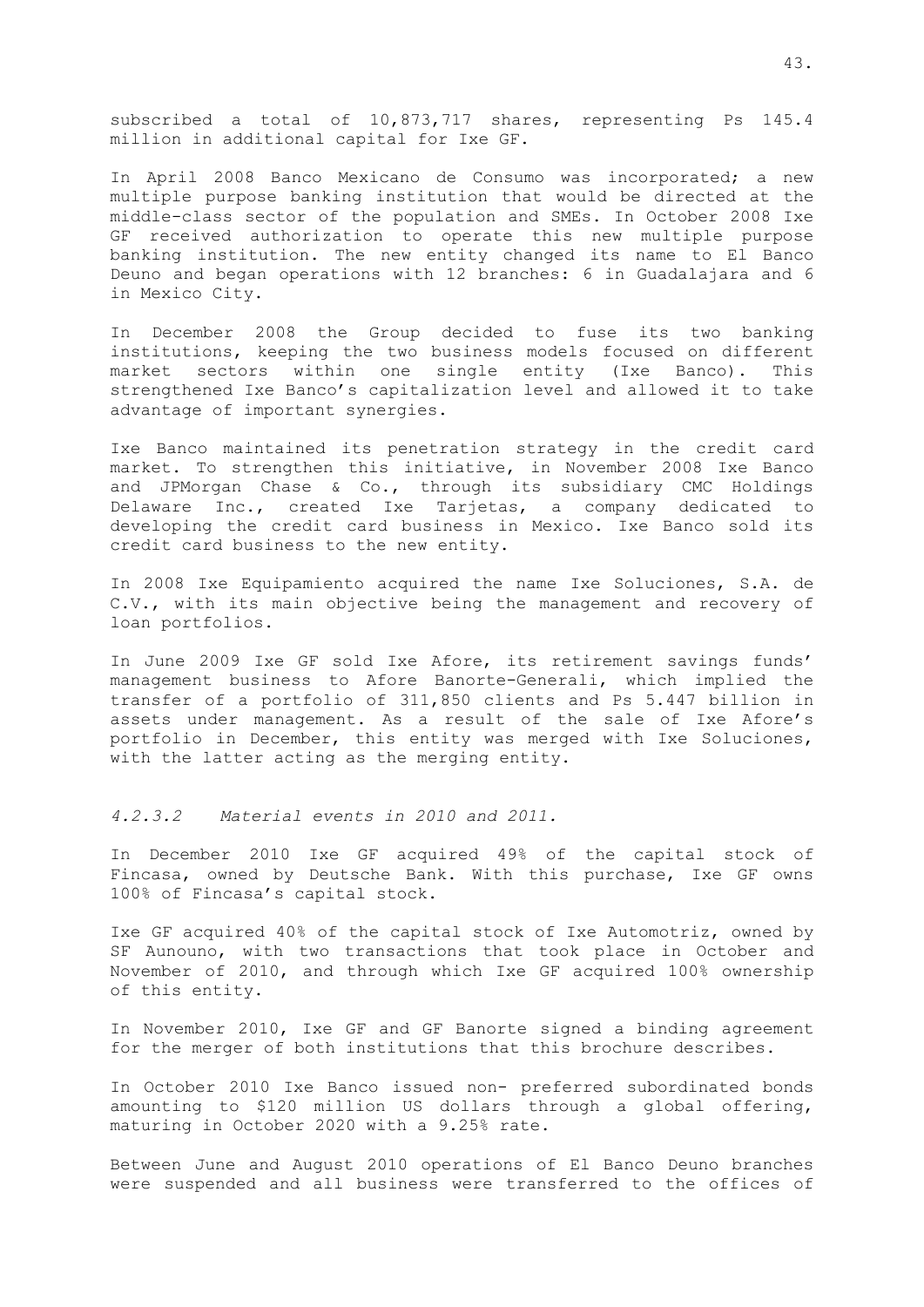Ixe GF's network. In the first 9 months of the year 10 bank branches were opened.

In May 2010 Ixe Banco and RSA, a subsidiary of RSA Insurance Group plc, signed a formal 10 year agreement for the distribution of insurance. RSA is one of the world's leading insurance groups.

In May 2010 Ixe GF's Shareholders' Meeting approved the issuance of 100 million shares at a face value of Ps 1.00 per share plus a subscription premium of Ps 14.00 per share. By September 30 a total of Ps 1.462 billion was subscribed and paid. Ixe GF made a contribution to Ixe Banco's capital of Ps 800 million.

#### *4.2.4. Capital Structure.*

Ixe GF's authorized capital stock, to the date of this Brochure, amounts to Ps 791,811,674.00 (seven hundred ninety one million, eight thousand eleven six hundred seventy four pesos 00/100) represented by 791,811,674 Series "O", common shares with face value of Ps 1.00 (one peso 00/100).

## *4.2.5 Significant changes in the financial statements since the last annual report.*

At the date of this Brochure, there are no significant changes in Ixe GF's financial statements reflected in the company's annual report that was presented to the CNBV regarding the year ended in December 31, 2009, which may affect or influence the merger.

## <span id="page-46-0"></span>**5. INHERENT RISK FACTORS OF THE MERGER**

GF Banorte has identified the following risk factors related to the merger that could significantly affect the performance and profitability of GF Banorte and influence on the price of GF Banorte's shares representing its capital stock. Additionally, the risk factors for GF Banorte, Ixe GF and the industry are reflected in the annual reports of both institutions, which can be accessed online at www.banorte.com, www.ixe.com.mx, respectively and in [www.bmv.com.mx.](http://www.bmv.com.mx/)

The risks described below are not the only ones that can affect the performance and profitability of GF Banorte and influence the price of GF Banorte's shares representing its capital stock. Additional risks and uncertainties not currently known to us or that we currently consider immaterial may also materially adversely affect GF Banorte or the price of the shares representing its capital stock.

### *Expansion through mergers & acquisitions*

GF Banorte's growth strategy is in part dependent on our ability to acquire other financial institutions; GF Banorte might not be successful in implementing that strategy and, if it acquires other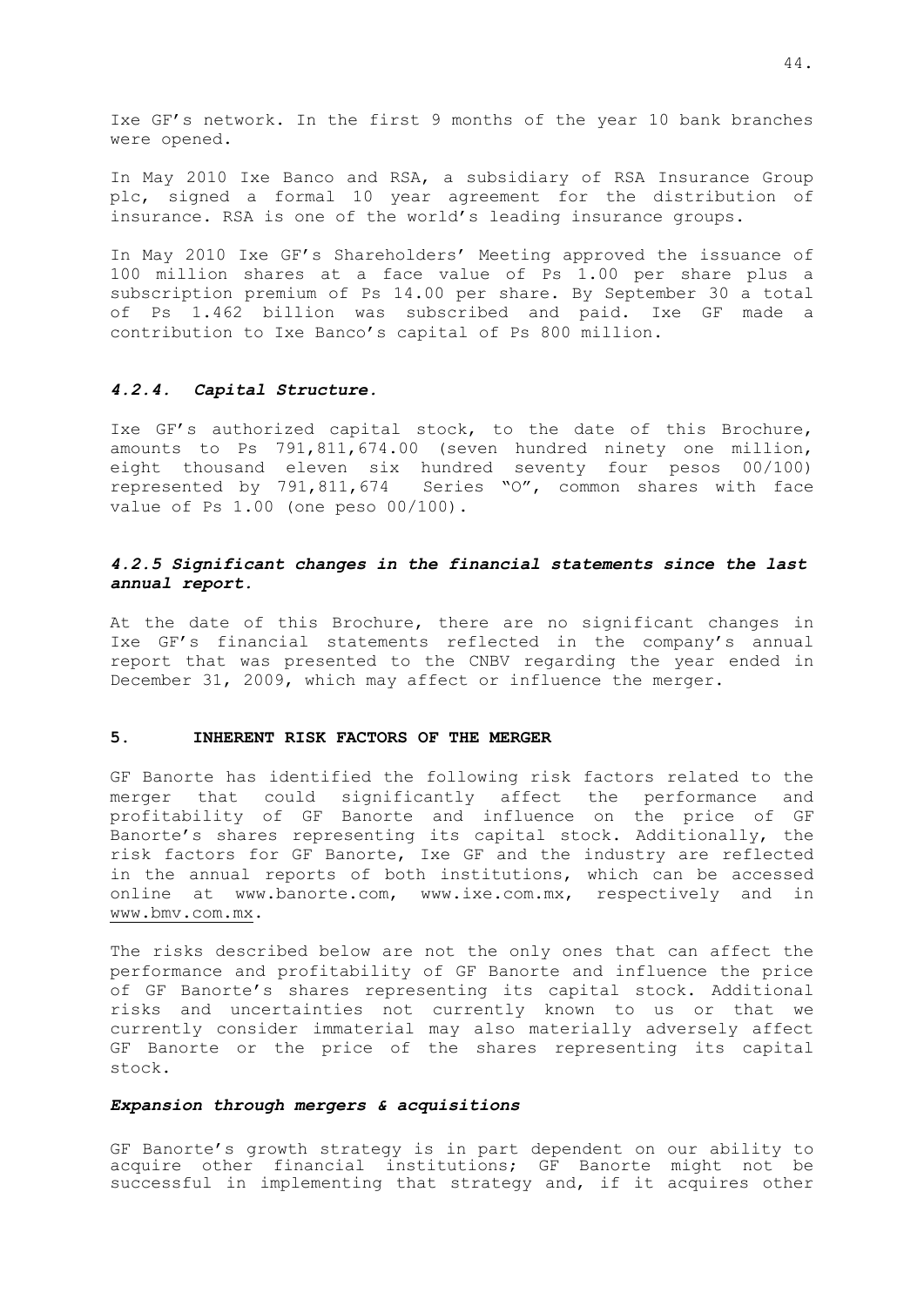financial institutions, it may not be successful in integrating the operations of those financial institutions, which could disrupt the operations and adversely affect its financial position.

The ability to grow by acquisition is dependent upon, and may be limited by the availability of suitable acquisition candidates, our ability to negotiate acceptable acquisition terms and our assessment of the characteristics of potential acquisition targets such as:

- financial conditions and results of operations;
- attractive products and services;
- suitability of distribution channels;
- management ability;

• the degree to which the acquired operations can be integrated with our operations.

Furthermore, the completion of these acquisitions is subject to a number of risks, including the following:

- access to capital and financing sources;
- restrictions contained in our debt instruments; and
- the uncertainty of the legal environment relating to mergers and acquisitions.

Growth through acquisitions involves risks that could have a material and adverse effect on GF Banorte's results of operations, including (i) difficulties in integrating the operations, (ii) undisclosed liabilities and other hidden asset quality problems, (iii) failure of the acquired entities to achieve expected results, (iv) non-qualified personnel of the acquired companies, (v) diversion of management attention from the operation of the existing businesses, (vi) possible inability to achieve expected synergies and/or economies of scale, and (vii) the potential loss of key personnel and customers of acquired companies. It cannot assured that GF Banorte will be able to identify suitable acquisition candidates, complete the acquisitions on satisfactory terms or, if any such acquisitions are consummated, satisfactorily integrate the acquired businesses.

GF Banorte acquired Bancentro in 1996, Banpais in 1997, Bancrecer in December 2001, INB in 2006, UniTeller in 2006, and Motran in 2007. The integration of the banking operations of these merged entities faced difficulties and problems that affected GF Banorte's performance by diverting its management's attention and human resources. GF Banorte could face similar problems if it engages in similar transactions in the future. In addition, future acquisitions may entail operating in markets that are new to GF Banorte and may subject it to regulatory arrangements in other countries in which it has no prior experience.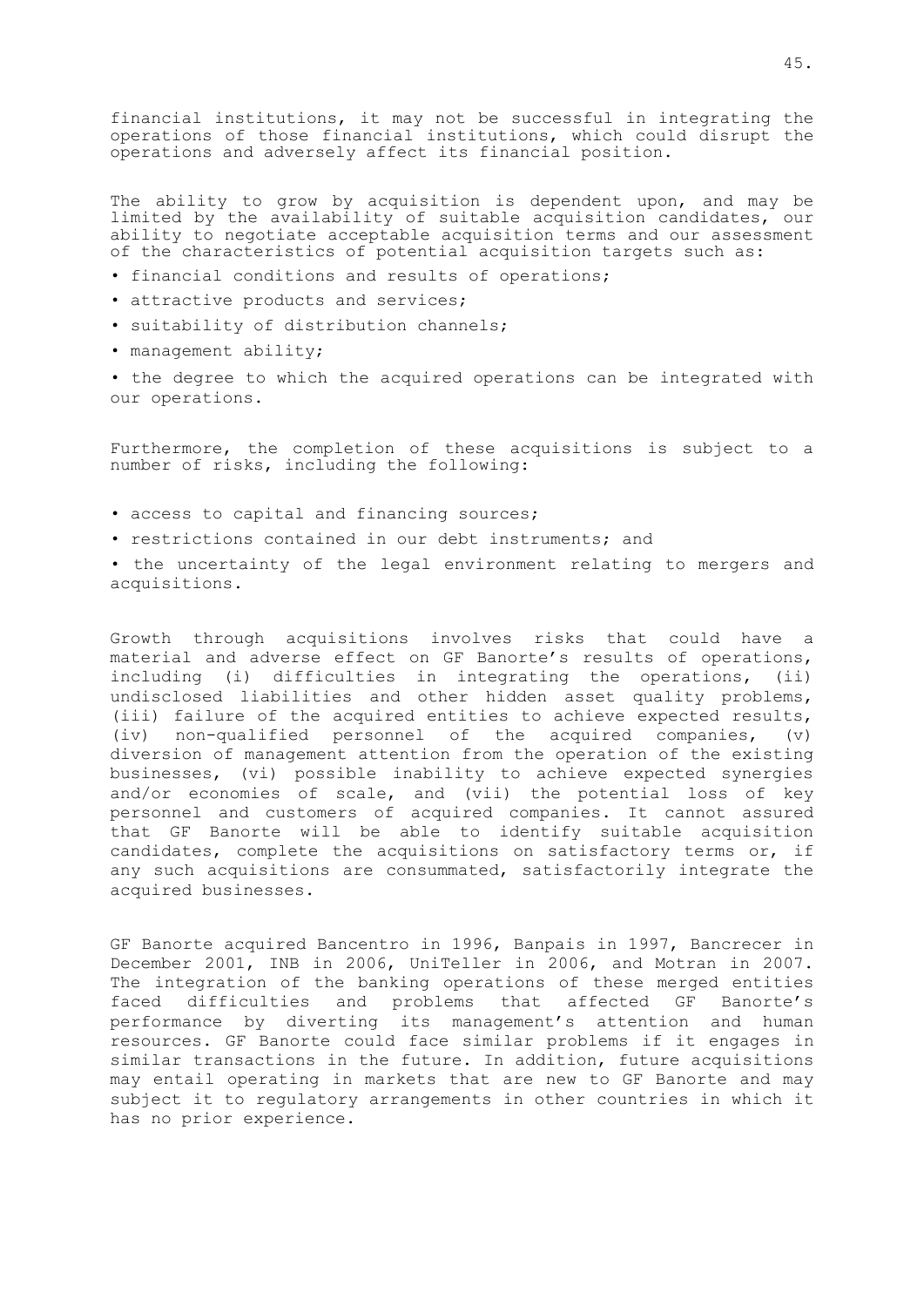On November 16, 2010, GF Banorte announced that it had entered into an agreement to merge IXE into GF Banorte through the issuance and exchange of shares. The merger is subject to regulatory and other customary approvals. GF Banorte cannot provide assurances that the merger will be consummated as contemplated or at all. If GF Banorte completes the merger with IXE, the integration of the two companies could result in severance payments, divestitures or additional contingent liabilities or write-offs. GF Banorte cannot predict whether these events will occur or, if they do, whether they would have a material and adverse effect on its results of operations or business. In addition, the IXE merger, and any other merger, acquisition or other business combination involving GF Banorte, is likely to entail risks such as the ones mentioned above.

#### *Expansion to other markets*

In addition to the markets in which GF Banorte operates, it also intends to expand its business into other geographical markets, such as certain regions of the United States. Due to factors such as the changing regulatory environment, as well as intense competition, GF Banorte cannot guarantee that it will be successful in expanding into new markets.

If GF Banorte is unable to implement and manage its growth strategy, financial results, operations and business could be materially and adversely affected.

*The merger could affect the price of GF Banorte's common shares.* If the merger is approved, the market price of GF Banorte's shares could fluctuate and there is no guarantee that this variation will be positive.

### *The Balance Sheet on the date of the merger can be different from the Proforma Balance*

The proforma financial information of GF Banorte included in this information brochure showing its balance sheet post merger is subject to variations derived from results of its operations, as well as from the effects of other factors that are beyond the control of GF Banorte's management and the merged companies.

## *The failure to comply with certain conditions agreed on the binding agreement could lead to contractual penalties*

The Binding Agreement establishes certain exclusivity obligations in order to carry out the transaction. If any of the companies does not comply with such exclusivity, a penalty will be paid by the other party.

### *Holders of GF Banorte's common shares may be diluted as a result of the merger*

Current GF Banorte's shareholders may be diluted proportionately as a result of the merger.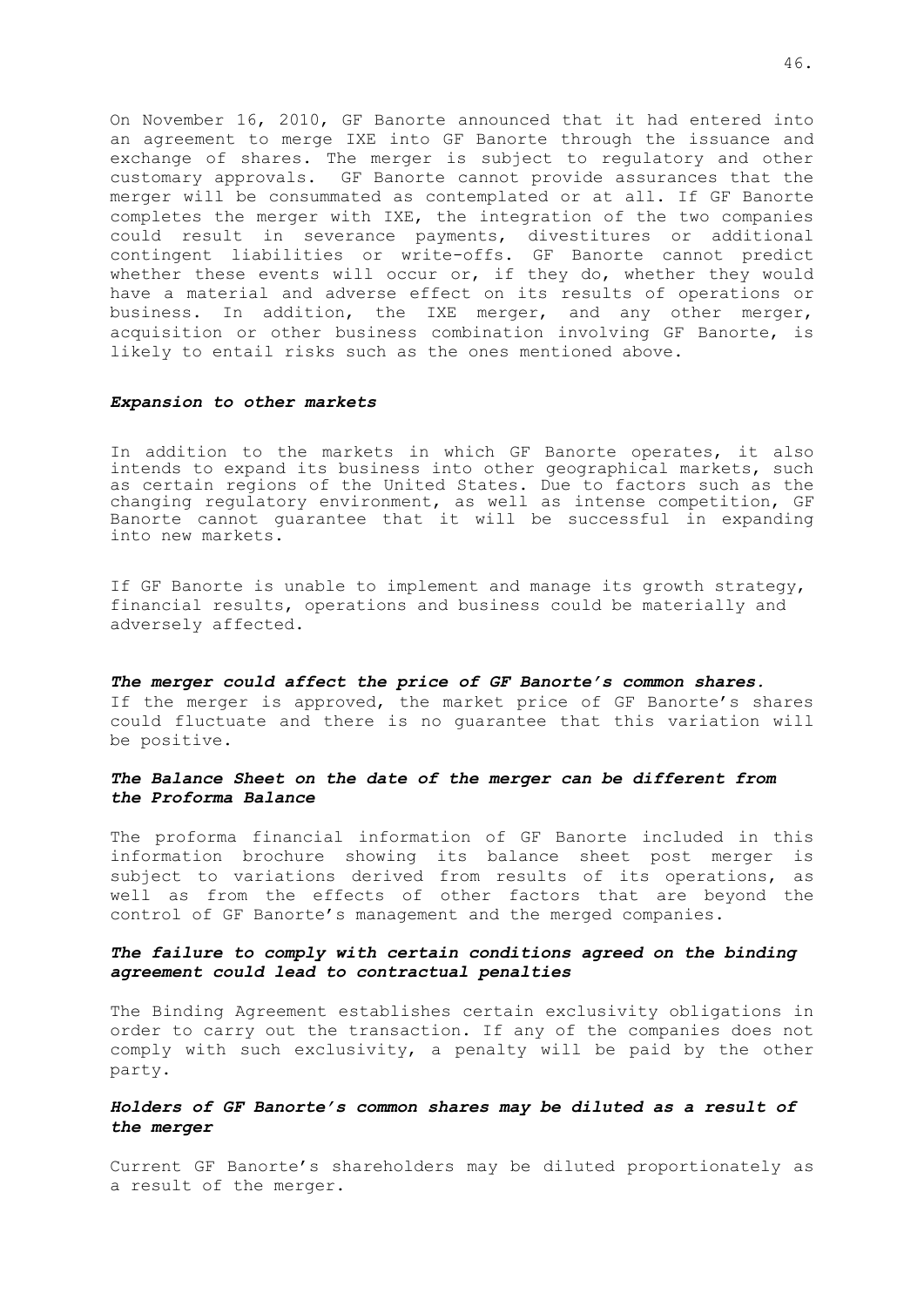### **6. SELECTED FINANACIAL INFORMATION**

MANAGEMENT ANALYSIS AND COMMENTS ABOUT GF BANORTE'S OPERATING RESULTS AND FINANCIAL INFORMATION

The following selected financial information should be read together with other information included in this brochure; including section "Management Analysis and Comments about GF Banorte's Operating Results and Financial Information".

The Merged Financial Group's Proforma Income Statement and Balance Sheet is presented as of December 31, 2010.

#### **GRUPO FINANCIERO BANORTE, S.A.B. DE C.V. PROFORMA INCOME STATEMENT CONSOLIDATED WITH THE UDIS' TRUST AND SUBSIDIARIES AS OF DECEMBER 31, 2010**

**(Million Pesos)**

|                                                                                  | GF<br>Banorte | Purchase entries         |                          | IXE GF<br>Total |           | Eliminations             |                          | Merged    |
|----------------------------------------------------------------------------------|---------------|--------------------------|--------------------------|-----------------|-----------|--------------------------|--------------------------|-----------|
|                                                                                  |               | Debit                    | Credit                   |                 |           | Debit                    | Credit                   | Cargos    |
| Interest income                                                                  | \$41,479      | $S -$                    | $S -$                    | \$6,631         | \$48,110  | $S -$                    | $S -$                    | \$48,110  |
| Interest expense                                                                 | (18, 747)     | $\overline{\phantom{a}}$ |                          | (4, 379)        | (23, 126) |                          | $\sim$                   | (23, 126) |
| NET INTEREST INCOME                                                              | 22,732        | $\overline{\phantom{0}}$ |                          | 2,252           | 24,984    | $\blacksquare$           |                          | 24,984    |
| Provision for loan losses                                                        | 6,889         |                          |                          | 472             | 7,361     |                          | $\overline{\phantom{0}}$ | 7,361     |
| NET INTEREST INCOME AFTER<br>ALLOWANCE FOR LOAN LOSSES                           | 15,843        | $\overline{\phantom{0}}$ | $\overline{a}$           | 1,780           | 17,623    | $\overline{\phantom{a}}$ | $\overline{a}$           | 17,623    |
| Commission and fee income                                                        | 9,234         | $\overline{\phantom{a}}$ | $\sim$                   | 1,648           | 10,882    | $\overline{\phantom{0}}$ | $\overline{\phantom{a}}$ | 10,882    |
| Commission and fee expense                                                       | (1, 548)      |                          | $\overline{\phantom{a}}$ | (412)           | (1, 960)  |                          | $\equiv$                 | (1, 960)  |
| Brokerage revenues                                                               | 1,689         | $\equiv$                 | $\overline{a}$           | 850             | 2,539     |                          | $\equiv$                 | 2,539     |
| Other revenues                                                                   | 1,739         | $\equiv$                 | $\equiv$                 | (102)           | 1,637     | ÷                        | $\equiv$                 | 1,637     |
| NET OPERATING REVENUES                                                           | 26,957        | $\equiv$                 | $\equiv$                 | 3,764           | 30,721    | $\overline{\phantom{0}}$ | $\blacksquare$           | 30,721    |
| Administrative and<br>promotional expenses                                       | (17, 691)     | $\overline{\phantom{a}}$ |                          | (4, 119)        | (21, 810) |                          |                          | (21, 810) |
| OPERATING INCOME                                                                 | 9,266         | $\overline{\phantom{a}}$ |                          | (355)           | 8,911     | $\overline{\phantom{0}}$ |                          | 8,911     |
| Other income                                                                     | 1,879         |                          |                          | 379             | 2,258     |                          | ÷,                       | 2,258     |
| Other expenses                                                                   | (1, 298)      | $\overline{\phantom{0}}$ | $\overline{\phantom{a}}$ | (128)           | (1, 426)  |                          | $\overline{\phantom{a}}$ | (1, 426)  |
|                                                                                  | 581           |                          |                          | 251             | 832       | $\qquad \qquad -$        |                          | 832       |
| INCOME BEFORE INCOME TAX                                                         | 9,847         | $\overline{\phantom{a}}$ | $\equiv$                 | (104)           | 9,743     | $\overline{a}$           | $\overline{\phantom{a}}$ | 9,743     |
| Current income tax                                                               | (2, 735)      | $\overline{\phantom{a}}$ | $\overline{\phantom{a}}$ | (40)            | (2, 775)  | $\overline{\phantom{a}}$ | $\overline{\phantom{a}}$ | (2, 775)  |
| Deferred income taxes, net                                                       | (70)          | $\equiv$                 |                          | 32              | (38)      |                          | L.                       | (38)      |
|                                                                                  | (2, 805)      | $\qquad \qquad -$        | $\overline{\phantom{0}}$ | (8)             | (2, 813)  | $\qquad \qquad -$        | $\overline{\phantom{a}}$ | (2, 813)  |
| INCOME BEFORE EQUITY IN<br>EARNINGS OF UNCONSOLIDATED                            | 7,042         | $\qquad \qquad -$        |                          | (112)           | 6,930     |                          | $\overline{\phantom{0}}$ | 6,930     |
| Equity in earnings of<br>unconsolidated subsidiaries<br>and associated companies | 320           |                          |                          | (101)           | 219       | (146)                    |                          | 365       |
| INCOME BEFORE NONCONTROLLING<br><b>INTEREST</b>                                  | 7,362         | $\overline{\phantom{a}}$ | $\blacksquare$           | (213)           | 7,149     | (146)                    | $\overline{\phantom{0}}$ | 7,295     |
| Noncontrolling interest                                                          | (657)         | $\overline{\phantom{a}}$ |                          | 67              | (590)     |                          | $\equiv$                 | (590)     |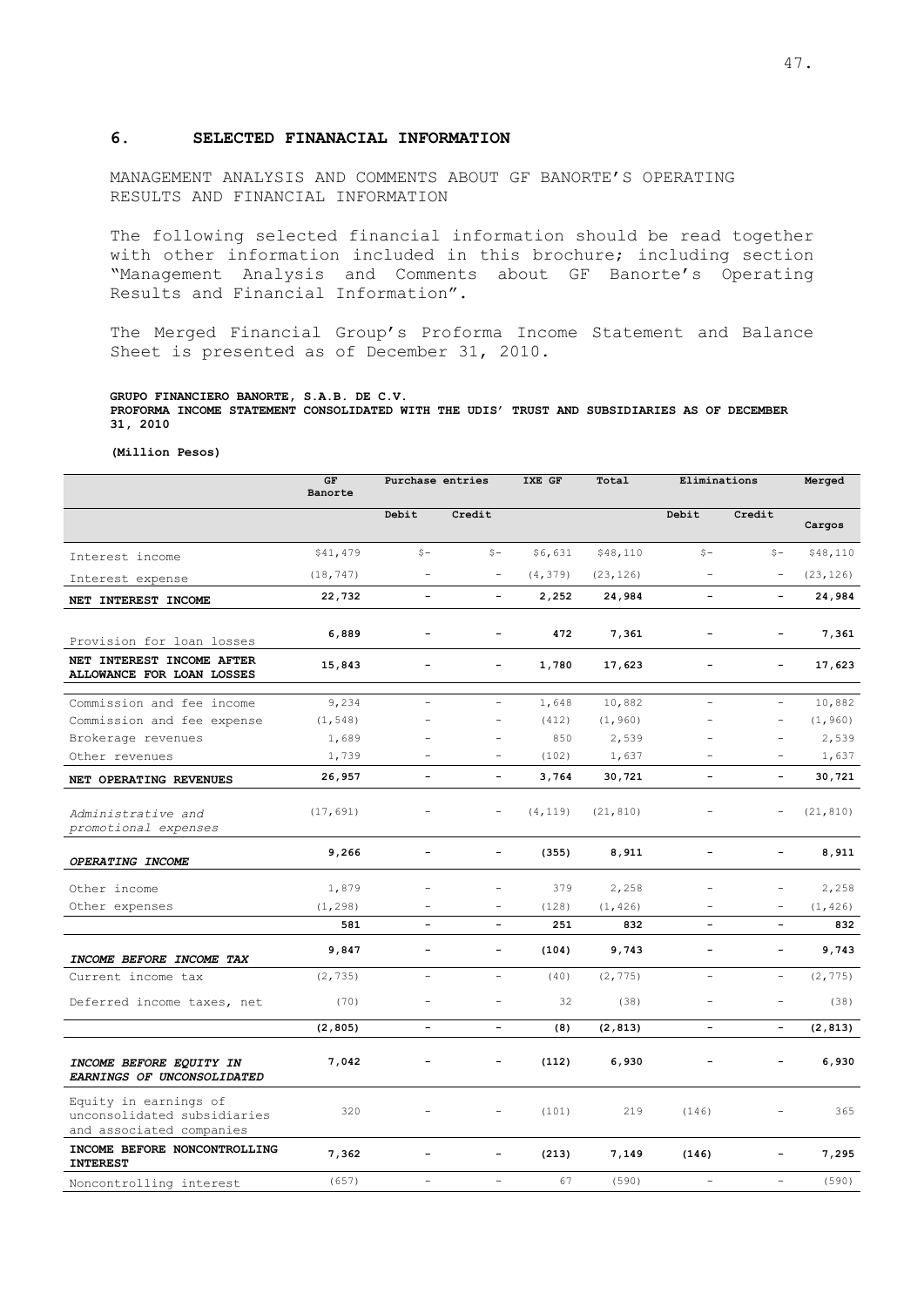| 705<br>\$6.<br>--<br><b>INCOME</b><br><b>NET</b> | $\sim$ | \$6,559<br>( \$146]<br>(\$146) | .705<br>\$6,<br>-55 |
|--------------------------------------------------|--------|--------------------------------|---------------------|
|--------------------------------------------------|--------|--------------------------------|---------------------|

48.

**PROFORMA BALANCE SHEET CONSOLIDATED WITH THE UDIS' TRUST AND SUBSIDIARIES AS OF DECEMBER 31, 2010** 

**(Million Pesos)**

|                                                             | GF Banorte               | Purchase Entries         |                          | IXE GF                   | Total           | Eliminations             |                          | Merged               |
|-------------------------------------------------------------|--------------------------|--------------------------|--------------------------|--------------------------|-----------------|--------------------------|--------------------------|----------------------|
| <b>ASSETS</b>                                               |                          | Debit                    | Crédit                   |                          |                 | Debit                    | Credit                   |                      |
| CASH AND EQUIVALENTS                                        | \$62,497                 | \$-                      | \$-                      | \$4,019                  | \$66,516        | \$-                      | \$14                     | \$66,502             |
| MARGIN ACCOUNTS                                             | 177                      | $\overline{\phantom{a}}$ | $\qquad \qquad -$        | 299                      | 476             | $\overline{\phantom{a}}$ | $\overline{\phantom{a}}$ | 476                  |
| INVESTMENT IN SECURITIES                                    |                          |                          |                          |                          |                 |                          |                          |                      |
| Trading Securities                                          | 66,181                   |                          |                          | 30,786                   | 96,967          | $\overline{\phantom{a}}$ | 200                      | 96,767               |
| Securities Available for Sale                               | 12,288                   |                          | L,                       | 228                      | 12,516          | $\overline{a}$           | $\sim$                   | 12,516               |
| Securities Held to Maturity                                 | 139,913                  | $\overline{\phantom{0}}$ | $\overline{\phantom{0}}$ | 30,681                   | 170,594         | $\equiv$                 | $\overline{\phantom{a}}$ | 170,594              |
|                                                             | 218,382                  | $\overline{\phantom{a}}$ | $\overline{\phantom{a}}$ | 61,695                   | 280,077         | $\overline{\phantom{a}}$ | 200                      | $\overline{279,877}$ |
| REPOS (DEBITOR BALANCE)                                     | 583                      |                          |                          | 4,847                    | 5,430           | $\equiv$                 | $\blacksquare$           | 5,430                |
| <b>DERIVATIVES</b>                                          |                          |                          |                          |                          |                 |                          |                          |                      |
| For Trading                                                 | 7,463                    | $\overline{\phantom{a}}$ | $\qquad \qquad -$        | 4,164                    | 11,627          | $\blacksquare$           | $\overline{\phantom{a}}$ | 11,627               |
| For Hedging                                                 | 596                      | $\overline{\phantom{a}}$ | $\overline{\phantom{a}}$ | 306                      | 902             | $\overline{\phantom{a}}$ | $\overline{\phantom{a}}$ | 902                  |
|                                                             | 8,059                    | $\overline{\phantom{a}}$ | $\qquad \qquad -$        | 4,470                    | 12,529          | $\blacksquare$           |                          | 12,529               |
| ADJUSTMENT IN VALUATION OF HEDGING<br>FINANCIAL INSTRUMENTS | $\blacksquare$           | $\overline{a}$           | $\overline{\phantom{0}}$ | 89                       | 89              | $\equiv$                 |                          | 89                   |
| PERFORMING LOAN PORTFOLIO                                   |                          |                          |                          |                          |                 |                          |                          |                      |
| Commercial Loans                                            |                          |                          |                          |                          |                 |                          |                          |                      |
| Business and Commercial Activity                            | 126,483                  |                          |                          | 22,479                   | 148,962         |                          |                          | 148,962              |
| Financial Institutions                                      | 5,521                    |                          |                          | 2,948                    | 8,469           |                          |                          | 8,469                |
| Government Entities                                         | 47,550                   |                          |                          | 4,219                    | 51,769          |                          |                          | 51,769               |
| Consumer Loans                                              | 27,828                   | ÷.                       | ۰                        | 525                      | 28,353          |                          | $\sim$                   | 28,353               |
| Mortgage Loans                                              | 56,168                   | $\overline{\phantom{a}}$ | $\overline{\phantom{a}}$ | 1,574                    | 57,742          | $\equiv$                 | $\overline{\phantom{a}}$ | 57,742               |
| TOTAL PERFORMING LOANS                                      | 263,550                  |                          |                          | 31,745                   | 295,295         |                          |                          | 295,295              |
| PAST DUE LOANS                                              |                          |                          |                          |                          |                 |                          |                          |                      |
| Commercial Loans                                            |                          |                          |                          |                          |                 |                          |                          |                      |
| Business and Commercial Activity                            | 4,417                    | $\equiv$                 |                          | 562                      | 4,979           |                          |                          | 4,979                |
| Financial Institutions                                      | $\overline{\phantom{0}}$ |                          |                          | 6                        | 6               |                          |                          | 6                    |
| Consumer Loans                                              | 1,276                    | $\overline{\phantom{a}}$ | Ē,                       | 80                       | 1,356           | $\equiv$                 |                          | 1,356                |
| Mortgage Loans                                              | 971                      | $\overline{\phantom{a}}$ | $\overline{\phantom{a}}$ | 247                      | 1,218           |                          |                          | 1,218                |
| TOTAL PAST DUE LOANS                                        | 6,664                    | $\overline{\phantom{a}}$ | $\qquad \qquad -$        | 895                      | 7,559           | $\equiv$                 | $\overline{\phantom{a}}$ | 7,559                |
| LOAN PORTFOLIO                                              | 270,214                  | $\overline{\phantom{a}}$ | $\overline{\phantom{a}}$ | 32,640                   | 302,854         | $\overline{\phantom{a}}$ | $\overline{\phantom{a}}$ | 302,854              |
| PREVENTIVE LOAN LOSS RESERVES                               | (8, 245)                 | $\equiv$                 | $\sim$                   | (924)                    | (9, 169)        | $\sim$                   | $\sim$                   | (9, 169)             |
| LOAN PORFOLIO, net                                          | 261,969                  | $\equiv$                 | $\equiv$                 | 31,716                   | 293,685         | $\equiv$                 | $\equiv$                 | 293,685              |
| ACOUIRED COLLECTION RIGHTS                                  | 2,025                    | $\overline{\phantom{a}}$ | $\overline{\phantom{a}}$ | 924                      | 2,949           | $\overline{\phantom{a}}$ | $\overline{\phantom{a}}$ | 2,949                |
| TOTAL LOAN PORTFOLIO, net                                   | 263,994                  | $\overline{\phantom{a}}$ | $\equiv$                 | 32,640                   | 296,634         | $\overline{\phantom{a}}$ | $\sim$                   | 296,634              |
| BENEFITS TO BE RECEIVED IN                                  | 950                      | $\sim$                   | ÷.                       | 259                      | 1,209           | $\overline{a}$           | $\overline{a}$           | 1,209                |
| SECURITIZATIONS                                             |                          |                          |                          |                          |                 |                          |                          |                      |
| OTHER ACCOUNTS RECEIVABLE, net                              | 10,864                   |                          |                          | 1,345                    | 12,209          |                          |                          | 12,209               |
| INVENTORY OF MERCHANDISE                                    | 49                       |                          |                          | $\overline{\phantom{a}}$ | 49              |                          |                          | 49                   |
| FORECLOSED ASSETS, net                                      | 809                      |                          |                          | 440                      | 1,249           |                          |                          | 1,249                |
| FURNITURE AND EQUIPMENT, net                                | 9,316                    |                          |                          | 1,528                    | 10,844          |                          |                          | 10,844               |
|                                                             |                          |                          |                          |                          |                 |                          |                          |                      |
| PERMANENT INVESTMENTS                                       | 3,130                    | 7,201                    |                          | 500                      | 10,831          |                          | 7,201                    | 3,630                |
| TAXES AND DEFERRED EMPLOYEE PROFIT<br>SHARING, net          | 1,340                    |                          |                          | 148                      | 1,488           |                          |                          | 1,488                |
|                                                             |                          |                          |                          |                          |                 |                          |                          |                      |
| OTHER ASSETS                                                |                          |                          |                          | $\overline{\phantom{a}}$ |                 |                          |                          |                      |
| Goodwill<br>Intangibles                                     | 2,950<br>1,553           | 10,928                   | $\qquad \qquad -$        | 1,305                    | 13,878<br>2,858 | $\overline{\phantom{a}}$ | $\overline{\phantom{a}}$ | 13,878<br>2,858      |
| Other short and long term assets                            | 5,905                    |                          | $\overline{\phantom{a}}$ | 15                       | 5,920           |                          |                          | 5,920                |
|                                                             | 10,408                   | 10,928                   | $\overline{\phantom{a}}$ | 1,320                    | 22,656          | $\overline{\phantom{a}}$ | $\overline{\phantom{a}}$ | 22,656               |
| TOTAL ASSETS                                                | \$590,558                | \$18,129                 | $\zeta$ -                | \$113,599                | \$722,286       | $S -$                    | \$7,415                  | \$714,871            |

|                    | GF<br>Banorte |                          | Purchase<br>Entires      | IXE GF | Total   | Eliminations |                          | Merged  |
|--------------------|---------------|--------------------------|--------------------------|--------|---------|--------------|--------------------------|---------|
| <b>LIABILITIES</b> |               | Debit                    | Credit                   |        |         | Debit        | Credit                   |         |
| CORE DEPOSITS      |               |                          |                          |        |         |              |                          |         |
| Demand Deposits    | \$149,817     | $\overline{\phantom{a}}$ | $\overline{\phantom{a}}$ | 12,775 | 162,592 | $\sim$       | $\overline{\phantom{a}}$ | 162,592 |
| Time Deposits      |               |                          |                          |        |         |              |                          |         |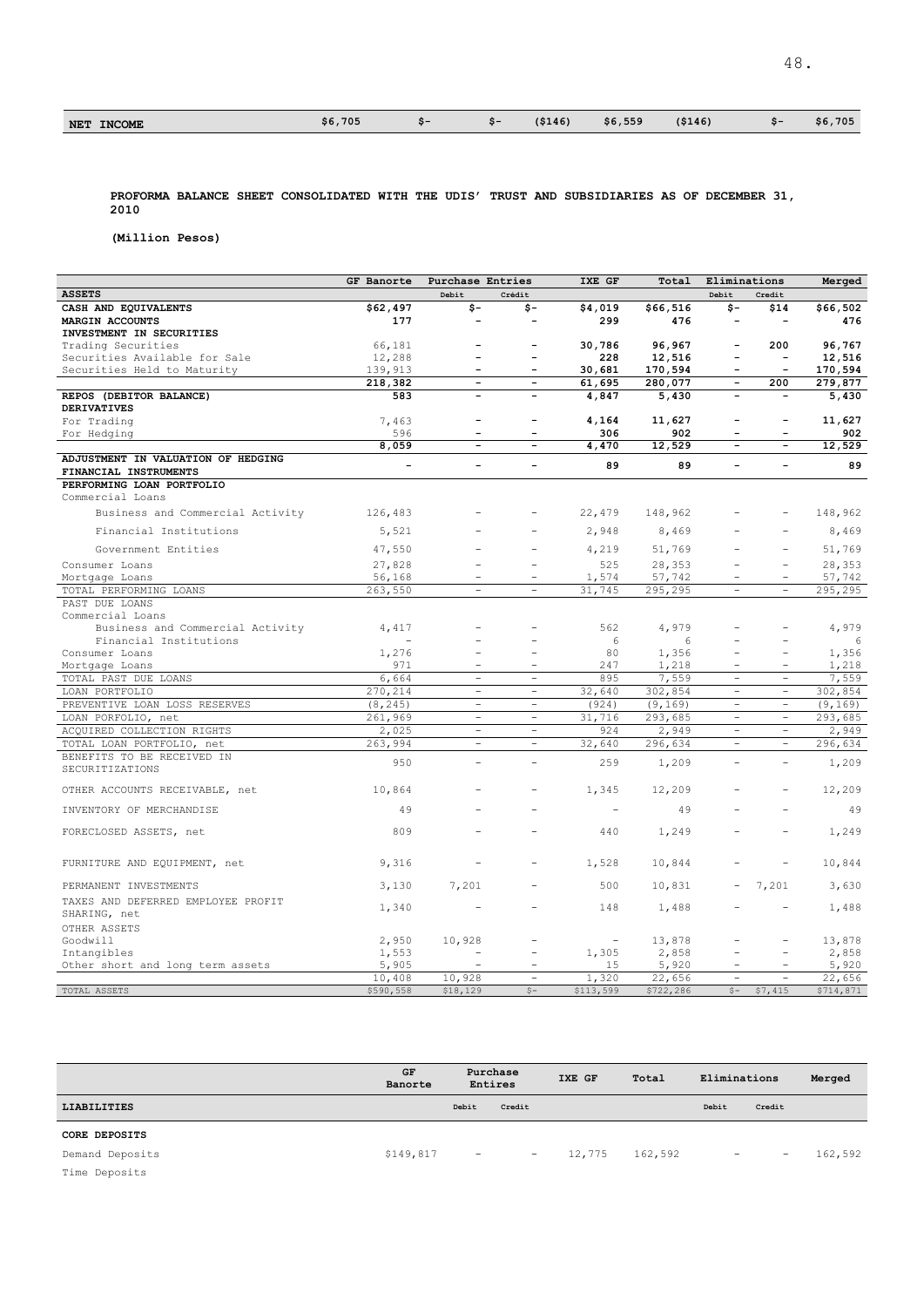| Retail                                                                                 | 132,673                  |                          | -                        | 18,397                   | 151,070                  |                          |                          | 151,070   |
|----------------------------------------------------------------------------------------|--------------------------|--------------------------|--------------------------|--------------------------|--------------------------|--------------------------|--------------------------|-----------|
| Money Market                                                                           | 6,347                    |                          |                          | $\overline{\phantom{a}}$ | 6,347                    |                          |                          | 6,347     |
| Non Secured Senior Debt                                                                | 3,778                    | $\overline{\phantom{a}}$ |                          | 801                      | 4,579                    | 200                      | $\overline{\phantom{a}}$ | 4,379     |
|                                                                                        | 292,615                  | $\overline{\phantom{a}}$ | $\overline{\phantom{0}}$ | 31,973                   | 324,588                  | 200                      | $\overline{\phantom{a}}$ | 324,388   |
| INTERBANK LOANS                                                                        |                          |                          |                          |                          |                          |                          |                          |           |
| Call Money                                                                             | 4,837                    | $\qquad \qquad -$        | -                        | 330                      | 5,167                    | 14                       | -                        | 5,153     |
| Short Term                                                                             | 13,114                   |                          |                          | 9,016                    | 22,130                   |                          |                          | 22,130    |
| Long Term                                                                              | 8,496                    | $\qquad \qquad -$        |                          | 1,044                    | 9,540                    |                          |                          | 9,540     |
|                                                                                        | 26,447                   | $\overline{\phantom{a}}$ | $\overline{\phantom{0}}$ | 10,390                   | 36,837                   | 14                       | $\overline{\phantom{0}}$ | 36,823    |
| SECURITIES ASSIGNED TO SETTLE                                                          | $\overline{\phantom{a}}$ | $\overline{\phantom{0}}$ | $\overline{\phantom{a}}$ | $\overline{\phantom{a}}$ | $\overline{\phantom{m}}$ | $\overline{\phantom{a}}$ | $\overline{\phantom{0}}$ |           |
| CREDITOR REPO BALANCES                                                                 | 178,747                  |                          | $\qquad \qquad -$        | 53,100                   | 231,847                  |                          | $\overline{\phantom{0}}$ | 231,847   |
| COLLATERAL SOLD OR PLEDGED AS GUARANTEES                                               |                          |                          |                          |                          |                          |                          |                          |           |
| REPOS (Creditor Balance)                                                               | 11                       |                          |                          |                          | 11                       |                          |                          | 11        |
| DERIVATIVES                                                                            |                          |                          |                          |                          |                          |                          |                          |           |
| For Trading                                                                            | 7,238                    |                          |                          | 4,720                    | 11,958                   |                          |                          | 11,958    |
| Fir Hedging                                                                            | 3,499                    | $\overline{\phantom{0}}$ | $\overline{\phantom{0}}$ | 86                       | 3,585                    |                          | -                        | 3,585     |
|                                                                                        | 10,737                   | $\overline{\phantom{a}}$ | $\overline{\phantom{a}}$ | 4,806                    | 15,543                   | $\overline{\phantom{a}}$ | $\overline{\phantom{0}}$ | 15,543    |
| ADJUSTMENT FOR VALUATION OF HEDGING FINANCIAL<br>LIABILITIES<br>OTHER ACCOUNTS PAYABLE |                          |                          |                          | (217)                    | (217)                    |                          |                          | (217)     |
| Income Tax                                                                             | 711                      |                          |                          | 104                      | 815                      |                          |                          | 815       |
| Employee Profit Sharing                                                                | 797                      |                          |                          | 27                       | 824                      |                          |                          | 824       |
| Creditors for settlement of transactions                                               | 867                      | $\overline{\phantom{a}}$ | -                        | 1,388                    | 2,255                    |                          | -                        | 2,255     |
| Other creditors and accounts payable                                                   | 9,871                    | $\overline{\phantom{a}}$ |                          | 1,437                    | 11,308                   |                          | $\overline{\phantom{a}}$ | 11,308    |
|                                                                                        | 12,246                   | $\overline{\phantom{a}}$ | $\overline{\phantom{0}}$ | 2,956                    | 15,202                   | $\overline{\phantom{0}}$ | $\overline{\phantom{a}}$ | 15,202    |
| SUBORDINATED DEBT OUTSTANDING                                                          | 17,803                   | $\overline{\phantom{a}}$ | $\overline{\phantom{a}}$ | 3,116                    | 20,919                   | $\overline{\phantom{0}}$ | $\overline{\phantom{0}}$ | 20,919    |
| DEFERRED CREDITS AND ANTICIPATED COLLECTIONS                                           | 1,725                    | $\overline{\phantom{a}}$ | $\qquad \qquad -$        | 271                      | 1,996                    | $\overline{\phantom{a}}$ | $\overline{\phantom{a}}$ | 1,996     |
| TOTAL LIABILITIES                                                                      | \$540,331                | $S -$                    | $S -$                    | \$106,395                | \$646,726                | \$214                    | $S -$                    | \$646,512 |

|                                                           | <b>GF Banorte</b> |                          | Purchase<br>Entries      | IXE GF            | Total               | Eliminations   |                   |           |
|-----------------------------------------------------------|-------------------|--------------------------|--------------------------|-------------------|---------------------|----------------|-------------------|-----------|
|                                                           |                   |                          |                          |                   |                     |                |                   | Merged    |
| SHAREHOLDERS EQUITY                                       |                   | Debit                    | Credit                   |                   |                     | Debit          | Credit            |           |
|                                                           |                   |                          |                          |                   |                     |                |                   |           |
| CONTRIBUTED CAPITAL                                       |                   |                          |                          |                   |                     |                |                   |           |
| Paid-in Capital                                           | \$11,971          | \$-                      | \$1,078                  | \$1,582           | \$14,631            | \$1,582        | \$-               | \$13,049  |
| Premium of Subscribed and Issued Shares                   | 1,673             | -                        | 17,051                   | 5,569             | 24,293              | 5,569          | $\qquad \qquad -$ | 18,724    |
|                                                           | 13,644            | $\overline{\phantom{0}}$ | 18,129                   | 7,151             | 38,924              | 7,151          | -                 | 31,773    |
|                                                           |                   |                          |                          |                   |                     |                |                   |           |
| EARNED CAPITAL                                            |                   |                          |                          |                   |                     |                |                   |           |
| Capital Reserves                                          | 3,181             |                          |                          | 301               | 3,482               | 301            |                   | 3,181     |
| Retained Earnings                                         | 25,492            |                          | $\overline{\phantom{a}}$ | (166)             | 25,326              | (166)          | -                 | 25,492    |
| Results from Valuation of Securities Avilable<br>for Sale | 309               | $\overline{a}$           | $\overline{\phantom{a}}$ | 64                | 373                 | 64             | -                 | 309       |
| Results from Valuation of Hedging Securities              | (2, 214)          |                          | -                        | (3)               | (2, 217)            | (3)            | -                 | (2, 214)  |
| Results from Conversion of Foreign Operations             | (1,000)           | -                        | $\overline{\phantom{a}}$ | $\qquad \qquad -$ | (1,000)             | $\overline{a}$ | -                 | (1,000)   |
| Net Income                                                | 6,705             | $\overline{\phantom{a}}$ | -                        | (146)             | 6,559               | (146)          | -                 | 6,705     |
|                                                           | 32,473            | -                        | $\overline{\phantom{a}}$ | 50                | 32,523              | 50             | -                 | 32,473    |
|                                                           |                   |                          |                          |                   |                     |                |                   |           |
| MINORITY INTEREST                                         | 4,110             |                          | $\qquad \qquad -$        | 3                 | 4,113               |                |                   | 4,113     |
|                                                           |                   |                          |                          |                   |                     |                |                   |           |
| TOTAL SHAREHOLDERS' EQUITY                                | 50,227            | $\overline{\phantom{0}}$ | 18,129                   | 7,204             | 75,560              | 7,201          | $\qquad \qquad -$ | 68,359    |
|                                                           |                   |                          |                          |                   |                     |                |                   |           |
| TOTAL LIABILITIES AND SHAREHOLDERS' EQUITY                | \$590,558         | $$-$                     | \$18,129                 |                   | \$113,599 \$722,286 | \$7,415        | \$-               | \$714,871 |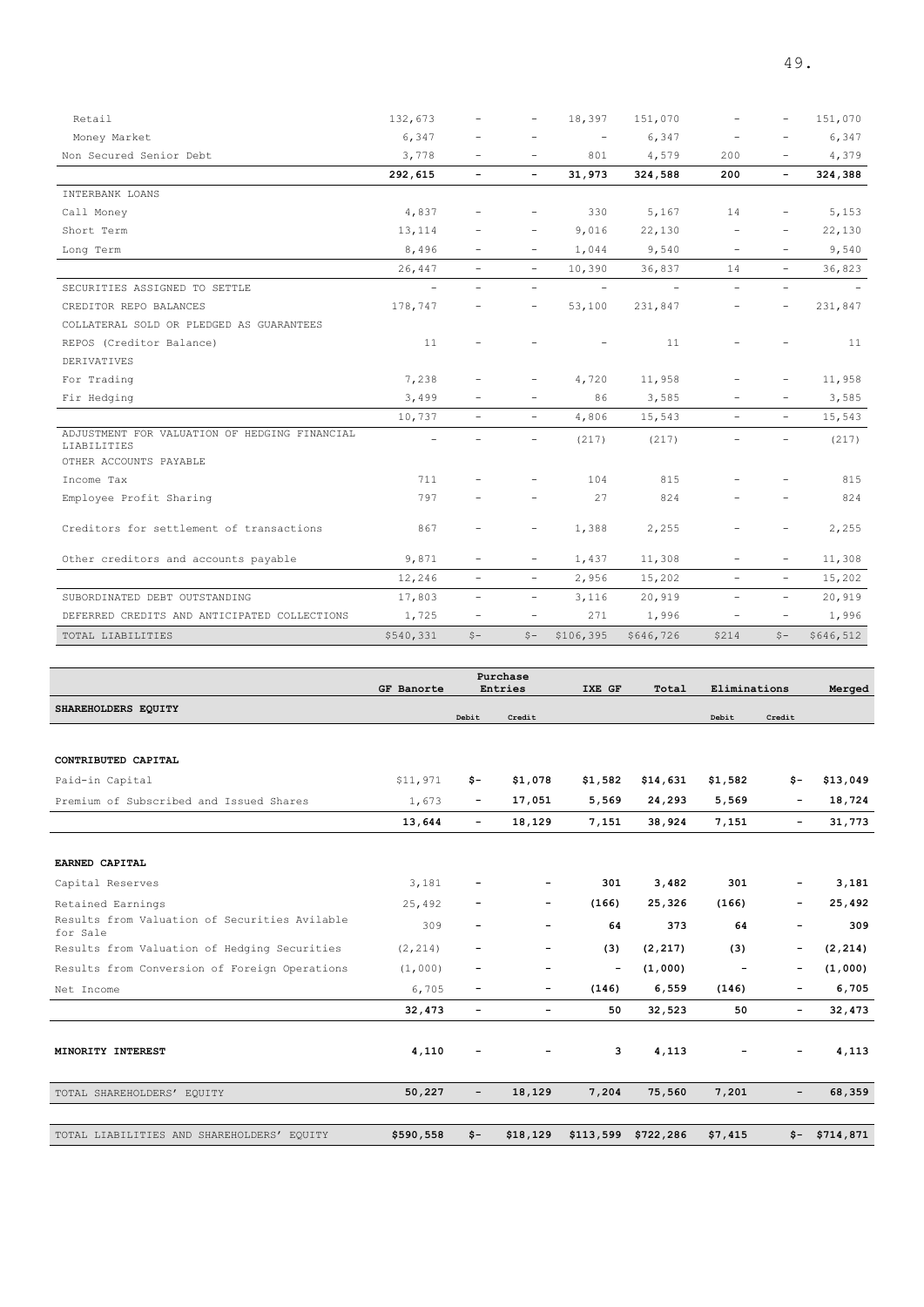In order to prepare the proforma financial statements of the new Financial Group, consolidated financial statements were used as of December 31<sup>st</sup>, 2010 of Grupo Financiero Banorte S.A.B. de C.V. and IXE Grupo Financiero S.A.B. de C.V. The first step was for GF Banorte to recognize the acquisition of 100% of IXE Grupo Financiero's shares in accordance with NIF B-7 "Business Acquisitions", using GF Banorte's closing share price of December 31<sup>st</sup>, 2010.

The second step consisted of combining the operating results and balance sheets of both companies.

This was followed by the elimination of the investment registered in the first step against the equity of IXE Grupo Financiero.

Finally, eliminations were made resulting from account balances of rights and obligations that existed between the companies individually until the date of the merged financial statements.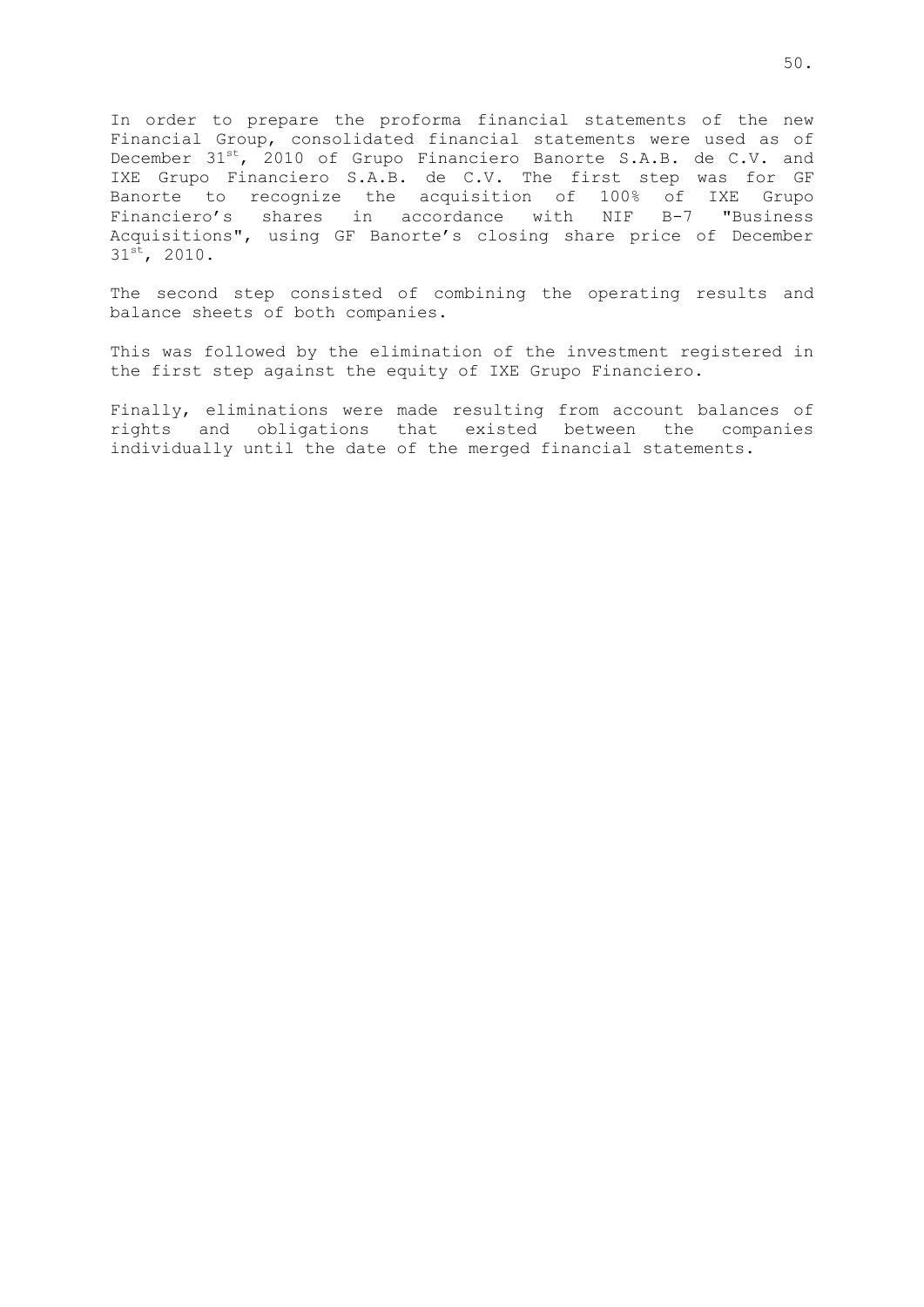## **7. MANAGEMENT ANALYSIS AND COMMENTS ABOUT THE PRO-FORMA FINANCIAL INFORMATION AND OPERATING RESULTS**

#### **i) Operating Results**

The following selected financial information is based on GF Banorte and Ixe GF's Income Statements prior to the merger and the Income Statement of the Merged Financial Group, according to the financial information and account grouping; the Proforma statements presented by the Auditors that are substantial for this brochure.

Below is a breakdown of the most important items that constitute the Proforma Income Statement:

### **Net Interest Income**

|                     | Merged    | IXE GF   | GF Banorte |
|---------------------|-----------|----------|------------|
| Interest Income     | \$47,940  | \$ 6,461 | \$41,479   |
| Interest Expense    | (23, 126) | (4, 379) | (18, 747)  |
| Net Interest Income | \$24.814  | \$2,082  | \$22,732   |
|                     |           |          |            |

Million Pesos

Net Interest Income of the Merged Financial Group would amount to Ps. 24.81 billon, a 9.2% increase compared to the amounts presented by GF Banorte at closing of 2010.

#### **Non Interest Income**

|                                   | Merged   | IXE GF  | GF Banorte |
|-----------------------------------|----------|---------|------------|
| Fees Charged on Services          | \$10,863 | \$1,629 | \$9,234    |
| Fees Paid on Services             | (1, 962) | (414)   | (1, 548)   |
| Trading Income                    | 2,729    | 1,040   | 1,689      |
| Other Operating Income (Expenses) | 1,637    | (102)   | 1,739      |
| Non Interest Income               | \$13,267 | \$2,153 | \$11,114   |

Million Pesos

Non Interest Income of the Merged Financial Group's would amount to Ps. 13.27 billion, increasing by 19.4% compared to the figures presented by GF Banorte at closing of 2010.

#### **Provisions**

|                                                       | Merged  | IXE GF | GF Banorte |
|-------------------------------------------------------|---------|--------|------------|
|                                                       |         |        |            |
| Provisions (Preventive Provisions for Loan<br>Losses) | \$7,361 | \$472  | \$6,889    |
| Million Pesos                                         |         |        |            |

Provisions of the Merged Financial Group would total Ps. 7.36 billion, growing by 6.9% with respect to the figures presented by GF Banorte at closing of 2010. At closing of 2010, Accumulated Provisions for loan losses of the Merged Group would represent 2.5% of the loan portfolio.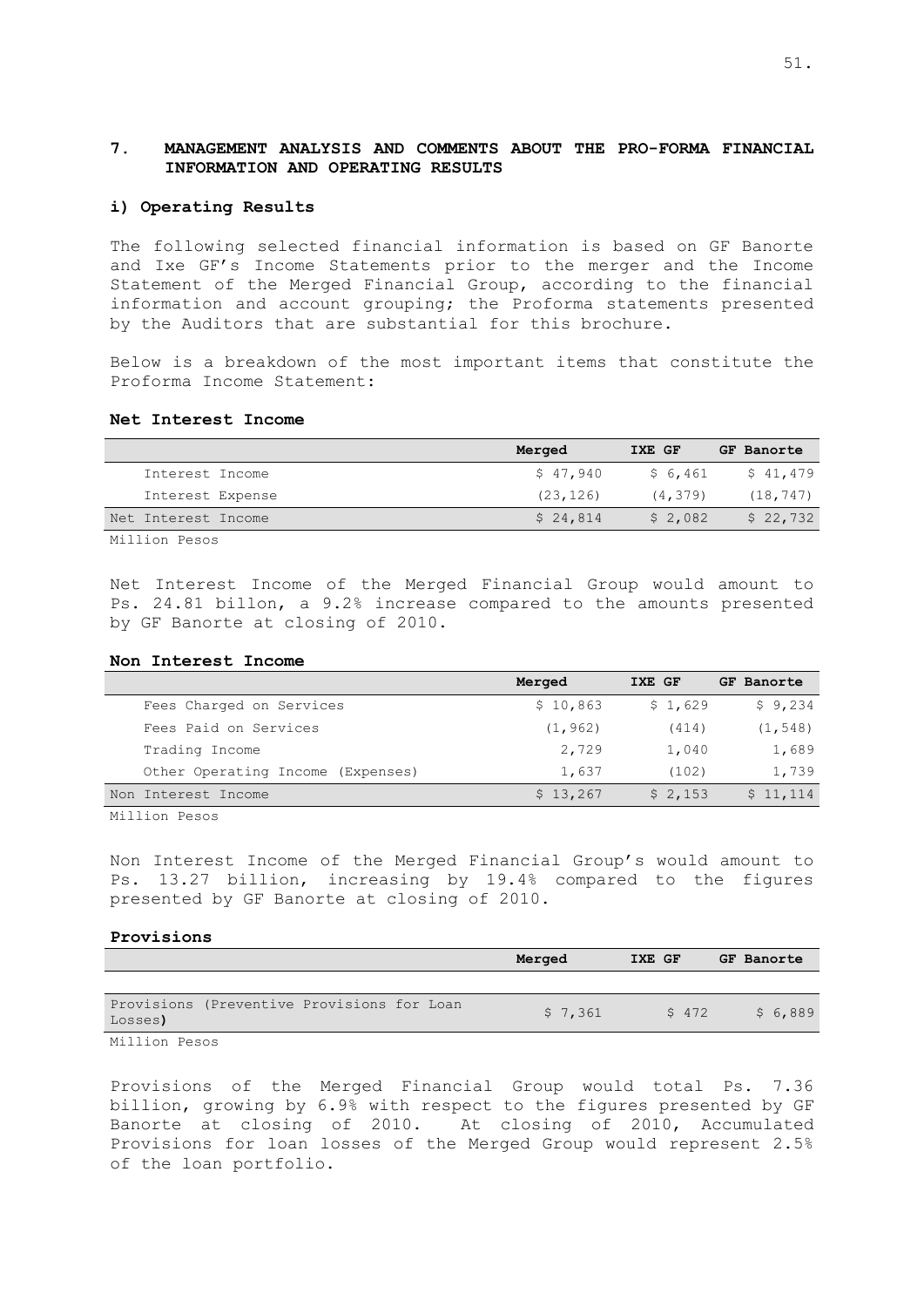#### **Non Interest Expense**

|                                                                                                                                                                                                                                | Merged   | IXE GF  | GF Banorte |
|--------------------------------------------------------------------------------------------------------------------------------------------------------------------------------------------------------------------------------|----------|---------|------------|
|                                                                                                                                                                                                                                |          |         |            |
| Non Interest Expense (Administrative and<br>Promotional Expenses)                                                                                                                                                              | \$21,807 | \$4,116 | \$17,691   |
| Mating the Company of the Company of the Company of the Company of the Company of the Company of the Company of the Company of the Company of the Company of the Company of the Company of the Company of the Company of the C |          |         |            |

Million Pesos

Non Interest Expense of the Merged Financial Group's would amount to Ps. 21.81 billion, increasing by 23.3% compared to the figures presented by GF Banorte at closing of 2010. The Merged Group's efficiency ratio would be approximately 57%.

#### **Non Operating Income (Expense), Net**

|                             | Merged   | IXE GF | GF Banorte |
|-----------------------------|----------|--------|------------|
| Non Operating Income        | \$2,259  | \$ 380 | \$1,879    |
| Non Operating Expense       | (1, 425) | (127)  | (1, 298)   |
| Other Income (Expense), Net | \$834    | \$253  | \$581      |
|                             |          |        |            |

Million Pesos

Other Income and Expenses (net) for the Merged Financial Group would amount to Ps. 834 million growing by 43.6% compared to the figures presented by GF Banorte at closing of 2010.

Pre-Tax Income of the Merged Financial Group would amount to Ps. 9.75 billion, lower by 1% compared to the results presented by GF Banorte at closing of 2010.

In the Proforma Income Statement, eliminations of Ps. (143) million were carried out in the item Equity in earnings of unconsolidated subsidiaries and associated companies, which represents Ixe GF's Net Income at closing of 2010. Due to this elimination, Net Income for the Merged Financial Group would amount to Ps. 6.7 billion, presenting no change compared to the figure presented by GF Banorte at closing of 2010.

#### **ii) Financial Situation, Liquidity and Capital Resources**

The following selected financial information is based on GF Banorte and Ixe GF's Balance Sheets prior to the merger and the Balance Sheet of the Merged Financial Group, according to the financial information and account's grouping; the Proforma statements presented by the Auditors that are substantial for this brochure.

## **Total Assets**.

After the merger, the total Assets of the Merged Financial Group would grow by Ps. 124.31 billion, a 21.1% higher (considering eliminations) going from Ps. 590.6 billion to Ps. 714.87 billion.

This increase in Total Assets was mainly due to: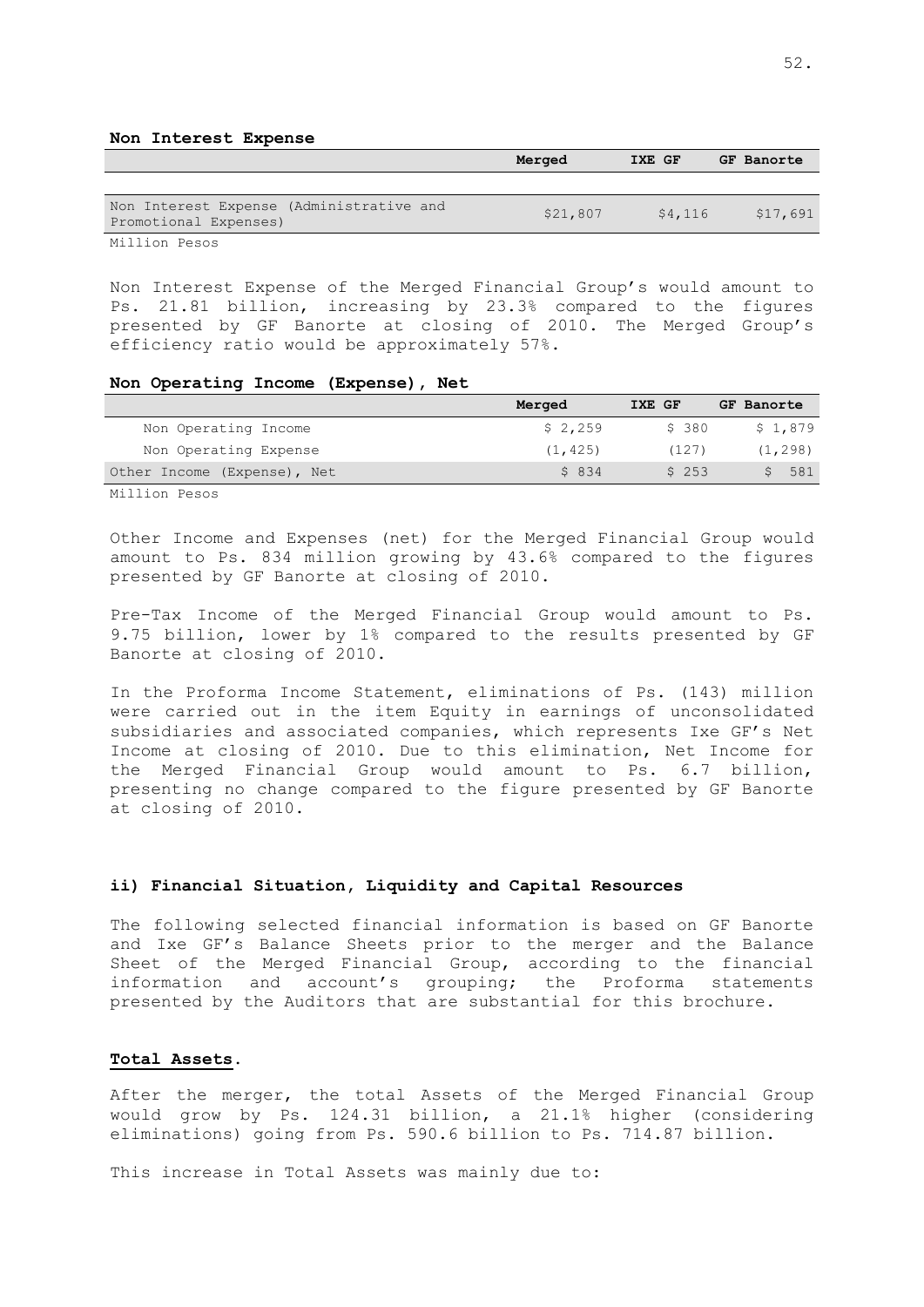- Recognizing the acquisition of 100% of Ixe GF's shares by GF Banorte according to the NIF B-7 "Business Acquisitions", taking into consideration the closing price of GF Banorte as of December 31, 2010. The acquisition was valued as of December 31, 2010, and with the objective of preparing the Proforma Financial Statements, at Ps. 18.13 billion. For the purposes of the Proforma Financial Statements, such amount originated Ps. 10.92 billion of Goodwill.
- As a procedure for preparing the Proforma Financial Statements, Ps. 7.42 billion were considered as eliminations. The main items identified in the Assets for this purpose were: Permanent Investments in Subsidiaries of Ps. 7.21 billion, Securities for Trading of Ps. 200 million and Cash and Due from Banks of Ps. 14 million.

The main items that reflect the merger, and must be analyzed from a business point of view, are the following:

#### **Investments in Securities**

|                               | Merged    | IXE GF   | GF Banorte |
|-------------------------------|-----------|----------|------------|
| Trading Securities            | \$96,765  | \$30,784 | \$66,181   |
| Securities Available for Sale | 12,521    | 233      | 12,288     |
| Securities Held to Maturity   | 170,594   | 30,681   | 139,913    |
| Investments in Securities     | \$279,880 | \$61,698 | \$218,382  |
| .                             |           |          |            |

Million Pesos

After the merger described in this brochure, Investments in Securities would increase by Ps. 61.69 billion or 28.2%, from Ps. 218.38 billion to Ps. 279.88 billion, considering eliminations. This increase is mainly driven by an increase in Securities Held to Maturity of Ps. 30.68 billon and Trading Securities of Ps. 30.78 billion, higher by 21.9% and 46.2%, respectively.

#### **Loan Portfolio**

|                                 | Merged    | IXE GF   | GF Banorte |
|---------------------------------|-----------|----------|------------|
| Commercial Loans                |           |          |            |
| Corporate Loans                 | \$148,964 | \$22,481 | \$126,483  |
| Financial Intermediaries' Loans | 8,468     | 2,947    | 5,521      |
| Government Entities' Loans      | 51,769    | 4,219    | 47,550     |
| Consumer Loans                  | 28,367    | 539      | 27,828     |
| Mortgage Loans                  | 57,742    | 1,574    | 56,168     |
| Performing Loans                | \$295,310 | \$31,760 | \$263,550  |
| Past Due Loans                  | 7,558     | 894      | 6,664      |
| Gross Loan Portfolio            | \$302,868 | \$32,654 | \$270,214  |

Million Pesos

The Loan Portfolio would increase by 12.1% after the merger, or Ps. 31.76 billion, from Ps. 263.55 billion to Ps. 295.31 billion. This increase is mainly due to a 17.8% or Ps. 22.48 billion rise in the commercial loan portfolio, the main item in Ixe GF's loan portfolio;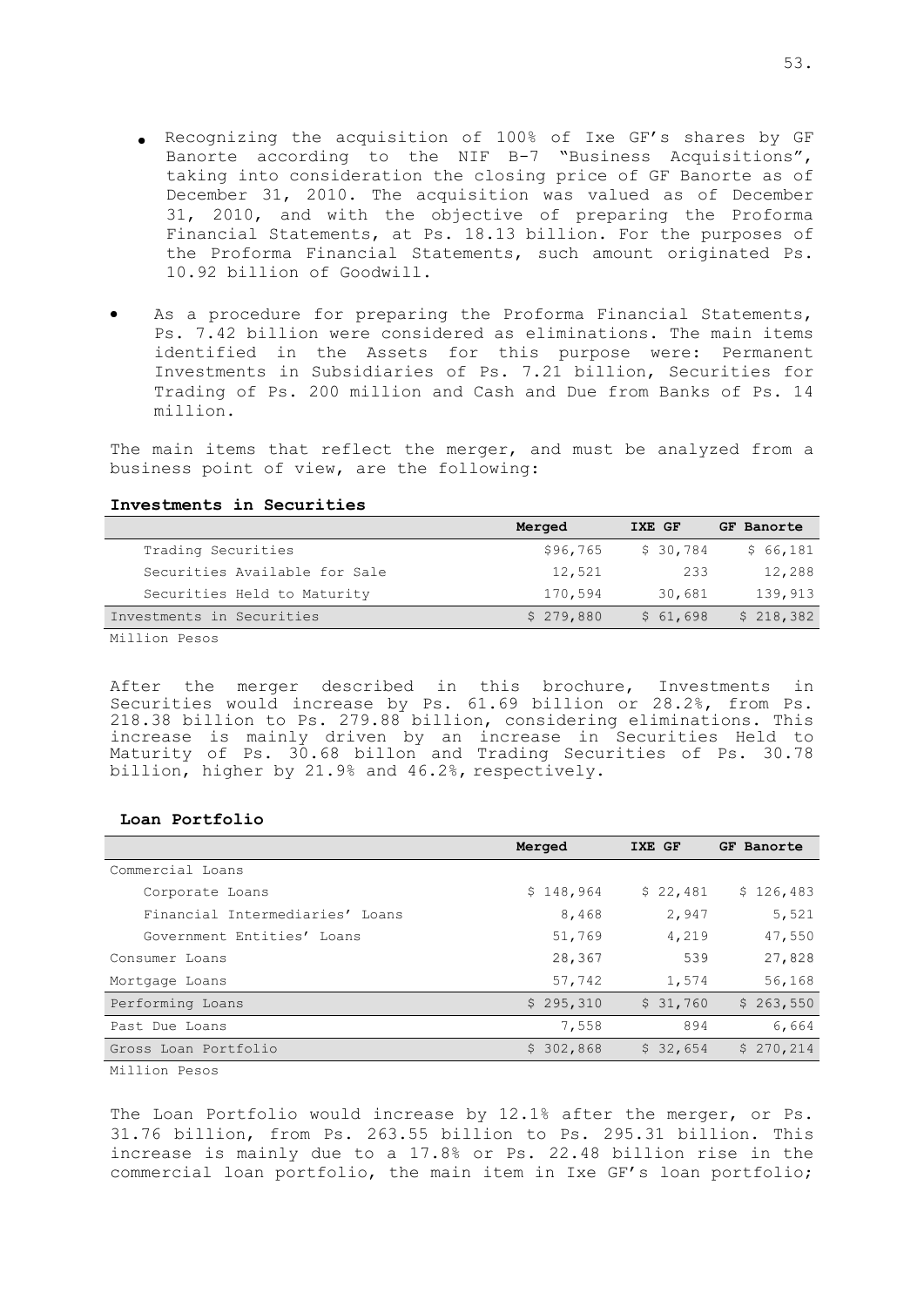followed by government loans with an 8.9% increase or 4.22 billion, as well as a 53.4% increase or Ps. 2.95 billion in Financial Institutions loans; a 2.8% increase or Ps. 1.57 billion in mortgage loans and a 1.9% or Ps. 539 million in the Consumer loan portfolio.

After the merger, past due loans would grow by 13.4%, from Ps. 6.66 billion to Ps. 7.56 billion, driven mainly by a 12.7% increase in the commercial loans PDL's, representing 62.6% of Ixe GF's total past due loans.

Consequently, the loan portfolio (performing and non performing loans) would amount to Ps. 302.87 billion, a 12.1% increase.

These items represent 84.5% of the total variations in Assets of the Merged Financial Group.

### **Total Liabilities**

After the Merger described in this brochure, total liabilities would amount to Ps. 106.18 billion, an increase of 19.7% (considering eliminations), from Ps. 540.33 billion to Ps. 646.51 billion.

This increase in liabilities is mainly due to:

As part of the procedure to prepare the Proforma Financial Statements, Ps. 214 million is considered as eliminations. The main items identified in the liabilities for this purpose were: core deposits – senior notes issued for an amount of Ps. 200 million and Interbank loans – call money for Ps. 14 million.

The main items that reflect the merger that are analyzed from a business point of view are:

#### **Creditor Balance in Repo Trans**

|                                     | Merged    | IXE GF   | GF Banorte |
|-------------------------------------|-----------|----------|------------|
|                                     |           |          |            |
| Creditor Balance in Repo Trans, Net | \$231,847 | \$53,100 | \$178,747  |
| Million Pesos                       |           |          |            |

Creditor Balance in Repo Transactions will increase by Ps. 53.10 billion or 29.7%, from Ps. 178.75 billion to Ps. 231.85 billion.

#### **Deposits**

|                       | Merged    | IXE GF   | GF Banorte |
|-----------------------|-----------|----------|------------|
| Total Demand Deposits | \$162,592 | \$12,775 | \$149,817  |
| Time Deposits         |           |          |            |
| Retail                | 151,070   | 18,397   | 132,673    |
| Money Market          | 6,347     |          | 6,347      |
| Senior Notes          | 6,885     | 3,307    | 3,778      |
| Core Deposits         | \$326,894 | \$34,479 | \$292,615  |
|                       |           |          |            |

Million Pesos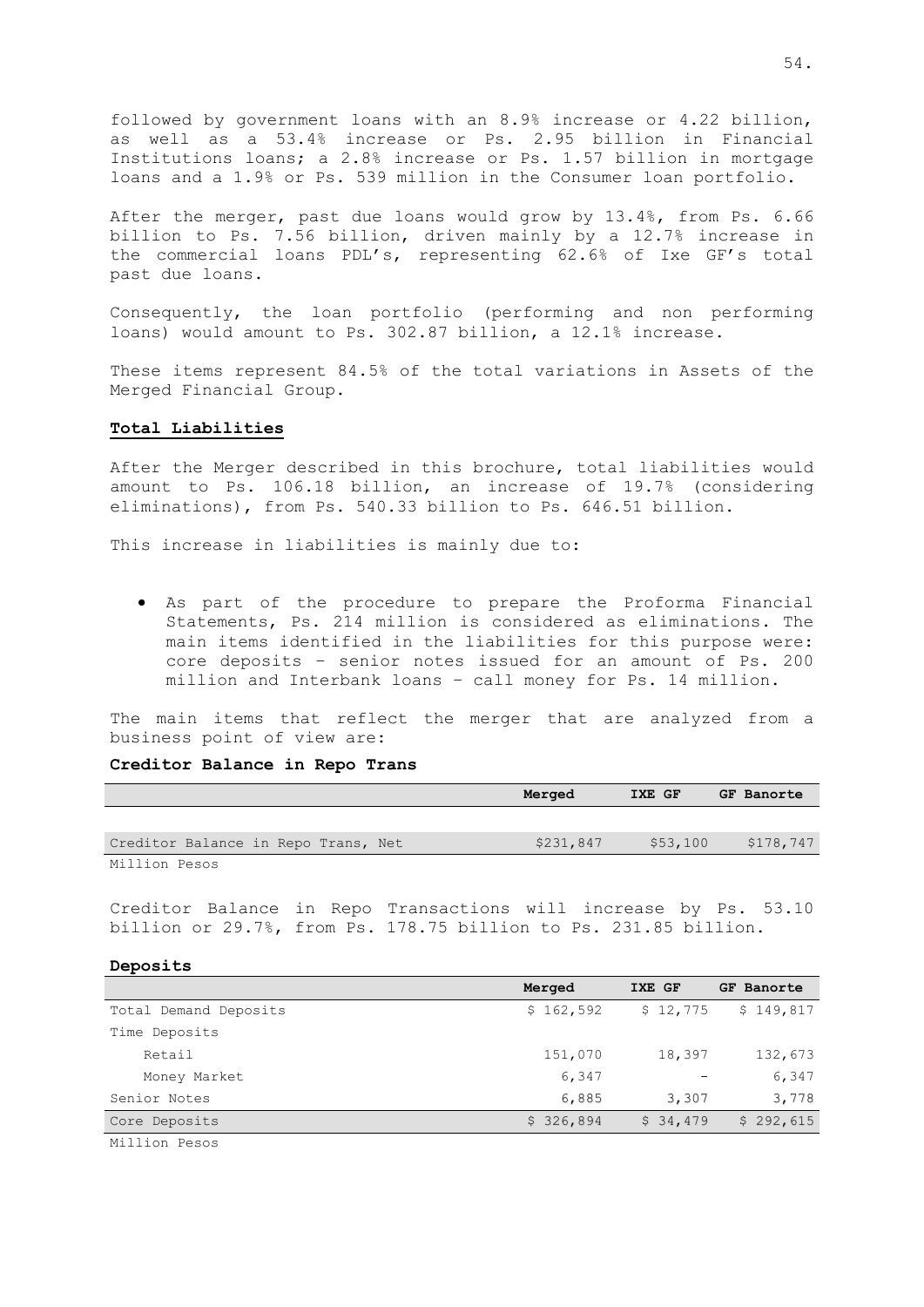Core deposits would grow by Ps. 34.28 billion or 11.7%, from Ps. 292.62 billion to a Ps. 326.89 billion, considering eliminations. This rise is mainly due to an increase in total retail time deposits of Ps. 18.39 billion or 13.9%, which is Ixe GF's current main funding source, followed by an increase of Ps. 12.78 billion or 8.5% in Demand Deposits and by an increase of Ps.3.31 billion in Senior Notes.

#### **Interbank and Other Bank Loans**

|                                | Merged   | IXE GF  | GF Banorte |  |  |
|--------------------------------|----------|---------|------------|--|--|
| Call Money                     | \$5,153  | \$330   | \$4,837    |  |  |
| Short-term loans               | 19,625   | 6,511   | 13,114     |  |  |
| Long-term loans                | 9,544    | 1,048   | 8,496      |  |  |
| Interbank and Other Bank Loans | \$34,322 | \$7,889 | \$26,447   |  |  |

Million Pesos

Interbank and other Bank loans would increase by Ps. 7.89 billion or 29.8% increase, considering eliminations. This increase is mainly due to an increase of Ps. 6.51 billion or 49.7% in Short Term Interbank Loans.

### **Transactions with Derivatives**

|                               | Merged   | IXE GF |         | GF Banorte |
|-------------------------------|----------|--------|---------|------------|
|                               |          |        |         |            |
| Transactions with Derivatives | \$15,543 |        | \$4,806 | \$10,737   |
| Million Pesos                 |          |        |         |            |

Derivatives Transactions would grow by Ps. 4.81 billion or 44.8%, from Ps. 10.74 billion to Ps. 15.54 billion.

#### **Subordinated Non Convertible Debt**

|                                   | Merged   | IXE GF |         | GF Banorte |
|-----------------------------------|----------|--------|---------|------------|
|                                   |          |        |         |            |
| Subordinated Non Convertible Debt | \$20,919 |        | \$3,116 | \$17,803   |
| Million Pesos                     |          |        |         |            |

Subordinated Non Convertible Debt would grow by Ps. 3.12 billion or 17.5% higher, from Ps. 17.80 billion to Ps. 20.92 billion.

These items represent 97.2% of the total variation in liabilities in the Merged Financial Group.

#### **Equity**

After the Merger described in this brochure takes effect, total equity would grow by Ps. 18.13 billion or 36.1% (considering eliminations), going from Ps. 50.23 billion to Ps. 68.36 billion.

As part of the procedure to prepare the Proforma Financial Statements in accordance to the NIF B-7 "Business Acquisitions", in the proforma shareholders' equity the recognized investment was eliminated against Ixe GF's total equity. The eliminations in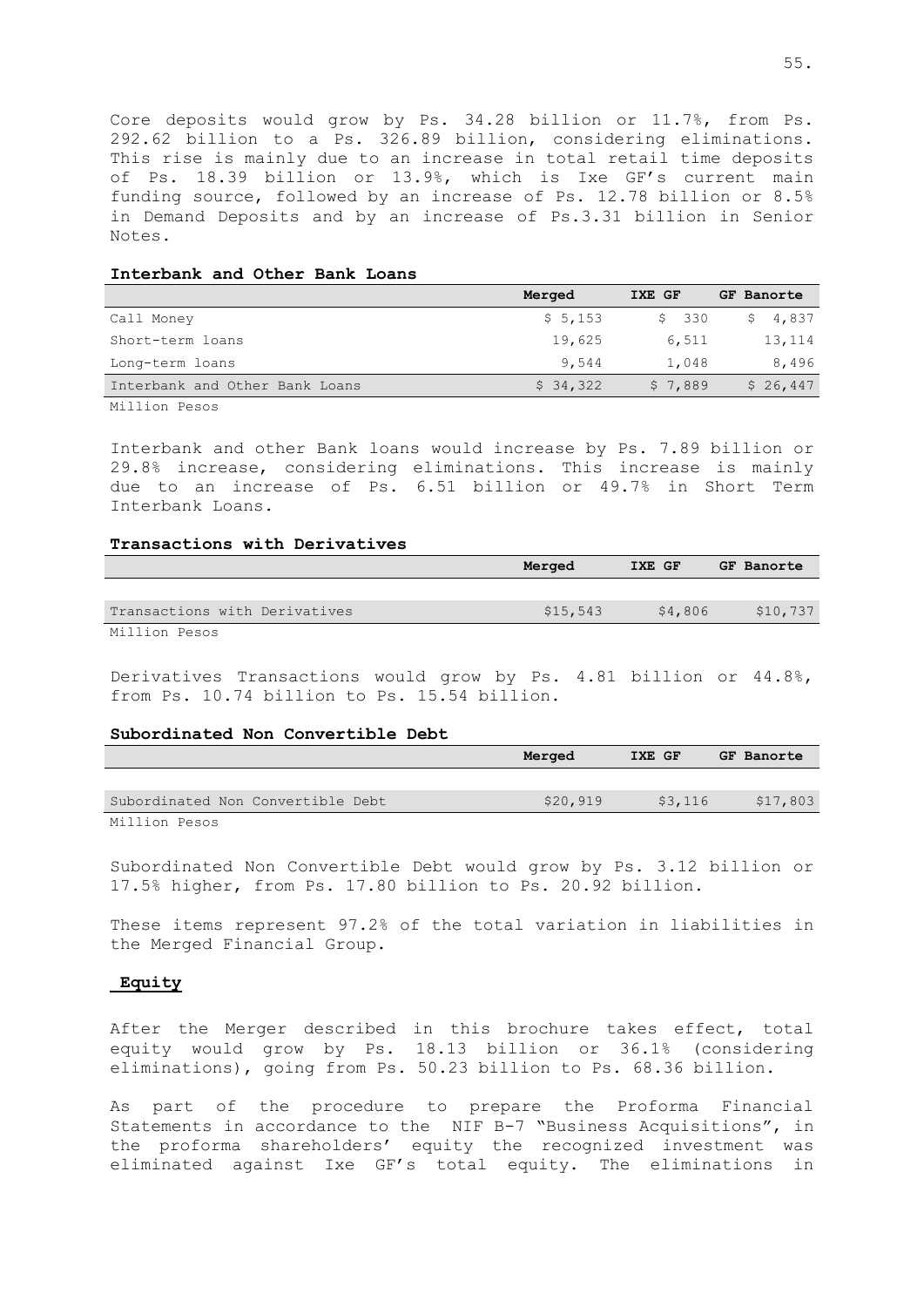shareholders' equity were Ps. 7.21 billion, corresponding to the amount registered in assets as Permanent Stock Investments.

## **Total Equity**

|                                                                      | Merged   | IXE GF  | GF Banorte |
|----------------------------------------------------------------------|----------|---------|------------|
| Paid-in Capital                                                      | \$13,049 | \$1,582 | \$11,971   |
| Premium of Subscribed & Issued Shares                                | 18,724   | 5,569   | 1,673      |
| Contributed Capital                                                  | \$31,773 | \$7,151 | \$13,644   |
| Capital Reserves                                                     | 3,181    | 301     | 3,181      |
| Retained Earnings                                                    | 25,492   | (166)   | 25,492     |
| Surplus (Deficit) from Valuation of Securities<br>Available for Sale | 309      | 68      | 309        |
| Results from Valuation of Hedging Instruments                        | (2, 214) | (3)     | (2, 214)   |
| Results from Conversions of Foreign Operations                       | (1,000)  |         | (1,000)    |
| Net Income                                                           | 6,705    | (143)   | 6,705      |
| Earned Capital                                                       | 32,473   | 57      | \$32,473   |
| MINORITY INTEREST                                                    | 4,114    | 4       | 4,110      |
| Total Shareholders Equity                                            | \$68,360 | \$7,212 | \$50,227   |

Million Pesos

The main increase of Ps 18.13 in shareholders' equity is a result of the recording the merger between Ixe GF en GF Banorte in the Proforma Balance Sheet. Following is a summary of the main items within the subscribed capital that recognize the investment of Ps. 18.13 billion, as well as Ixe GF's subscribed capital prior to the merger and the respective eliminations:

|                                        |          | Merged Eliminations | IXE GF  | Purchase<br>Entries | GF Banorte |
|----------------------------------------|----------|---------------------|---------|---------------------|------------|
| Paid-in Capital                        | \$13,049 | \$1,582             | \$1,582 | \$1,078             | \$11,971   |
| Subscribed Premium or<br>Issued Shares | 18,724   | 5,569               | 5,569   | 17,051              | 1,673      |
| Contributed Capital                    | \$31,773 | \$7,151             | \$7,151 | \$18,129            | \$13,644   |

Million Pesos

## <span id="page-58-0"></span>**8. Responsible Officers**

We, the undersigned, do hereby swear under oath that, in the environment of our respective functions, we prepared the information related to the issuer in this brochure, which, to our knowledge and understanding, reasonably reflects the situation. We also swear under oath that we do not have any knowledge of relevant information that has been omitted or falsified in this brochure or that this brochure contains information that could induce investors to error.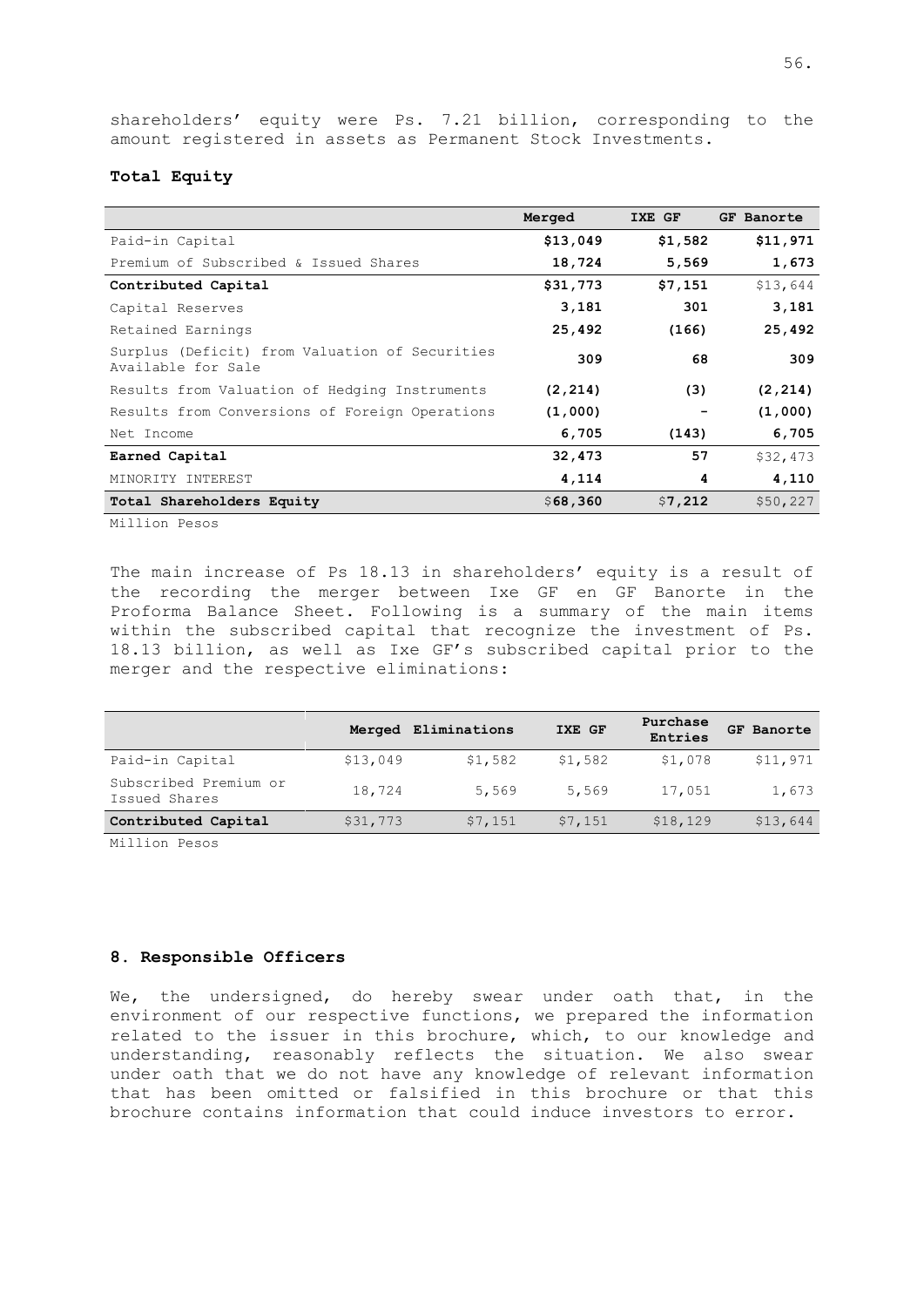Dr. Alejandro Valenzuela del Río Chief Executive Officer

Ing. Sergio García Robles Gil Chief Financial Officer

Lic. Héctor Ávila Flores Managing Director of Legal